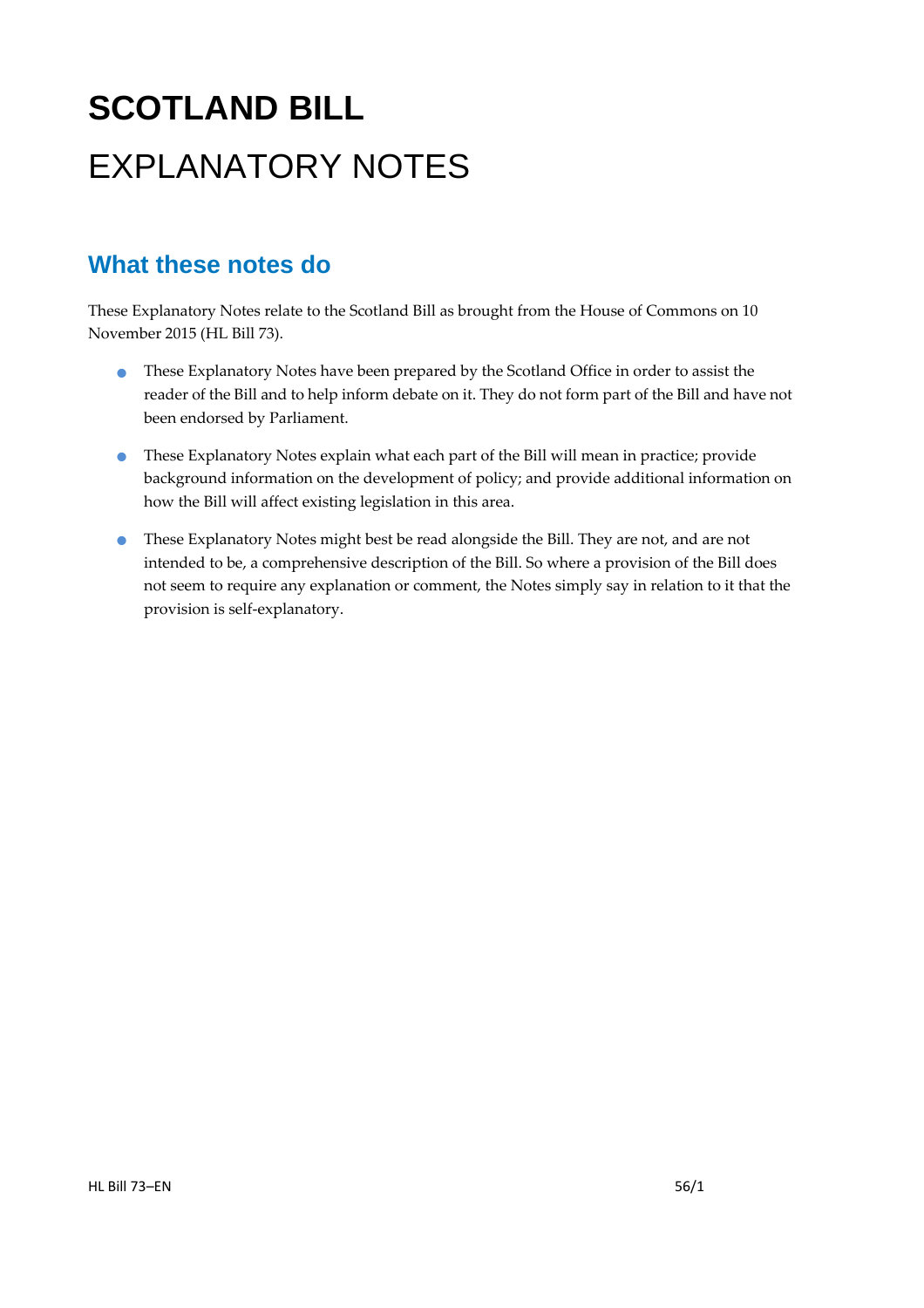## **Table of Contents**

| Subject | Page of these Notes |
|---------|---------------------|
|         |                     |

| <b>Overview of the Bill</b><br>Policy background<br>Legal background                              |    |                                           |   |
|---------------------------------------------------------------------------------------------------|----|-------------------------------------------|---|
|                                                                                                   |    | <b>Territorial extent and application</b> | 5 |
|                                                                                                   |    | <b>Commentary on provisions of Bill</b>   | 6 |
| Part 1: Constitutional Arrangements                                                               | 7  |                                           |   |
| Chapter 1: The Scottish Parliament and the Scottish Government                                    | 7  |                                           |   |
| Clause 1: The Scottish Parliament and the Scottish Government                                     | 7  |                                           |   |
| Chapter 2: The Sewel convention                                                                   | 7  |                                           |   |
| Clause 2: The Sewel convention                                                                    | 7  |                                           |   |
| Chapter 3: Elections etc                                                                          | 7  |                                           |   |
| Clause 3: Elections                                                                               | 7  |                                           |   |
| Clause 4: Power to make provision about elections                                                 | 8  |                                           |   |
| Clause 5: Timing of elections                                                                     | 10 |                                           |   |
| Clause 6: Electoral registration: the digital service                                             | 11 |                                           |   |
| Clause 7: Expenditure in connection with elections                                                | 11 |                                           |   |
| Clause 8: Review of electoral boundaries by the Local Government Boundary Commission for Scotland | 13 |                                           |   |
| Clause 9: Functions exercisable within devolved competence: elections                             | 13 |                                           |   |
| Clause 10: Minor and consequential amendments: elections etc                                      | 14 |                                           |   |
| Chapter 4: Legislation by the Parliament                                                          | 14 |                                           |   |
| Clause 11: Super-majority requirement for certain legislation                                     | 14 |                                           |   |
| Clause 12: Scope to amend Scotland Act 1998                                                       | 15 |                                           |   |
| Part 2: Tax                                                                                       | 17 |                                           |   |
| Chapter 5: Income tax                                                                             |    |                                           |   |
| Clause 13: Power of Scottish Parliament to set rates of income tax                                | 17 |                                           |   |
| Clause 14: Amendments of Income Tax Act 2007                                                      | 17 |                                           |   |
| Clause 15: Consequential amendments: income tax                                                   | 18 |                                           |   |
| Chapter 6: Value added tax                                                                        | 19 |                                           |   |
| Clause 16: Assignment of VAT                                                                      | 19 |                                           |   |
| Chapter 7: Devolved taxes                                                                         | 19 |                                           |   |
| Clause 17: Tax on carriage of passengers by air                                                   | 20 |                                           |   |
| Clause 18: Tax on commercial exploitation of aggregate                                            | 20 |                                           |   |
| Clause 19: Devolved taxes: further provision                                                      | 21 |                                           |   |
| Part 3: Welfare Benefits and Employment Support                                                   | 22 |                                           |   |
| Chapter 8: Welfare Benefits                                                                       | 22 |                                           |   |
| Clause 20: Disability, industrial injuries and carer's benefits                                   | 22 |                                           |   |
| Clause 21: Maternity, funeral and heating expenses etc                                            | 23 |                                           |   |
| Clause 22: Discretionary payments: top-up of reserved benefits                                    | 24 |                                           |   |
| Clause 23: Discretionary housing payments                                                         | 24 |                                           |   |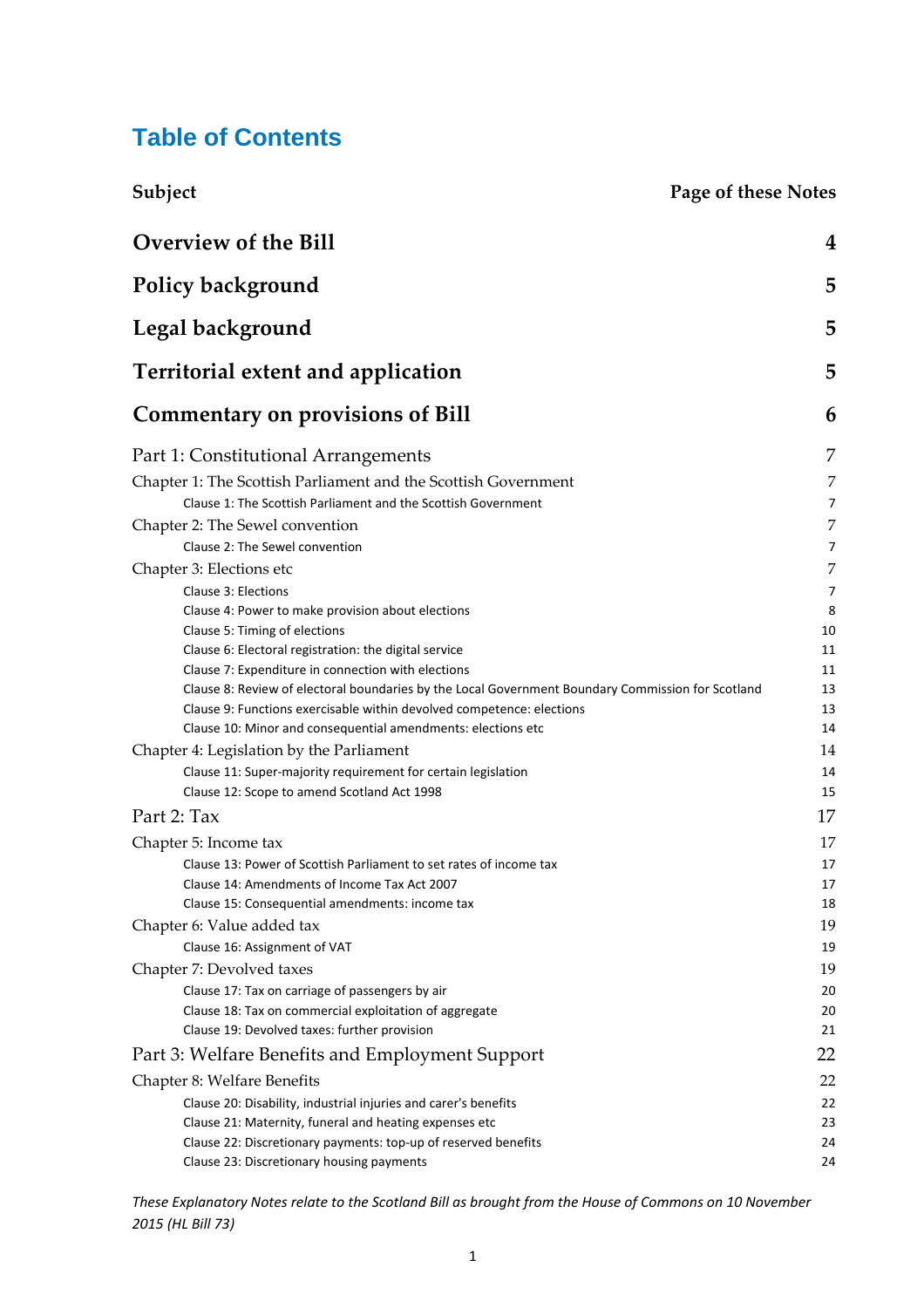| Clause 24: Discretionary payments and assistance                                          | 25 |  |
|-------------------------------------------------------------------------------------------|----|--|
| Clause 25: Welfare Foods                                                                  |    |  |
| Clause 26: Power to create other new benefits                                             | 26 |  |
| Clause 27: Universal credit: cost of claimants who rent accommodation                     | 26 |  |
| Clause 28: Universal credit: persons to whom, and time when, paid                         | 27 |  |
| Chapter 9: Employment support                                                             | 27 |  |
| Clause 29: Employment support                                                             | 27 |  |
| Chapter 10: General                                                                       | 28 |  |
| Clause 30: Functions exercisable within devolved competence                               | 28 |  |
| Clause 31: Universal credit: supplementary                                                | 28 |  |
| Clause 32: Information-sharing                                                            | 28 |  |
| Clause 33: Extension of unauthorised disclosure offence                                   | 29 |  |
| Part 4: Other Legislative Competence                                                      | 30 |  |
| Clause 34: Crown Estate                                                                   | 30 |  |
| Clause 35: Equal opportunities                                                            | 32 |  |
| Clause 36: Public sector duty regarding socio-economic inequalities                       | 33 |  |
| Clause 37: Tribunals                                                                      | 33 |  |
| Clause 38: Roads                                                                          | 35 |  |
| Clause 39: Roads: traffic signs etc                                                       | 36 |  |
| Clause 40: Roads: speed limits                                                            | 37 |  |
| Clause 41: Roads: consequential provision etc                                             | 38 |  |
| Clause 42: Policing of railways and railway property                                      | 38 |  |
| Clause 43: British Transport Police: cross-border public authorities                      | 38 |  |
| Clause 44: Onshore petroleum                                                              | 39 |  |
| Clause 45: Onshore petroleum: consequential amendments                                    | 39 |  |
| Clause 46: Onshore petroleum: existing licences                                           | 41 |  |
| Clause 47: Consumer advocacy and advice                                                   | 42 |  |
| Clause 48: Functions exercisable within devolved competence: consumer advocacy and advice | 42 |  |
| Clause 49: Gaming machines on licensed betting premises                                   | 43 |  |
| Clause 50: Abortion                                                                       | 43 |  |
| Part 5: Other Executive Competence                                                        | 45 |  |
| Clause 51: Gaelic Media Service                                                           | 45 |  |
| Clause 52: Commissioners of Northern Lighthouses                                          | 45 |  |
| Clause 53: Maritime and Coastguard Agency                                                 | 45 |  |
| Clause 54: Rail: franchising of passenger services                                        | 45 |  |
| Clause 55: Fuel poverty: support schemes                                                  | 46 |  |
| Clause 56: Energy company obligations                                                     | 47 |  |
| Clause 57: Apportionment of targets                                                       | 48 |  |
| Clause 58: Renewable electricity incentive schemes: consultation                          | 48 |  |
| Clause 59: Offshore renewable energy installations                                        | 48 |  |
| Clause 60: References to Competition and Markets Authority                                | 49 |  |
| Part 6: Miscellaneous                                                                     | 51 |  |
| Clause 61: Gas and Electricity Markets Authority                                          | 51 |  |
| Clause 62: Office of Communications                                                       | 51 |  |
| Clause 63: Bodies that may be required to attend before the Parliament                    | 51 |  |
| Clause 64: Destination of fines, forfeitures and fixed penalties                          | 52 |  |
| Part 7: General                                                                           | 53 |  |
| Clause 65: Subordinate legislation under functions exercisable within devolved competence | 53 |  |
| Clause 66: Transfers of property etc to the Scottish Ministers                            | 53 |  |
| Clause 67: Transitional provision                                                         | 54 |  |
| Clause 68: Power to make consequential, transitional and saving provisions                | 54 |  |
| Clause 69: Commencement                                                                   | 54 |  |
| Clause 70: Short title                                                                    | 54 |  |
|                                                                                           |    |  |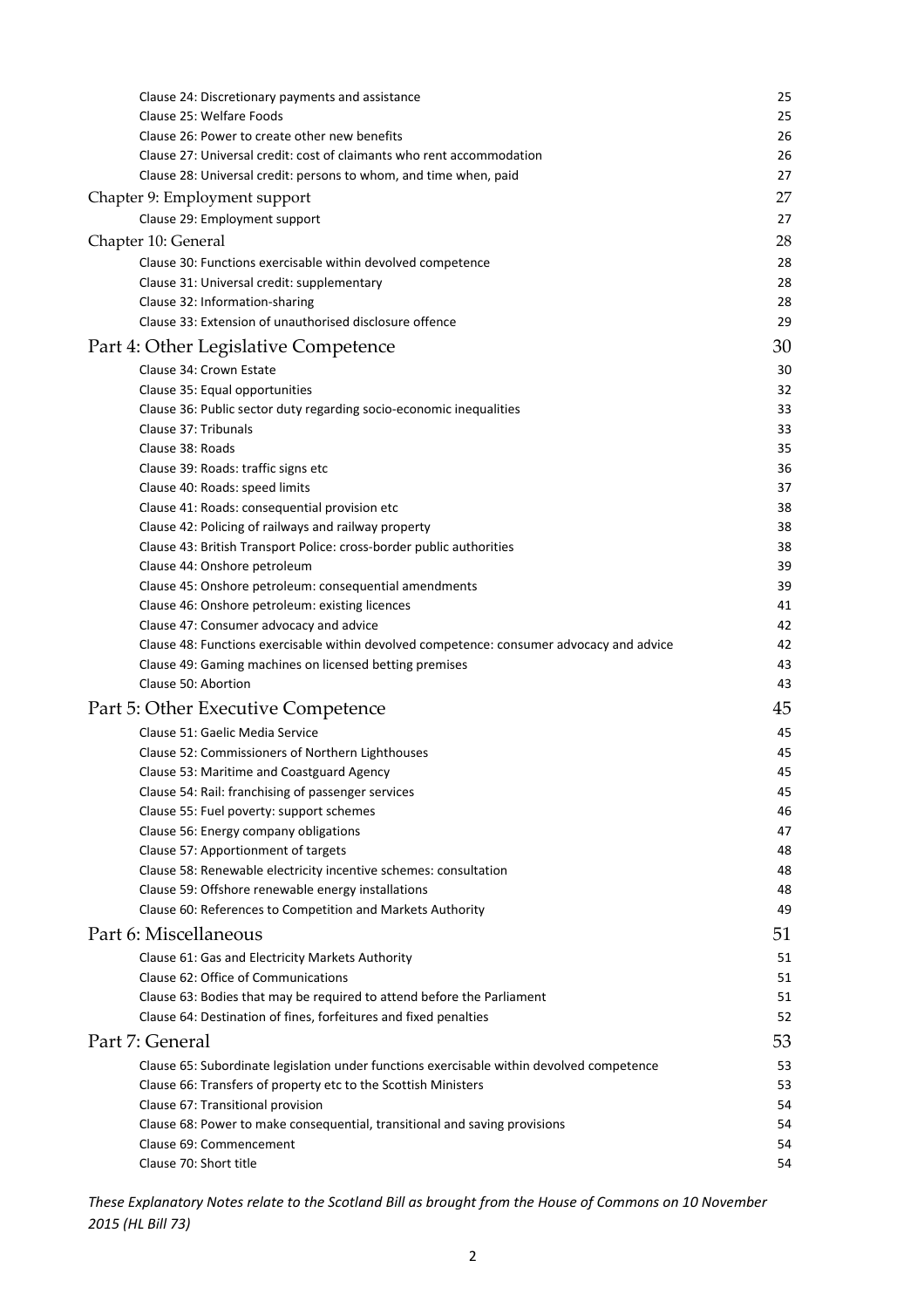| Schedules                                                                                                                       | 55       |
|---------------------------------------------------------------------------------------------------------------------------------|----------|
| Schedule 1: Disapplication of UK aggregates levy: further amendments<br>Schedule 2: Roads: consequential and related amendments | 55<br>55 |
| Commencement                                                                                                                    | 57       |
| Financial implications of the Bill                                                                                              | 57       |
| Compatibility with the European Convention on Human Rights                                                                      |          |
| Related documents                                                                                                               |          |
| Annex A - Territorial extent and application                                                                                    |          |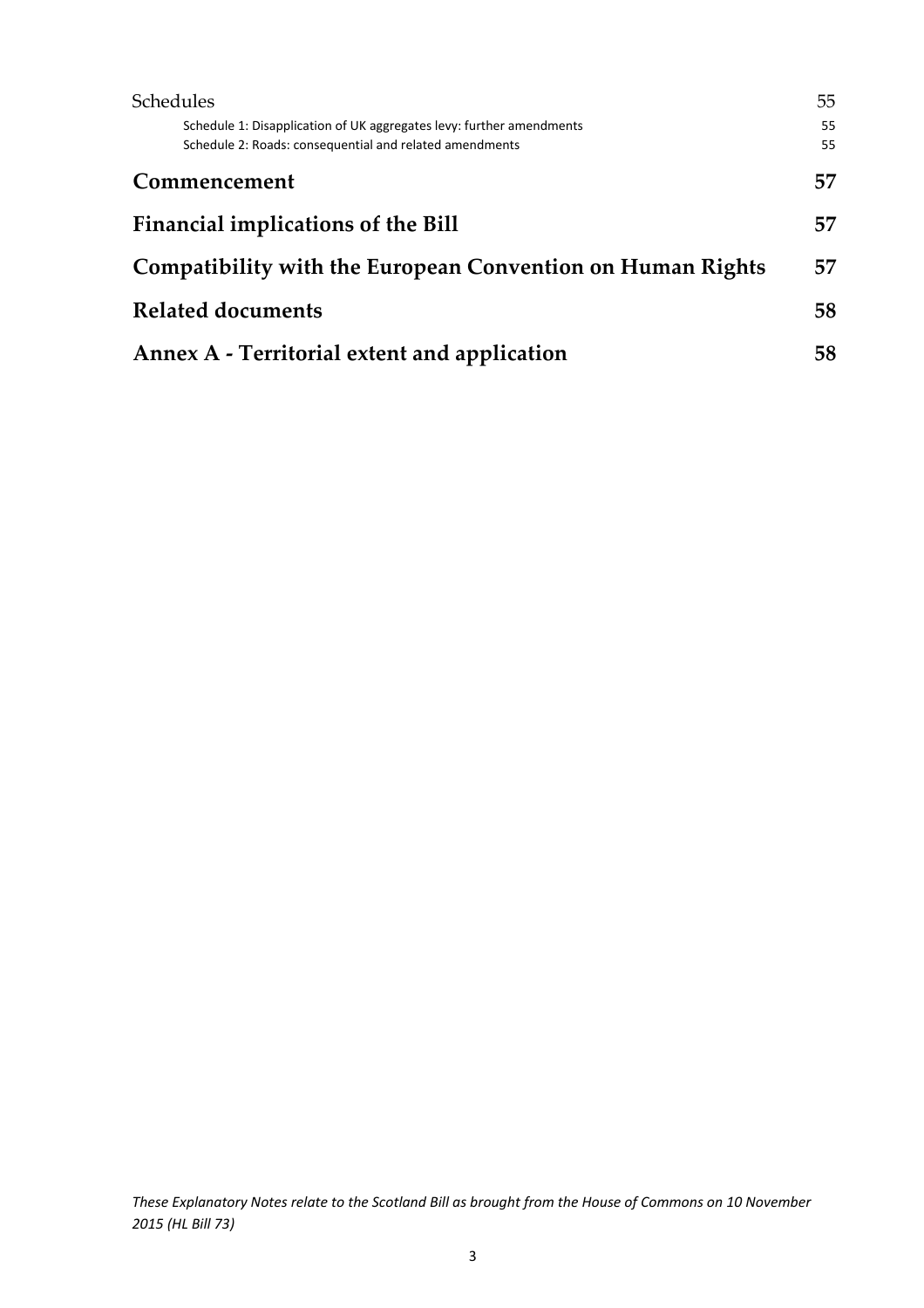## **Overview of the Bill**

- 1 The Scotland Bill will deliver the Smith Commission Agreement, which was published in November 2014 having been agreed by all the political parties in Scotland.
- 2 The Bill is intended to be an enabling Bill and the majority of the provisions in the Bill set out the powers that are being transferred to the Scottish Parliament and or the Scottish Ministers. In particular the Scotland Bill amends the Scotland Act 1998 and rebalances the devolved and reserved responsibilities between the administrations. The Bill also includes provisions which set out the constitutional relationship of the Scottish Parliament and Scottish Government within the United Kingdom's constitutional arrangements. It does not amend this relationship.
- 3 In summary the Bill:
	- declares that the Scottish Parliament and the Scottish Government are considered permanent parts of the UK's constitutional arrangements and will not be abolished without a decision of the people of Scotland, and that the UK Parliament will not normally legislate in relation to devolved matters without the consent of the Scottish Parliament, whilst retaining the sovereignty to do so;
	- gives increased autonomy to the Scottish Parliament and the Scottish Ministers in relation to the operation of Scottish Parliament and local government elections in Scotland;
	- gives increased autonomy to the Scottish Parliament in relation to the power to amend sections of the Scotland Act 1998 which relate to the operation of the Scottish Parliament and the Scottish Government within the United Kingdom;
	- increases the financial accountability of the Scottish Parliament through devolution of the rates and bands of income tax, Air Passenger Duty and Aggregates Levy, and assignment of VAT revenues;
	- increases responsibility of welfare policy and delivery in Scotland through the devolution of welfare powers to the Scottish Parliament and or the Scottish Ministers;
	- gives significant responsibility to Scotland for areas such as road signs, speed limits, onshore oil and gas extraction, consumer advocacy and advice amongst others by devolution of powers in relation to these fields to the Scottish Parliament and the Scottish Ministers; and
	- increases scrutiny for the Scottish Parliament of specific bodies and increases the ability of the Scottish Government to design schemes relating to energy efficiency and fuel poverty by the devolution of functions to the Scottish Ministers.
- 4 The Smith Commission Agreement seeks to increase the financial accountability of the Scottish Parliament. A new fiscal framework will be agreed for Scotland to accompany the further powers included in this Bill, in order to set and coordinate sustainable fiscal policy for the UK as a whole. This will give the Scottish Government the tools to manage the powers in this Bill while ensuring consistency with the fiscal framework in the rest of the UK. It is intended that that framework will be negotiated in parallel to the passage of this Bill.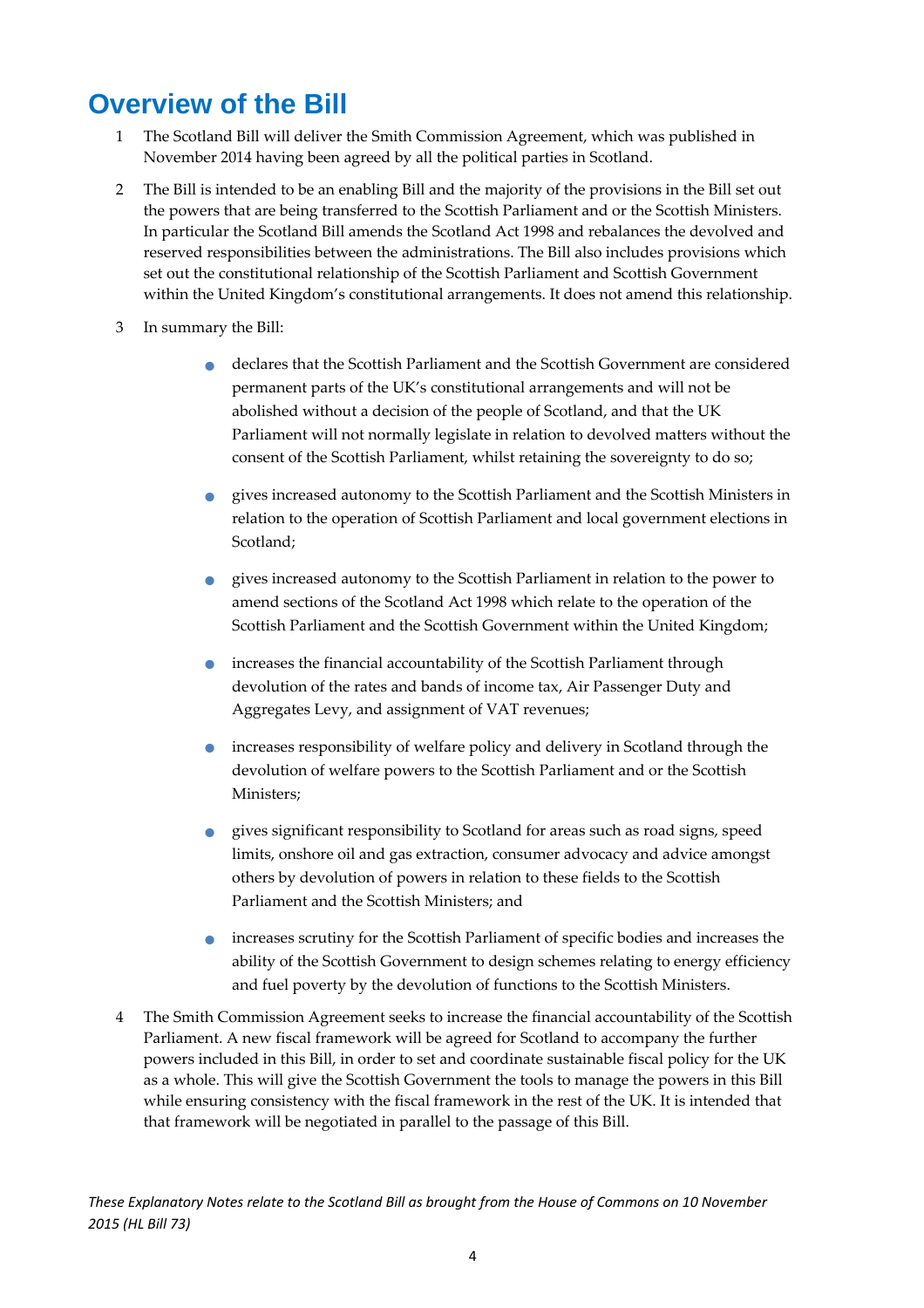## **Policy background**

- 5 On 18 September 2014 the people of Scotland voted to remain part of the United Kingdom. The cross‐party Smith Commission was established by the Prime Minister to agree further powers that should be devolved to Scotland. The cross‐party talks facilitated an inclusive engagement process across Scotland and agreed further devolution of powers to the Scottish Parliament and the Scottish Ministers, particularly more financial, welfare and taxation powers, strengthening the Scottish Parliament and the Scottish Government within the United Kingdom.
- 6 The Smith Commission Agreement, agreed by all of Scotland's 5 main political parties, was published in November 2014. In January 2015, the UK Government published draft clauses and a command paper that indicated how the Agreement would be implemented.
- 7 The policy objective of the Bill is to implement the Smith Commission Agreement. This will increase the Scottish Parliamentʹs ability to make autonomous choices that benefit the people of Scotland; and to be accountable for those decisions. The Bill will devolve a range of powers to the Scottish Parliament and Scottish Government.

## **Legal background**

The Bill is intended to be an enabling Bill and the majority of the provisions in the Bill set out the powers that are being transferred to the Scottish Parliament and or the Scottish Ministers. In particular the Scotland Bill amends the Scotland Act 1998 and rebalances the devolved and reserved responsibilities between the administrations. The Bill also includes provisions which set out the constitutional relationship of the Scottish Parliament and Scottish Government within the United Kingdom's constitutional arrangements. It does not amend this relationship.

## **Territorial extent and application**

The Bill will have UK extent and will require a Legislative Consent Motion from the Scottish Parliament on the basis that it contains provisions applying to Scotland which alter the legislative competence of the Scottish Parliament and the executive competence of the Scottish Ministers. Given the nature of the Bill, it is not anticipated that any issues will arise in relation to the Scottish Government sponsoring a Legislative Consent Motion.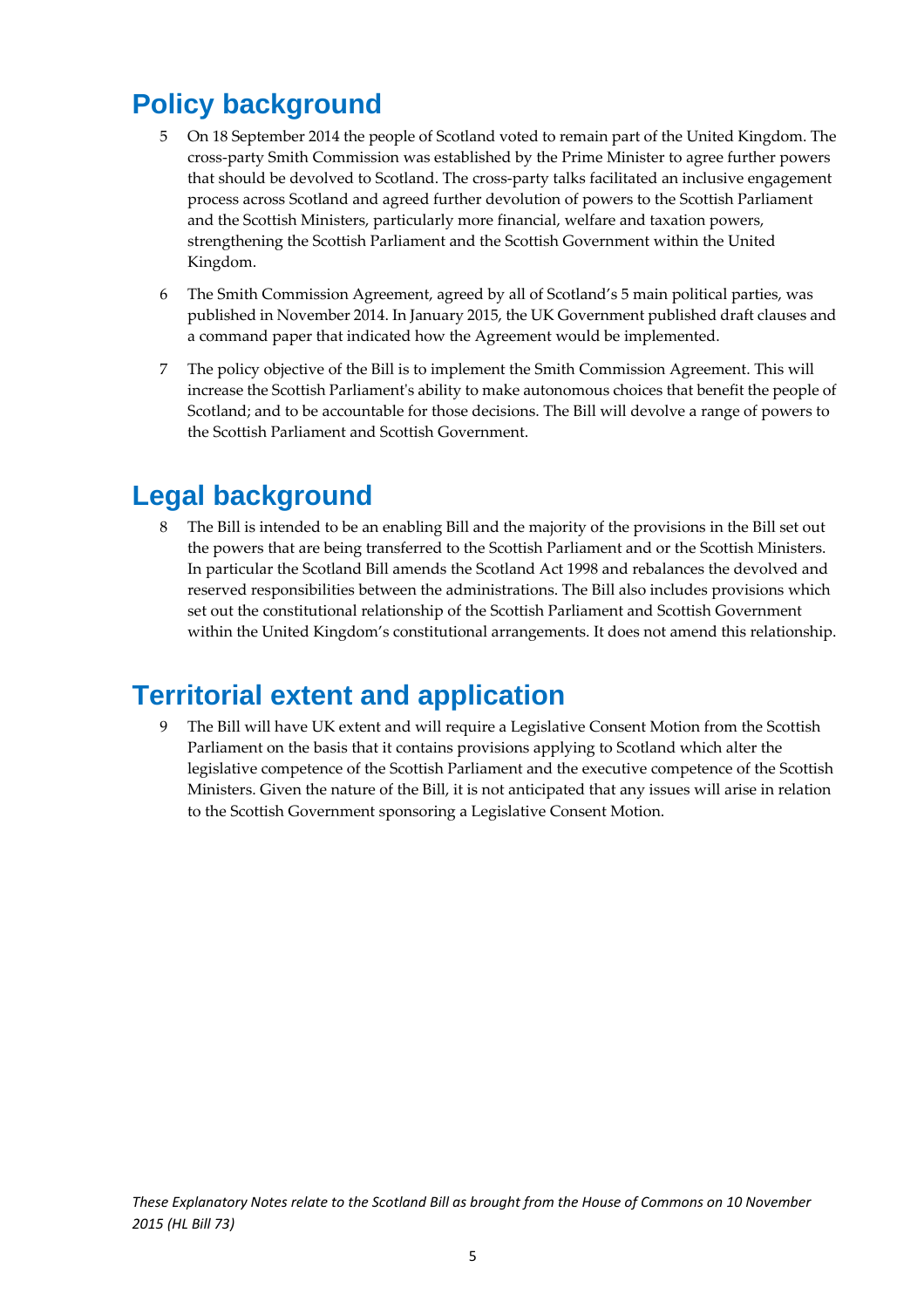## **Commentary on provisions of Bill**

- 10 The Scotland Act 1998 sets out the framework of Scottish devolution. The limits on the power of the Scottish Parliament to legislate for Scotland are set out in the Act. For the purposes of this Bill, the limitations that are relevant are those preventing the Scottish Parliament from making provision relating to reserved matters or modifying the law on reserved matters. Reserved matters are defined in Schedule 5 to the Scotland Act. Reserved matters are areas of law where the UK Parliament has exclusive competence to legislate. For example, the Scottish Parliament cannot make law relating to nuclear weapons. Some of the reservations in Schedule 5 contain exceptions. For example, oil and gas is reserved but the manufacture of gas is specifically excepted from the reservation of oil and gas. In that case, the Scottish Parliament can legislate for the manufacture of gas. This Bill alters Schedule 5 to Scotland Act (see Parts 1 – 4) to give the Scottish Parliament more powers to legislate. This is done by amending the reservations and or adding new exceptions to the reservations.
- 11 Where a Minister of the Crown has functions in those areas of law that are being devolved to the Scottish Parliament, the Bill also addresses the transfer of functions to the Scottish Ministers.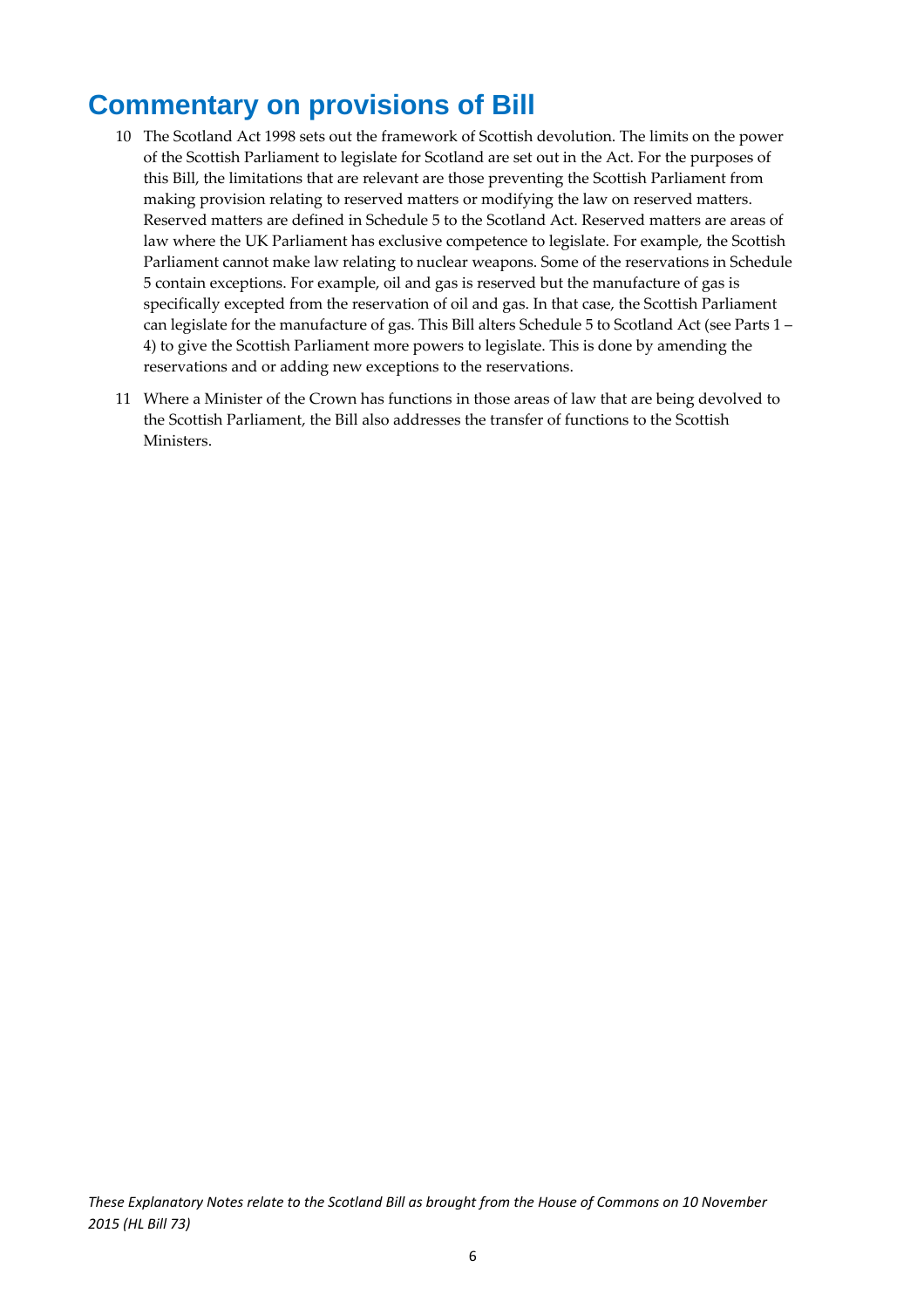### **Part 1: Constitutional Arrangements**

### **Chapter 1: The Scottish Parliament and the Scottish Government**

#### Clause 1: The Scottish Parliament and the Scottish Government

- 12 Clause 1 interests a new section into the Scotland Act 1998 after Part 2 (the Scottish Administration). The section provides that the Scottish Parliament and Government are permanent parts of the United Kingdom's constitutional arrangements, and that those institutions cannot be abolished except on the basis of a decision of the people of Scotland in a referendum.
- 13 Subsection (1) provides that the Scottish Parliament and the Scottish Government are permanent parts of the United Kingdom's constitutional arrangements.
- 14 Subsection (2) sets out that the purpose of this clause is to signify the commitment of the UK Parliament and UK Government to the Scottish Parliament and Scottish Government.
- 15 Subsection (3) provides that, in view of the commitment of the Parliament and Government of the United Kingdom to the Scottish Parliament and the Scottish Government, the Scottish Parliament and the Scottish Government are not be abolished except on the basis of a decisions of the people of Scotland in a referendum.

### **Chapter 2: The Sewel convention**

#### Clause 2: The Sewel convention

- 16 This clause inserts subsection (8) into section 28 of the 1998 Act so it is recognised in statute that, although the sovereignty of the UK Parliament is unchanged by the legislative competence of the Scottish Parliament, the UK Parliament will not normally legislate for devolved matters in Scotland without the consent of the Scottish Parliament.
- 17 This reflects what has come to be known as the Sewel Convention. Lord Sewel indicated in the House of Lords during the passage of the Scotland Bill (H.L. Deb vol. 592 col. 791) that "we would expect a convention to be established that Westminster would not normally legislate with regard to devolved matters without the consent of the Scottish Parliament.

### **Chapter 3: Elections etc**

#### Clause 3: Elections

- 18 Clause 3 splits the B3 reservation into two parts: section B3(A) and section B3(B).
- 19 Section B3(A) covers all matters concerning elections for membership of the House of Commons and the European Parliament to include who may stand or vote in those elections, procedures under which votes are counted and candidates returned, and what the constituencies and timings of those elections should be.
- 20 New section B3(B) reserves certain matters in relation to elections for membership of the Scottish Parliament and local government elections in Scotland.
- 21 Paragraph 1 reserves the subject-matter of sections 2(2A) and 12A of the Scotland Act 1998.
- 22 Paragraph 2 reserves: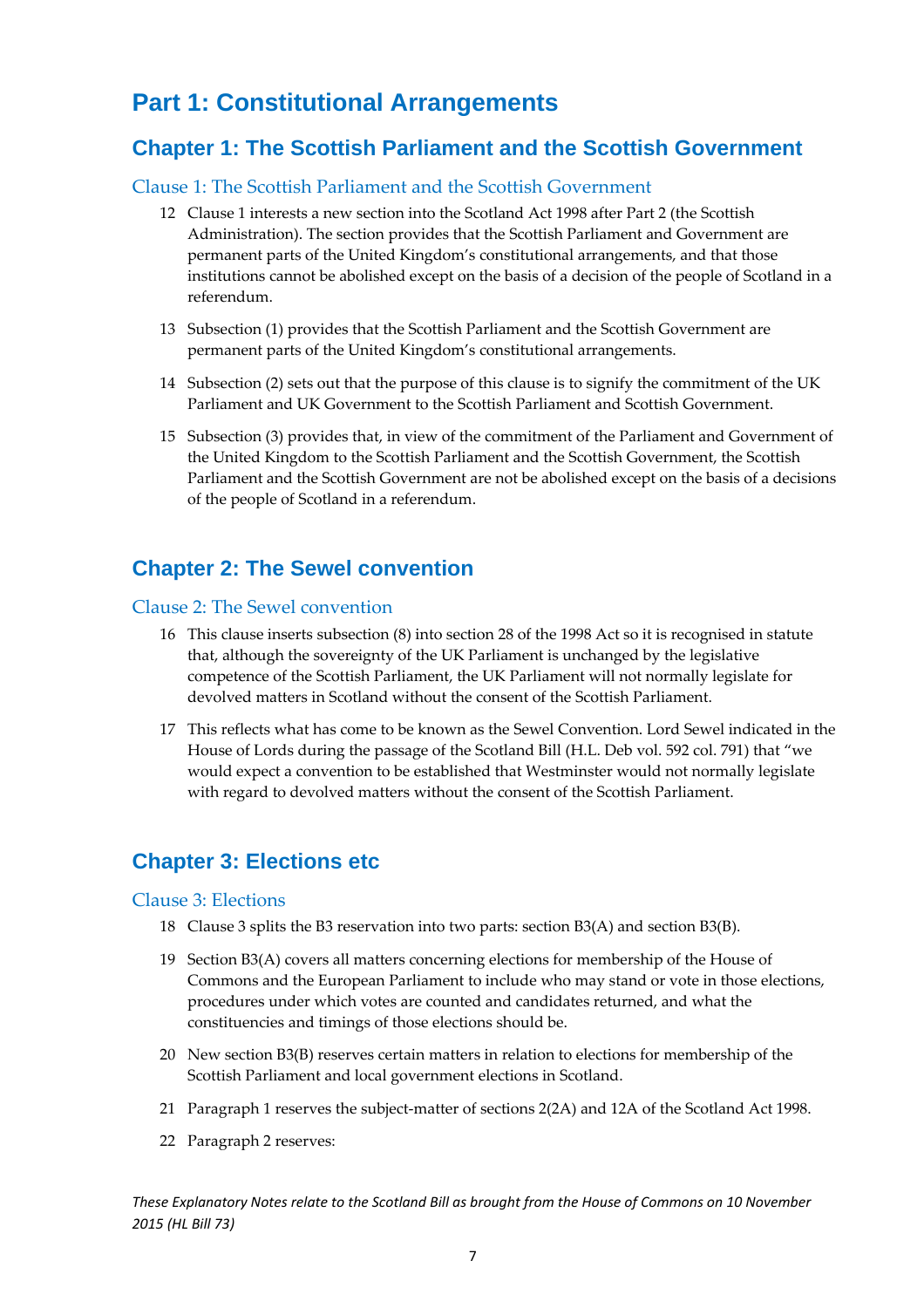- a. the combination of polls at elections or referendums that are outside the legislative competence of the Scottish Parliament with polls at (i) Scottish Parliamentary elections or (ii) local government elections in Scotland; and
- b. the combination of polls at ordinary Scottish Parliamentary general elections with polls at ordinary local government elections in Scotland .
- 23 Paragraph 3 reserves the timing of ordinary local government elections in Scotland where the poll at such an election would otherwise be held on the same day as a Scottish Parliamentary ordinary general election.
- 24 The reservation provides that the Individual Electoral Registration Digital Service for applications for registration or for verifying information contained in applications for registration in relation to elections for membership of the Scottish Parliament or local government elections in Scotland is reserved.
- 25 The reservation sets out the subject-matter of those provisions in the Political Parties, Elections and Referendums Act 2000 ("the 2000 Act") which are reserved in relation to elections for the membership of the Scottish Parliament.
- 26 The reservation covers campaign expenditure by political parties, controlled expenditure and donations to third parties, but only where the regulated period in respect of such expenditure for elections to the Scottish Parliament overlaps with the regulated period for elections for membership of the House of Commons or European Parliament.
- 27 The subject matter of sections 1 to 4 of the 2000 Act, which relate to the establishment and constitution of the Electoral Commission are reserved; however many of the Electoral Commission's general functions and enforcement functions under Parts 1 and 10 of the 2000 Act are not reserved in relation to elections for membership of the Scottish Parliament.

#### Clause 4: Power to make provision about elections

28 This clause substitutes new sections 12 and 12A of the Scotland Act 1998 ("the 1998 Act").

#### **Section 12**

- 29 The executive functions given to the Scottish Ministers under the new subsection 12(1) include those functions relating to Scottish Parliamentary elections in respect of which the Scottish Ministers already had executive competence by virtue of section 12 of the 1998 Act as amended by section 1 of the Scotland Act 2012 (the conduct of Scottish Parliamentary elections; and the questioning of such elections and the consequences of irregularities) as well as those previously exercised by the Secretary of State under section 12A(1) of the 1998 Act as amended by section 1 of the Scotland Act 2012 (the return of members of the Scottish Parliament otherwise than at an election). These powers have most recently been exercised by the Secretary of State in the Scottish Parliament (Elections etc.) Order 2010 (S.I. 2010 No.2999). Subsection (1) of new section 12 of the 1998 Act provides that the powers of the Scottish Ministers under section 12 are aligned with the legislative competence of the Scottish Parliament.
- 30 Subsection (2) of new section 12 of the 1998 Act clarifies the scope of the order‐making power provided by subsection (1) and makes clear that it enables provision to be made:
	- a. for the registration of electors;
	- b. for disregarding alterations in a register of electors;
	- c. about limits of the election expenses of individual candidates;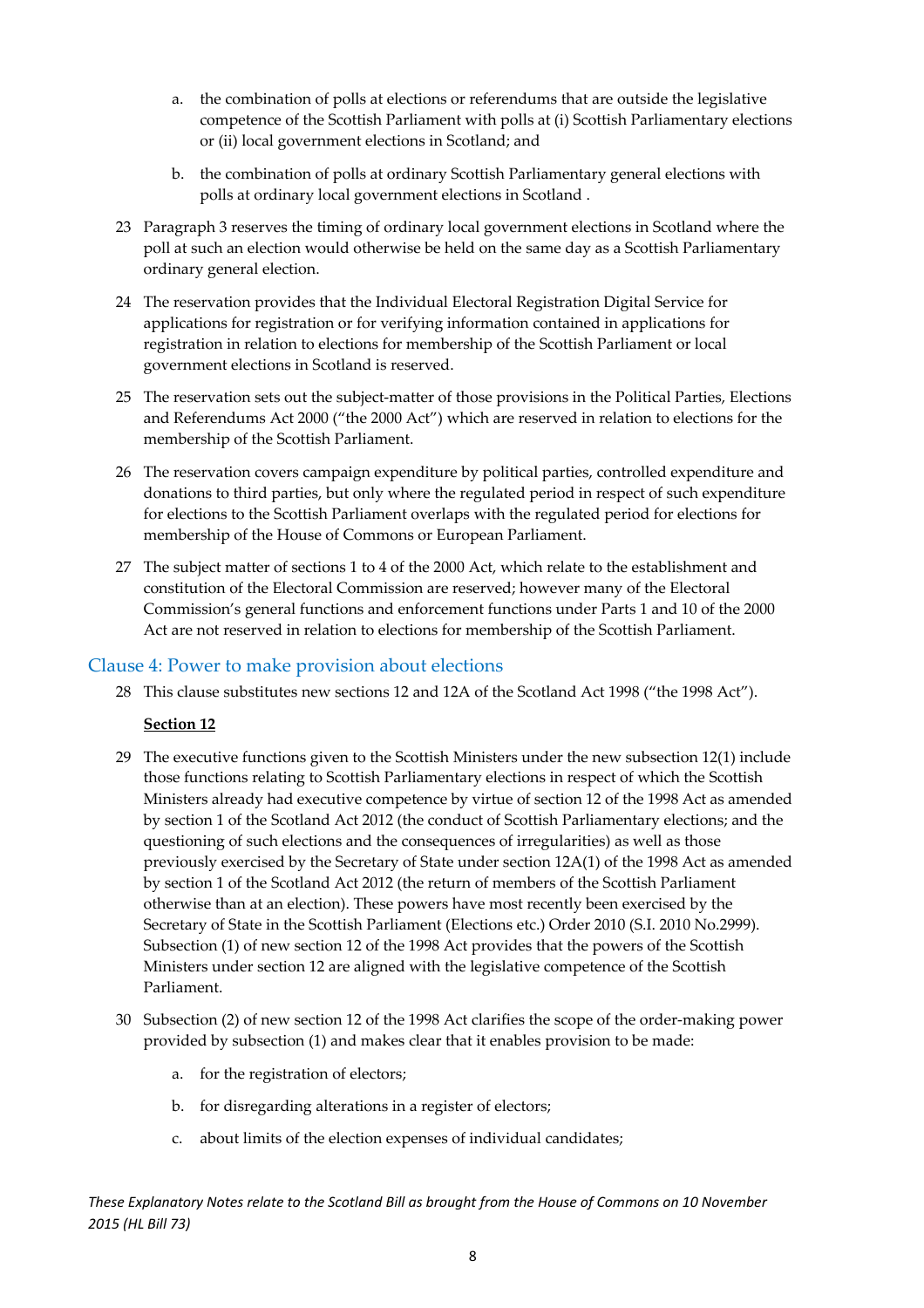- d. for the combination of polls;
- e. to modify the operation of section 7(1) of the 1998 Act , which provides for the return of constituency members to be determined before the process of allocating regional members can proceed, where a poll at a constituency election is abandoned (or notice of it is countermanded) so that special provision can be made enabling the regional members to be returned even though not all of the constituency members have been returned; and
- f. to modify the effect of section 8(7) of the 1998 Act to ensure that the correct number of seats are allocated.
- 31 Subsection (3) of new section 12 makes it clear that subsection (1)(c) will enable sections 10(4) to 10(5A) of the 1998 Act, which relate to the procedure for replacing regional MSPs who stood on a regional party list, to be modified.
- 32 Subsection (4) of new section 12 excludes from the executive competence conferred on the Scottish Ministers by this clause, any power to make provision about the Individual Electoral Registration Digital Service. Clause 6 separately provides for certain functions of the Secretary of State relating to the Individual Electoral Registration Digital Service, in respect of elections to the Scottish Parliament and local government elections in Scotland, to be exercisable by the Scottish Ministers concurrently with the Secretary of State, subject to the agreement of the Secretary of State.
- 33 Subsection (5) of new section 12 supplements and elaborates on the scope of subsection (1) and gives the Scottish Ministers powers relating to the application and modification of electoral law.
- 34 Subsection (5)(a) of new section 12 enables the established statutory procedures for elections to be applied, subject to any necessary alterations.
- 35 Subsection (5)(b) of new section 12 enables consequential modification of any legislative provision relating to the registration of Scottish Parliamentary or local government electors In Scotland.
- 36 Subsection (6) of new section 12 provides that the return of a member at an election to the Scottish Parliament may be questioned only under Part III (legal proceedings) of the Representation of the People Act 1983, as applied and modified by an order under subsection (1).
- 37 Subsection (7) of new section 12 enables the Scottish Ministers to make orders as regards the designation of regional returning officers.

#### **Section 12A**

- 38 Subsections (1) to (3) of new section 12A give the Secretary of State the power to make regulations in order to combine the polls at certain Scottish Parliamentary elections with the polls at certain UK Parliamentary and European Parliamentary elections.
- 39 Subsection (4) of new section 12A provides that the Secretary of State must obtain the agreement of the Scottish Ministers before any making such regulations.
- 40 Subsection (5) of new section 12A supplements and elaborates on the scope of subsection (1) and gives the Secretary of State powers relating to the application and modification of electoral law.
- 41 Subsection (5)(a) of new section 12A enables the established statutory procedures for elections to be applied, subject to any necessary alterations.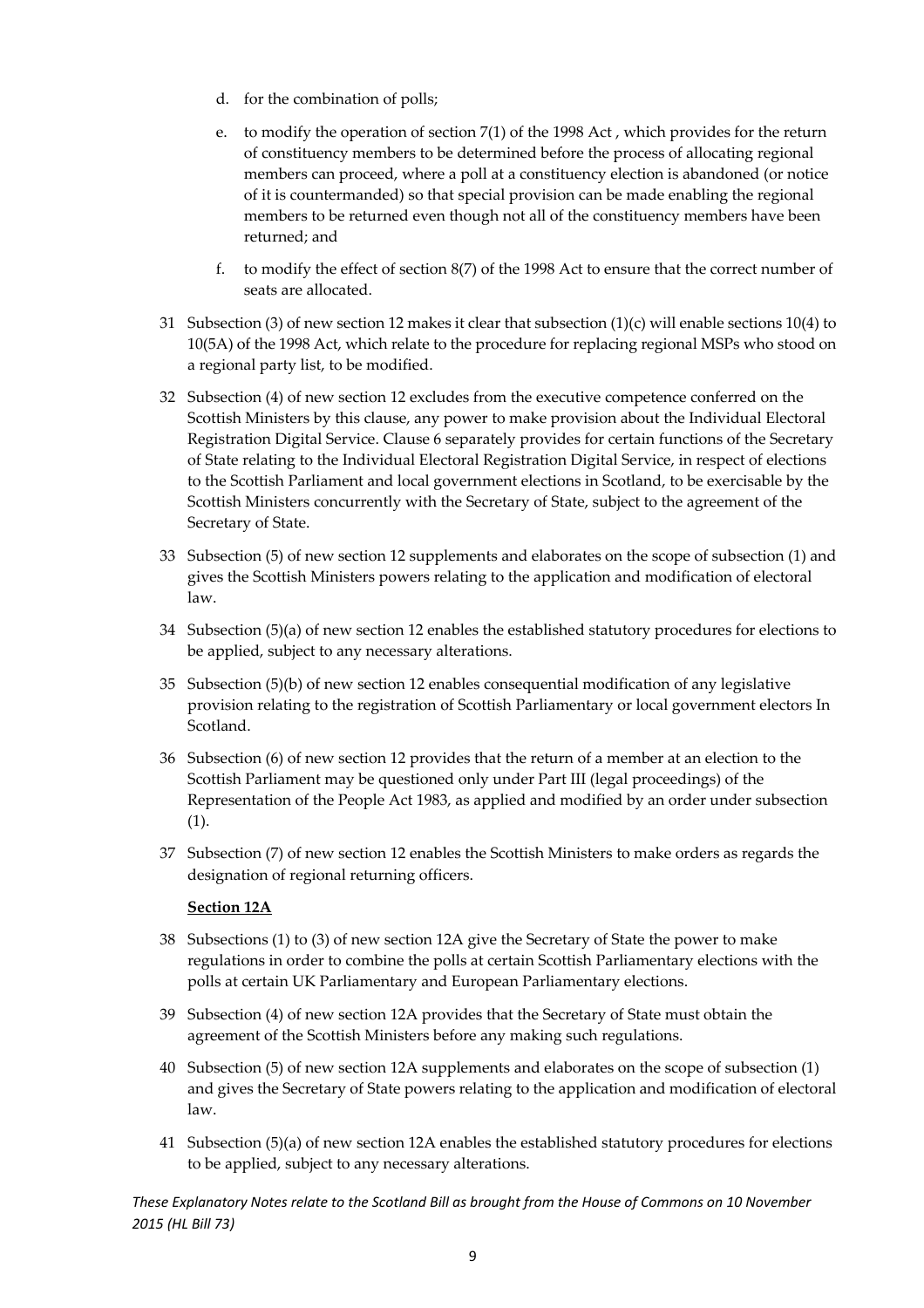- 42 Subsection (5)(b) of new section 12A provides that regulations made under subsection (1), may amend forms contained in, or in regulations or rules made under, the Representation of the People Acts to enable such forms to be used for elections to the Scottish Parliament as well as for their original purpose.
- 43 Subsection (2) of clause 4 inserts new subsection (5C) into section 15 of the Representation of the People Act 1985, requiring the Secretary of State to consult the Scottish Ministers before making combination rules under section 15(5), where one of the elections is a local government election in Scotland.

#### Clause 5: Timing of elections

- 44 Subsections (1) to (3), amend section 2 of the 1998 Act, by providing that section 2(2) is subject to a new subsection (2A). Subsection (2A) provides that the poll for a Scottish Parliamentary ordinary general election cannot take place on the same date as; (a) the date of a poll at a UK Parliamentary general election; or (b) the date of a poll at a European Parliamentary general election.
- 45 Subsection (3) also inserts a new subsection (2B), which provides that where subsection (2A) prevents the poll for a Scottish Parliamentary ordinary general election from being held on a day specified in section 2(2) of the 1998 Act, the Scottish Ministers may make an order specifying the alternative day on which the poll shall be held.
- 46 Subsection (4) amends section 2(3) of the 1998 Act in order that the Scottish Parliament will be dissolved automatically at the beginning of the "minimum period", which ends with the day, if the polls is to be held on the first Thursday in May, on that date and, otherwise, on the day specified by the Scottish Ministers by order under subsection (2B).
- 47 Subsection (5) amends section 2(5) of the 1998 Act to provide that where the Presiding Officer proposes to move the date for the holding of a poll for a Scottish Parliamentary ordinary general election under that section, the poll cannot be held on the same date as a UK Parliamentary general election or a European Parliamentary general election.
- 48 Subsection (6) inserts a new subsection (5ZA), which has the effect that where Scottish Ministers make an order under section 2(2B) of the 1998 Act specifying an election date, and the Presiding Officer proposes a new date for the election under section 2(5) of that Act, the election will be held on the date proposed under section 2(5).
- 49 Subsection (7) provides that an order made by the Scottish Ministers under subsection (2B) will be subject to the affirmative procedure in the Scottish Parliament.
- 50 Subsections (8) to (10) amend section 43 of the Representation of the People Act 1983 by inserting new subsections (1ZA), (1ZB), (1ZC) and (1ZD).
- 51 New subsection (1ZA) prevents the poll at a local government election in Scotland from being held on the same day as a poll for a Scottish Parliamentary ordinary general election.
- 52 New subsection (1ZB) provides that subsection (1ZA) does not apply to a local government election in Scotland which is to fill a casual vacancy.
- 53 New subsection (1ZC) provides that where the date of a poll at an ordinary local government election in Scotland would be on the same date as the poll at an ordinary general Scottish Parliamentary election, the Scottish Ministers may by order specify an alternative date for the poll at the local government election.
- 54 New subsection (1ZD) provides that an order made by the Scottish Ministers will be subject to the affirmative procedure in the Scottish Parliament.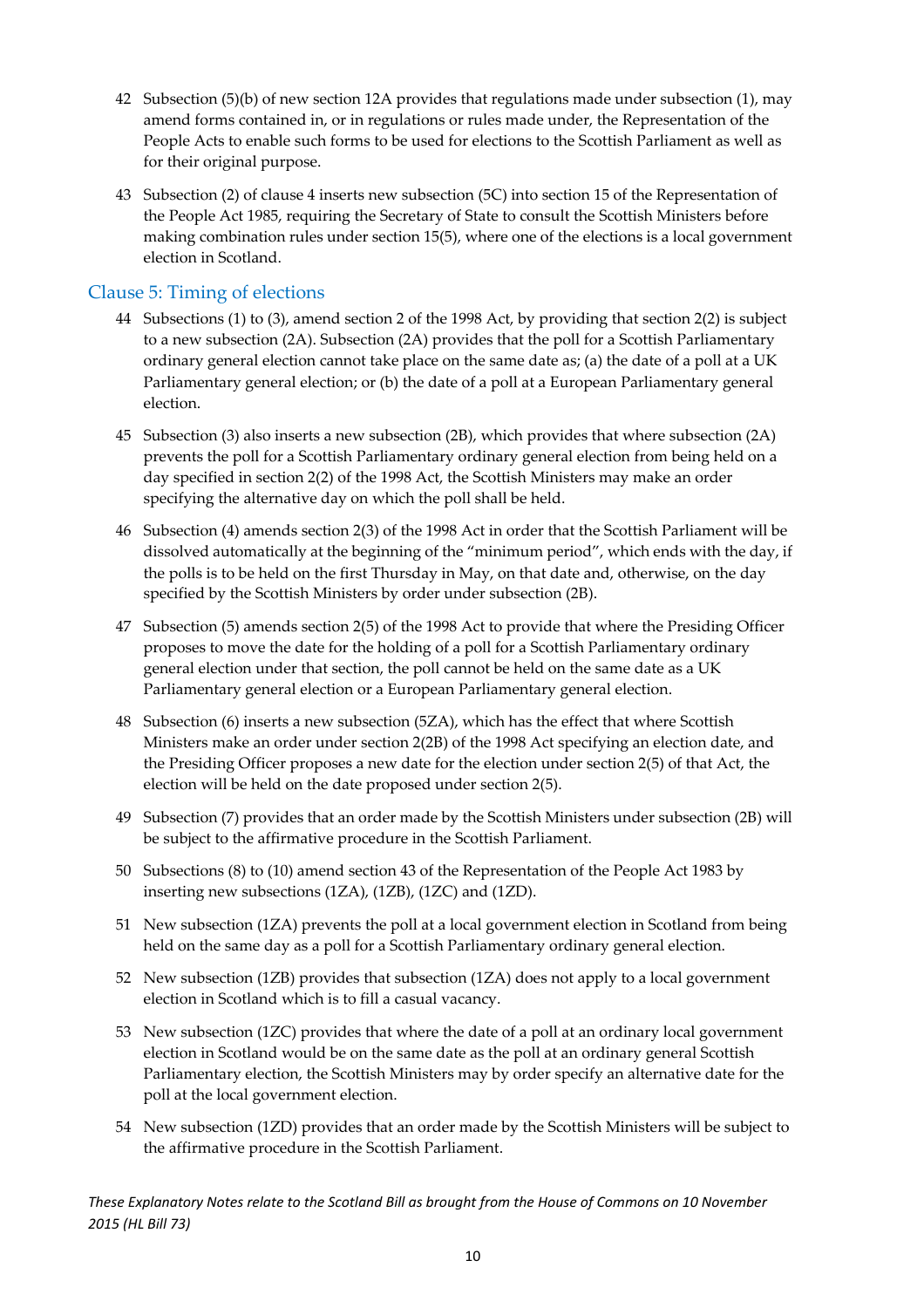#### Clause 6: Electoral registration: the digital service

- 55 Subsection (2) amends section 10ZC of the Representation of the People Act 1983 ("the 1983 Act"), which concerns the procedure for applications to the register of electors, to provide for certain functions of the Secretary of State relating to the Digital Service, to be exercisable by the Scottish Ministers concurrently with a Minister of the Crown. The functions are exercisable by the Scottish Ministers: (a) in respect of elections to the Scottish Parliament or local government elections; (b) only with the agreement of a Minister of the Crown, and (c) subject to the same provisions as the Scottish Ministersʹ power to make other regulations under this section, except that they are subject to the negative procedure in the Scottish Parliament.
- 56 Subsection (3) amends section 10ZD of the 1983 Act, which concerns the alteration of the name or address of a person on the register, to provide for certain functions of the Secretary of State relating to the Digital Service to be exercisable by the Scottish Ministers concurrently with a Minister of the Crown. These functions are subject to the same provisions as apply to subsection (2).
- 57 Subsection (4) amends section 53 of the 1983 Act, which concerns the power to make regulations as to registration, to provide for certain functions of the Secretary of State relating to the Digital Service to be exercisable by the Scottish Ministers concurrently with a Minister of the Crown. These functions are subject to the same provisions as apply to subsections (2) and (3).

#### Clause 7: Expenditure in connection with elections

- 58 Clause 7 inserts three new sections into the Political Parties, Elections and Referendums Act 2000 to transfer to the Scottish Ministers powers currently exercised by the Secretary of State in relation to controlled expenditure and campaign expenditure at elections to the Scottish Parliament, which are not combined with elections that are reserved. In each case in exercising these powers the Scottish Ministers will be subject to the same or equivalent requirements and procedures as those to which the Secretary of State is currently subject in exercising such powers.
- 59 Subsection (2) of clause 7 inserts new section 72A into the 2000 Act. Subsection (1) of the new section provides for the Scottish Ministers to approve a code of practice prepared by the Electoral Commission in accordance with paragraph 3(1) of Schedule 8 to the 2000 Act, which provides guidance to political parties on expenses, which count as campaign expenditure at elections to the Scottish Parliament. By this provision the Scottish Ministers may also amend Part 1 of Schedule 8 to the 2000 Act, which sets out the expenses that count as campaign expenditure at elections to the Scottish Parliament.
- 60 Subsection (3) of new section 72A provides that these powers do not apply when the regulated period in respect of campaign or controlled expenditure for elections to the Scottish Parliament overlaps with the regulated period for elections for membership of the House of Commons or European Parliament
- 61 Subsection (3) of clause 7 inserts a new section 85A into the 2000 Act. Subsection (1) of the new section provides for the Scottish Ministers to approve a code of practice prepared by the Electoral Commission in accordance with paragraph 3(1) of Schedule 8A to the 2000 Act, which provides guidance to third parties on expenses which count as controlled expenditure at elections to the Scottish Parliament. By this provision the Scottish Ministers may also amend Part 1 of Schedule 8A to PPERA, which sets out the expenses which count as controlled expenditure at elections to the Scottish Parliament.
- 62 Subsection (3) of new section 85A provides that these powers do not apply when the regulated period in respect of campaign or controlled expenditure for elections to the Scottish Parliament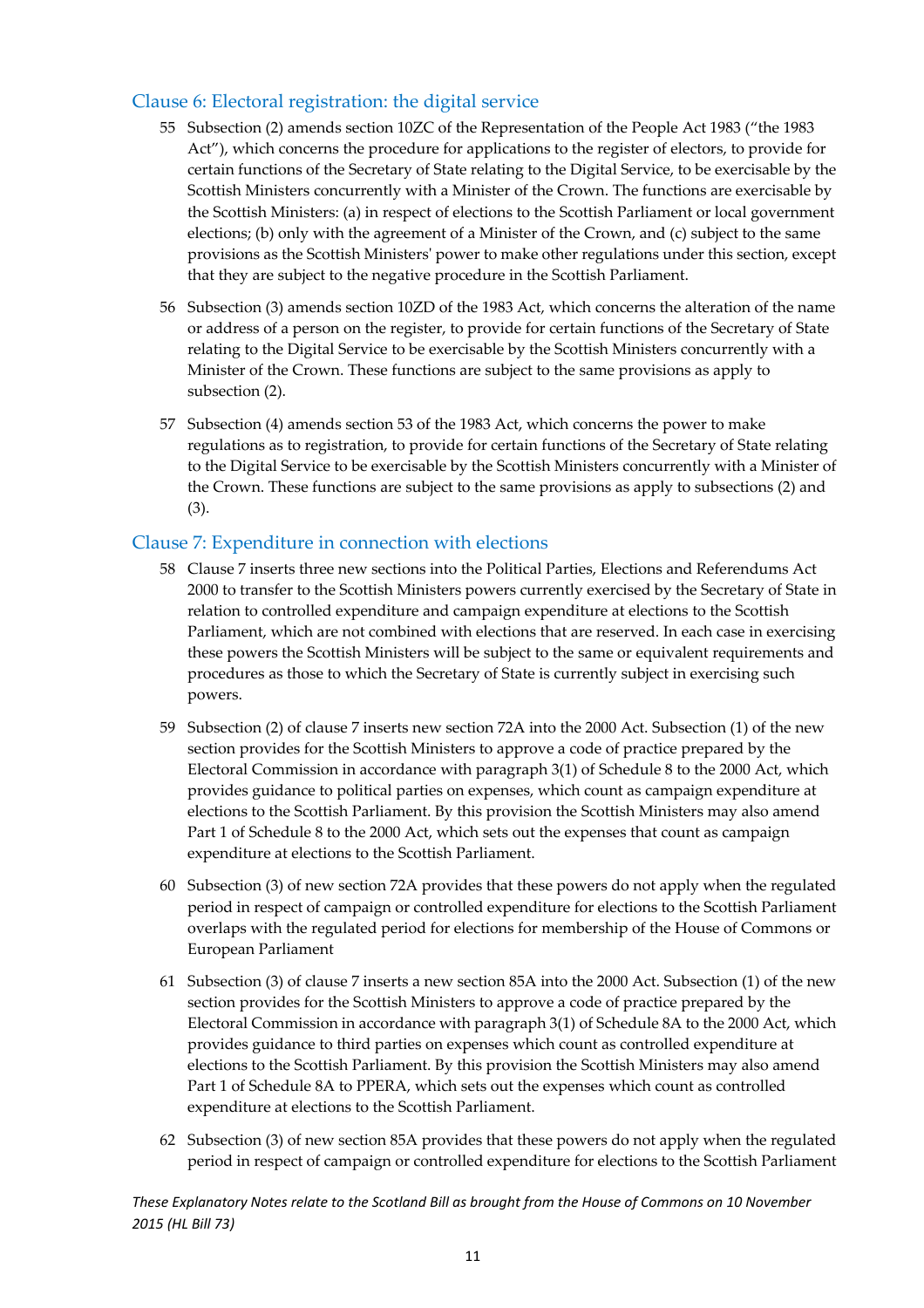overlaps with the regulated period for elections for membership of the House of Commons or European Parliament

- 63 Subsection (4) of clause 7 inserts a new section 95ZA into the 2000 Act. This allows Scottish Ministers to exercise a number of powers in Schedule 11 to the 2000 Act which relate to donations to third parties which campaign at elections to the Scottish Parliament.
- 64 Subsection (3) of new section 95ZA provides that these powers do not apply when the regulated period in respect of campaign or controlled expenditure for elections to the Scottish Parliament overlaps with the regulated period for elections for membership of the House of Commons or European Parliament
- 65 Subsection (5) of clause 7 determines the period for which new section 95ZA has effect.
- 66 Subsections (6) to (10) of clause 7 amend section 155 of the 2000 Act, so that certain powers of the Secretary of State to vary sums in the 2000 Act transfer to the Scottish Ministers. In each case, in exercising these powers the Scottish Ministers will be subject to the same or equivalent requirements and procedures as the Secretary of State is currently subject in exercising such powers.
- 67 Subsection (7) of clause 7 amends the power of the Secretary of State to vary certain sums in Part 5 and Part 6 of and Schedules 9, 10 and 11 to the 2000 Act. By this subsection, the Secretary of State will no longer have such power where the sum only relates to an election the conduct of which is within the legislative competence of the Scottish Parliament.
- 68 Subsection (8) inserts a new subsection (1A) into section 155 of the 2000 Act to allow the Scottish Ministers to vary sums in Part 5 and Part 6 of and Schedules 9, 10 and 11 to the 2000 Act where the sum relates to an election the conduct of which is within the legislative competence of the Scottish Parliament.
- 69 Subsection (9) provides that these sums can only be varied by the Scottish Ministers to take into account changes in the value of money, or on the recommendation of the Electoral Commission.
- 70 Subsection (10) inserts new subsections (4A) and (4B) into section 155 of the 2000 Act, which relate to the sums specified in Schedule 11 to the 2000 Act. These new subsections have the effect of requiring the Scottish Ministers to vary sums under Schedule 11 to the 2000 Act to take account of changes in the value of money in each session of the Scottish Parliament over two years in length or, if the sums are not so varied, to lay a statement before the Scottish Parliament setting out the Scottish Ministers' reasons for not doing so.
- 71 Subsections (11) to (13) amend section 156 of the 2000 Act so that certain order-making powers of the Secretary of State transfer to the Scottish Ministers.
- 72 Subsection (12) inserts new subsections (4B) to (4D) into section 156 of the 2000 Act. Each subsection specifies the parliamentary procedure to which orders made by the Scottish Ministers are subject.
- 73 The effect of new subsection (4B) is that orders made by the Scottish Ministers under the 2000 Act will be subject to the negative procedure, except orders under section 155(2)(a) of the 2000 Act which will be subject to no parliamentary procedure pursuant to subsection 4(C), and orders made under the provisions listed in section 156(4) of the 2000 Act (in respect of those provisions which relate to matters within devolved competence) , which, pursuant to subsection (4D), are subject to the affirmative procedure.
- 74 Subsection (13) has the effect that an order made by the Scottish Ministers under section 155 of the 2000 Act may contain incidental, supplementary or transitional provisions or savings, and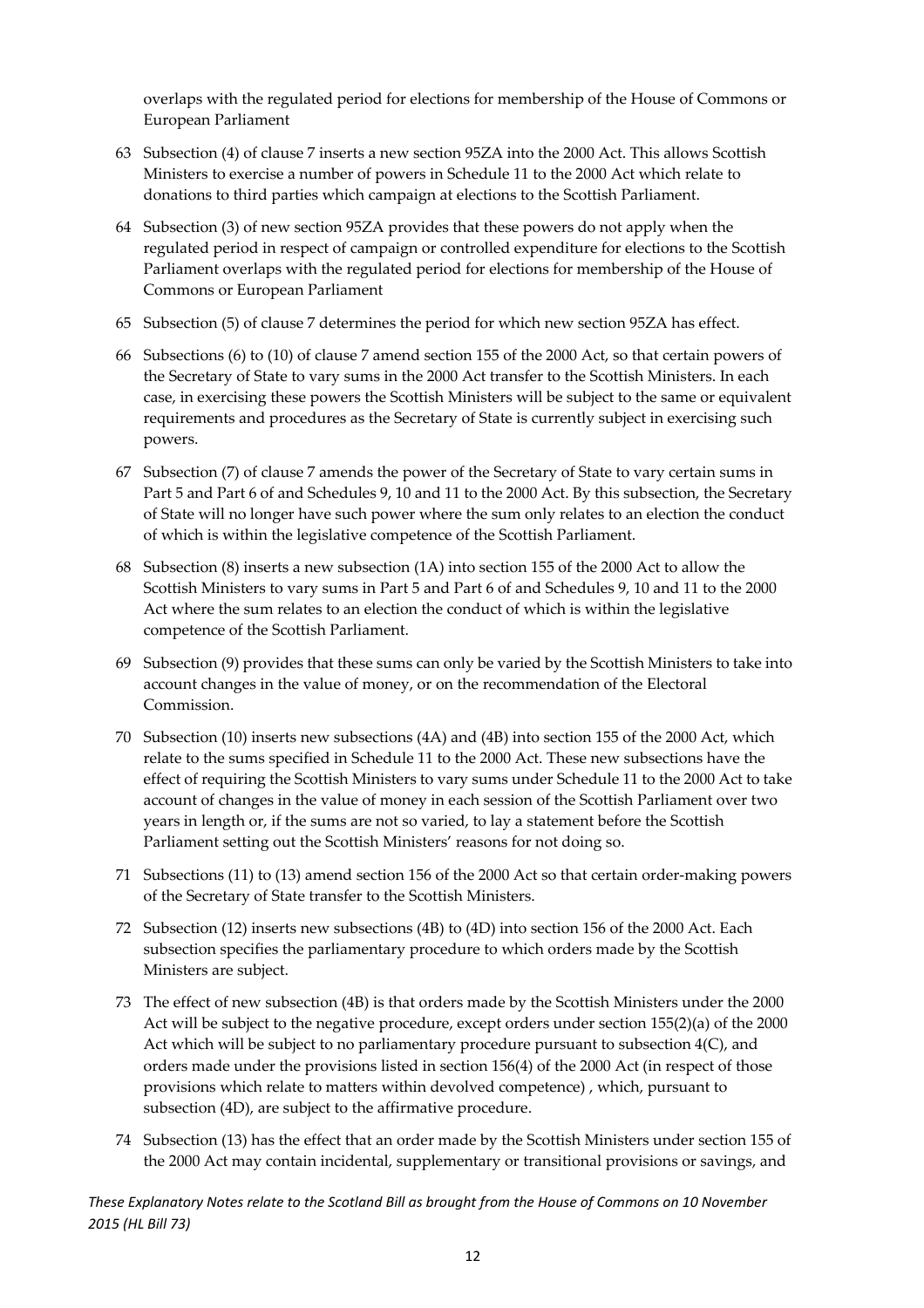may make different provisions for different cases.

75 Subsection (14) makes consequential changes to the Interpretation and Legislative Reform (Scotland) Act 2010 as a result of the procedure that applies to orders by the Scottish Ministers under section 155(2)(a) of the 2000 Act.

### Clause 8: Review of electoral boundaries by the Local Government Boundary Commission for Scotland

- 76 This clause transfers the Boundary Commission for Scotland's functions in relation to Scottish Parliament boundaries to the Local Government Boundary Commission for Scotland. It also transfers powers in relation to Scottish Parliament boundaries to the Scottish Government and provides for the Local Government Boundary Commission to report to the Scottish Parliament in relation to boundary reviews for the Scottish Parliament.
- 77 Subsection (2) replaces references to the Boundary Commission for Scotland within Schedule 1 to the 1998 Act with references to the Local Government Boundary Commission for Scotland. This means that the Boundary Commission for Scotland will no longer have functions in relation to Scottish Parliament boundaries and the functions will instead be carried out by the Local Government Boundary Commission for Scotland.
- 78 Subsections (3) to (5) amend Schedule 1 to the 1998 Act so that the Local Government Boundary Commission for Scotland will report to the Scottish Ministers on Scottish Parliamentary boundaries, rather than the Secretary of State for Scotland, and must submit its next report on Scottish Parliament constituency boundaries to the Scottish Ministers no earlier than 1 May 2018 and no later than 1 May 2022. This reflects that the Boundary Commission for Scotland's previous report on Scottish Parliament boundaries was submitted on 1 May 2010, and recreates the window of 8 to 12 years for submission of future reports by the Local Government Boundary Commission for Scotland, as provided for by paragraph 3(5) of Schedule 1. The amendments to Schedule 1 also mean that the Scottish Parliament, rather than the UK Parliament, must approve by resolution a draft Order in Council implementing the recommendations made in the Local Government Boundary Commission for Scotland's report, before the draft Order is submitted to Her Majesty in Council.
- 79 Subsections (6) and (8) make minor consequential textual amendments to Schedule 1 which are required as a result of these changes.
- 80 Subsection (7) omits paragraph 3(11) of Schedule 1. Paragraph 3(11) is no longer required as the Local Government Boundary Commission for Scotland will already lay its report before the Scottish Parliament under paragraph 3(9).

#### Clause 9: Functions exercisable within devolved competence: elections

- 81 When competence to legislate was given to the Scottish Parliament on various matters under the Scotland Act 1998, the functions under existing enactments at that time, prerogative and other executive functions exercisable by a Minister of the Crown were also transferred to the Scottish Ministers by a general transfer under section 53 of that Act. Other references on existing enactments were also glossed by sections 117‐122 of the Scotland Act 1998 to take accounts of the transfer of responsibility to the Scottish Parliament and the Scottish Ministers.
- 82 Where the Bill transfers legislative competence to the Scottish Parliament, provision needs to be made for the functions of a Minister of the Crown that fall within the scope of the newly devolved competence and other appropriate amendments made to legislation. In some instances e.g. speed limits, this is done by transferring functions to the Scottish Ministers by textual amendment of the relevant legislation, However, in the case of devolution to the Scottish Parliament by virtue of clause 3 (elections), this is done by updating the operation of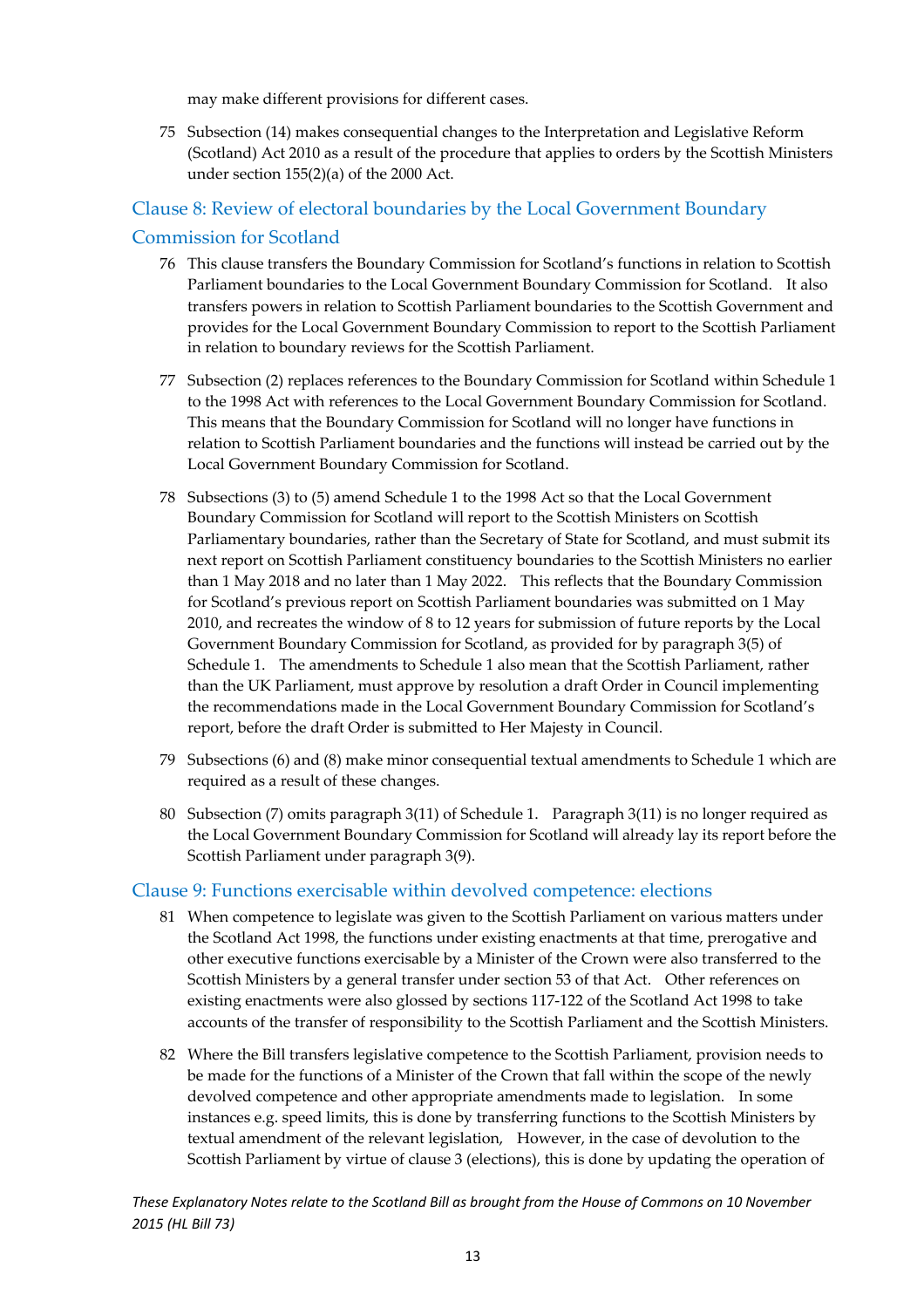section 53 of the Scotland Act 1998.

83 This clause makes provision to ensure that references in enactments immediately preceding the transfer of power to the Scottish Parliament are glossed, rather than only transferring functions and glossing references in legislation immediately preceding the coming into force of the Bill.

#### Clause 10: Minor and consequential amendments: elections etc

- 84 This clause makes minor changes to existing legislation which are consequential to the changes made by this Part of the Bill or which are otherwise obsolete.
- 85 Subsection (8) revokes the Scotland Act 1998 (Modification of Schedules 4 and 5 and Transfer of Functions to the Scottish Ministers) Order (S.I. 2015/692). The effect of this Order is replaced by the amendment to section B3 in Part 2 of Schedule 5 to the 1998 Act and by clause 4.

### **Chapter 4: Legislation by the Parliament**

#### Clause 11: Super‐majority requirement for certain legislation

- 86 Clause 11 requires certain types of electoral legislation to be passed by a two-thirds majority of the Scottish Parliament.
- 87 Subsection (4) inserts a new subsection (2A) into section 31 of the Scotland Act 1998 ("the 1998 Act") to require the Presiding Officer to decide before the final stage at which a Bill can be voted on whether, in his view, any provision of the Bill relates to a protected subject matter. The Presiding Officer must make a statement to this effect.
- 88 Subsection (5) inserts new subsections (4) and (5) of section 31 of the 1998 Act, which set out when a provision of a Bill relates to a protected subject matter for the purpose of the clause. This is when a provision would modify the law relating to the following matters, or enable the law relating to the following matters to be changed by subordinate legislation. The matters are, in relation to elections to the Scottish Parliament, and unless a provision is incidental to or consequential on any other provision of the Bill: the franchise for elections, the electoral system, the number of constituencies and regions or other such areas and the numbers of members to be returned in each constituency or region or other such areas.
- 89 Subsection (6) inserts a new section 31A in to the 1998 Act which provides that a Bill which the Presiding Officer has decided includes a provision which relates to a protected subjected matter can only be passed if, at its final stage, the number of members voting for it is at least two‐thirds of the total number of seats for members of the Parliament.
- 90 Subsection (7) amends section 32(2)(a) of the 1998 Act so that a Bill may not be submitted for Royal Assent during the period when a reference may be made to the Supreme Court under section 32A on the question of whether a Bill, or a provision of a Bill, relates to a protected subject matter.
- 91 Subsection (8) inserts a new subsection (2A) into section 32 of the 1998 Act. By this amendment, a Bill that is passed with a simple majority in respect of which the Supreme Court subsequently decides that a simple majority is sufficient must be reconsidered before being submitted for Royal Assent.
- 92 Subsections (9) and (10) inserts new section 32A into the 1998 Act which allows the Advocate General, the Lord Advocate, or the Attorney General to refer to the Supreme Court on the question of whether a Bill or any provision of a Bill relates to a protected subject matter. Under this subsection a Bill may not be referred to the Supreme Court if the Bill passed with at least a two‐thirds majority.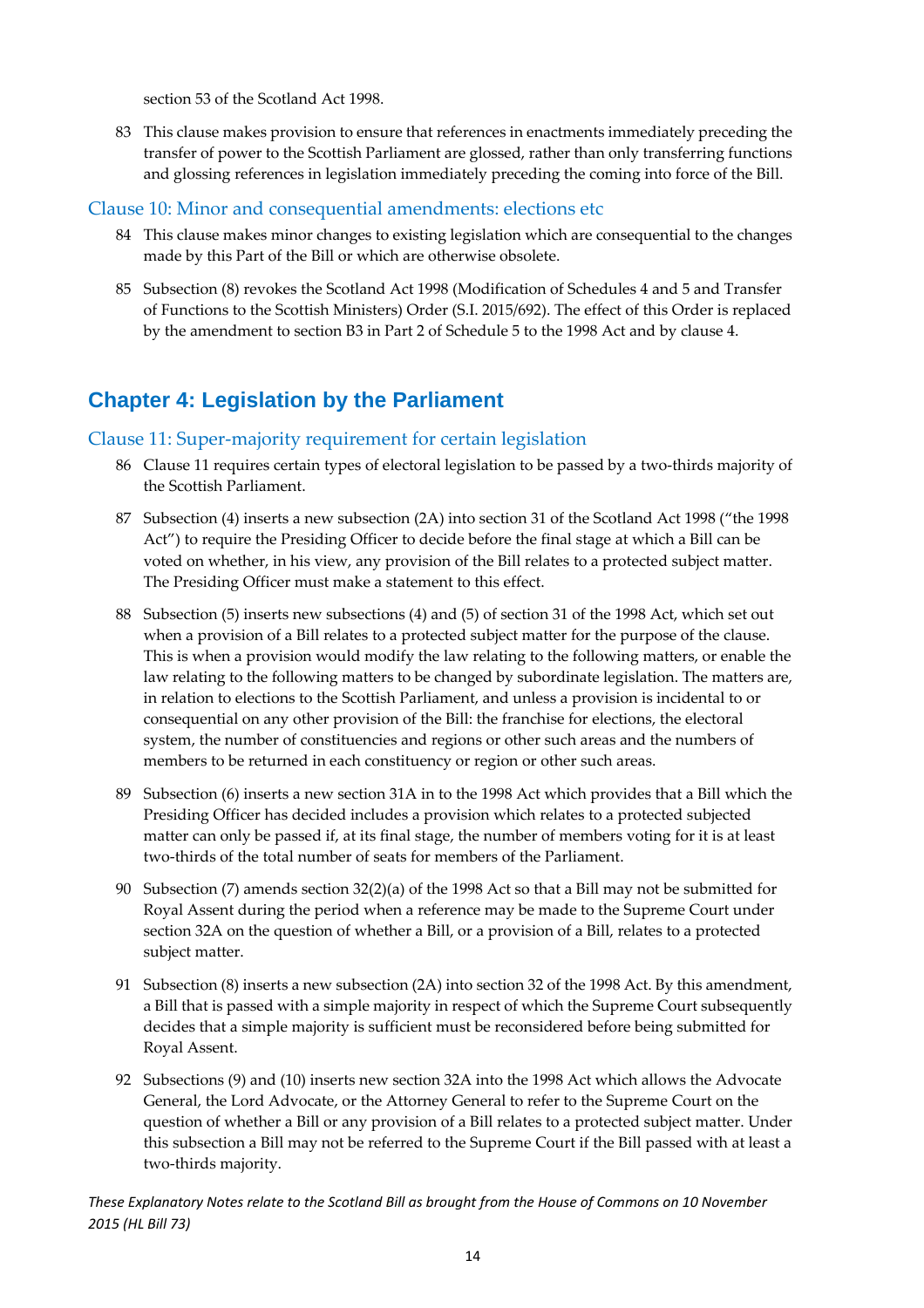- 93 Subsection (2) of new section 32A, taken with subsection 36(5) of the 1998 Act as substituted by subsection (17) provides that such a reference must be made in certain circumstances within 4 weeks of the passing or rejection of a Bill at its final stage or within 4 weeks of the approval of a Bill following reconsideration after a Supreme Court decision.
- 94 Subsection (13) amends section 33(2)(b) of the 1998 Act so that a reference to the Supreme Court on a question of legislative competence may be made within 4 weeks of the passing of a Bill, or within 4 weeks of the approval of the Bill following reconsideration of the Bill, regardless of the reason for the reconsideration.
- 95 Subsection (14) amends section 35(3) of the Scotland Act 1998 so that the time during which the Secretary of State's may intervene in certain cases under section 35 is extended to take account of the possibility of approval of the Bill following reconsideration under subsections 36(4)(aa) or (4A) (reconsideration following a Supreme Court reference to resolve a question whether a provision of a Bill relates to a protected subject-matter), and is extended to take account of the possibility of a Supreme Court reference on grounds of protected subject-matter is decided or otherwise disposed of.
- 96 Subsections (15) and (16) amends section 36 of the 1998 Act to provide for the circumstances in which standing orders shall provide that a Bill may be reconsidered should the Supreme Court decide whether a provision of a Bill relates to a protected subject matter.
- 97 Subsections (17) to (19) also amend section 36 of the 1998 Act so that requirements regarding a final stage for a bill, and for approval of a bill following reconsideration to be treated as the passing of the bill, apply regardless of the ground for reconsideration.

#### Clause 12: Scope to amend Scotland Act 1998

- 98 Clause 12 amends Schedule 4 of the Scotland Act 1998.
- 99 Subsection (2) substitutes a new sub‐paragraph 4(2) which means that the ability of an Act of the Scottish Parliament to modify, or to confer power by subordinate legislation to modify, sections of the 1998 Act is extended to sections which relate to the operation of the Scottish Parliament and Scottish Government.
- 100 New sub‐paragraph 4(2)(a) of Schedule 4 will enable the Scottish Parliament to amend, or to confer the power to amend by subordinate legislation, certain provisions in Part 1 of the 1998 Act (the Scottish Parliament) in relation to matters relating to the administration of the Scottish Parliament, including certain arrangements for elections to the Scottish Parliament; the terms of office, resignation and disqualification for Members of the Scottish Parliament; members' interests; the role of the Presiding Officer and Clerk of the Parliament; Letters Patent and proclamations; and certain proceedings of the Parliament.
- 101 New sub‐paragraph 4(2)(b) of Schedule 4 will enable the Scottish Parliament to amend, or to confer the power to amend by subordinate legislation, certain provisions in Part 2 of the 1998 Act (the Scottish Administration) in relation to matters relating to the administration of the Scottish Government, including certain matters concerning its membership and certain matters concerning the appointment and removal of ministers.
- 102 New sub‐paragraph 4(2)(c) of Schedule 4 will enable the Scottish Parliament to amend, or to confer the power to amend by subordinate legislation, certain provisions relating to the Auditor General for Scotland and financial controls, accounts and audit. The power of the Scottish Parliament to amend Part 4 of the 1998 Act (financial provisions) is unchanged. The power of the Scottish Parliament to amend Part 4A of the 1998 Act (taxation) is also unchanged.
- 103 New sub‐paragraph 4(2)(d) of Schedule 4 will enable the Scottish Parliament to amend, or to confer the power to amend by subordinate legislation, certain provisions of Part 5 of the 1998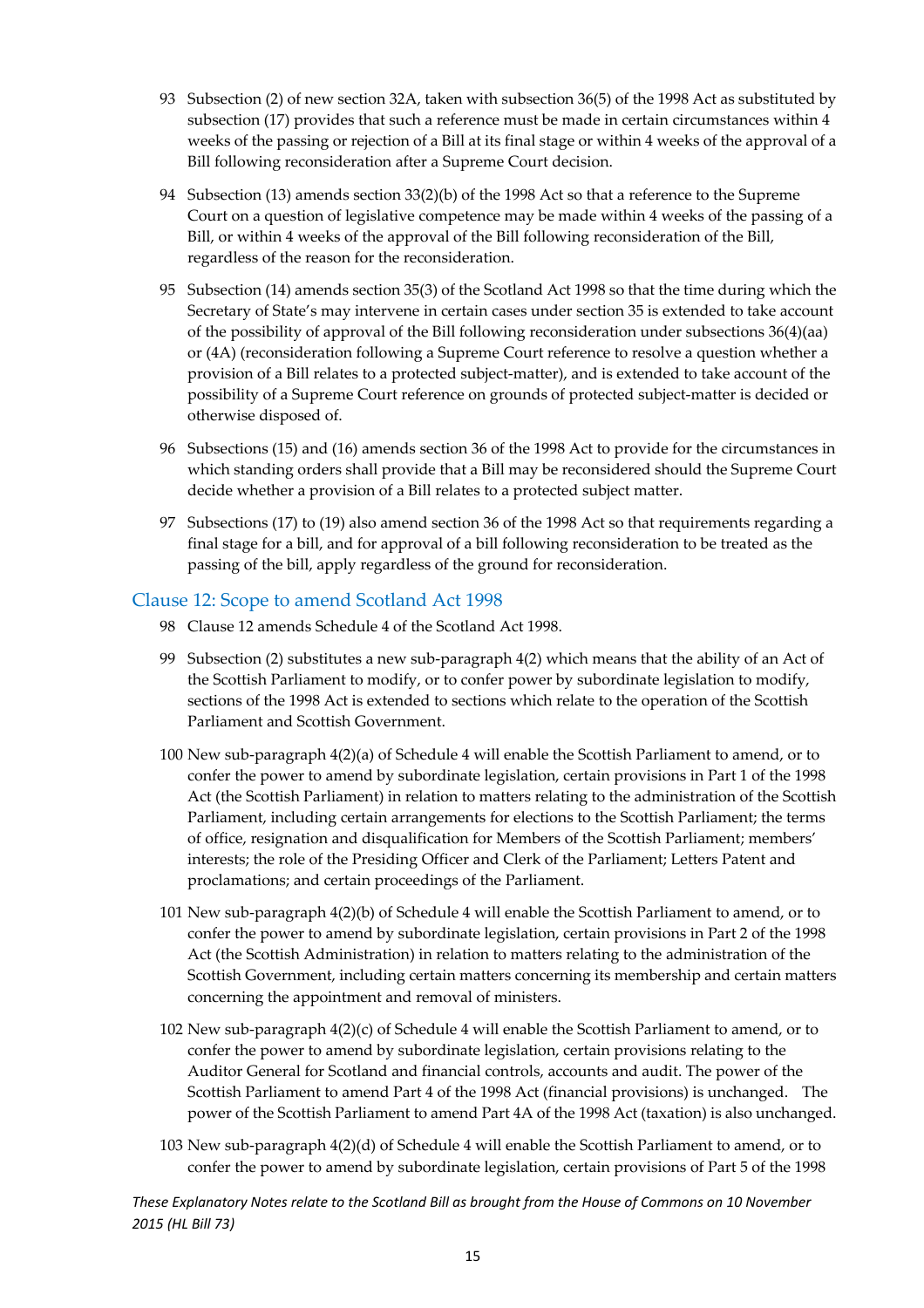Act (miscellaneous and general) in relation to matters including the remuneration of members of the Parliament and Government and arrangements for investigating complaints of maladministration.

- 104 New sub‐paragraph 4(2)(e) of Schedule 4 will enable the Scottish Parliament to amend, or to confer the power to amend by subordinate legislation, certain provisions of Part 6 of the 1998 Act (supplementary), including Schedule 7, in relation to the powers of Scottish Ministers to make subordinate legislation, and other matters such as accounts and audits and the laying of reports before Parliament.
- 105 New sub‐paragraph 4(2)(f) of Schedule 4 will enable the Scottish Parliament to amend, or to confer the power to amend by subordinate legislation, Schedule 1 to the 1998 Act, which makes provision for the constituencies and regions for elections to the Scottish Parliament and the number of regional members of the Scottish Parliament.
- 106 New sub-paragraph  $4(2)(g)$  of Schedule 4 will enable the Scottish Parliament to amend, or to confer the power to amend by subordinate legislation, certain matters contained in Schedule 2 to the 1998 Act, which makes provision about the Scottish Parliamentary Corporate Body, including matters such as the property, staff and business of the Scottish Parliamentary Corporate Body.
- 107 New sub‐paragraph 4(2)(h) of Schedule 4 will enable the Scottish Parliament to amend, or to confer the power to amend by subordinate legislation, certain matters contained in Schedule 3 to the 1998 Act, which makes provision as to how certain matters are to be dealt with by standing order, including matters such as the preservation of order, the withdrawal of rights and privileges, and the proceedings to be held in public.
- 108 Subsection (3) amends the type of procedure to which orders under section 97 of the 1998 Act are subject.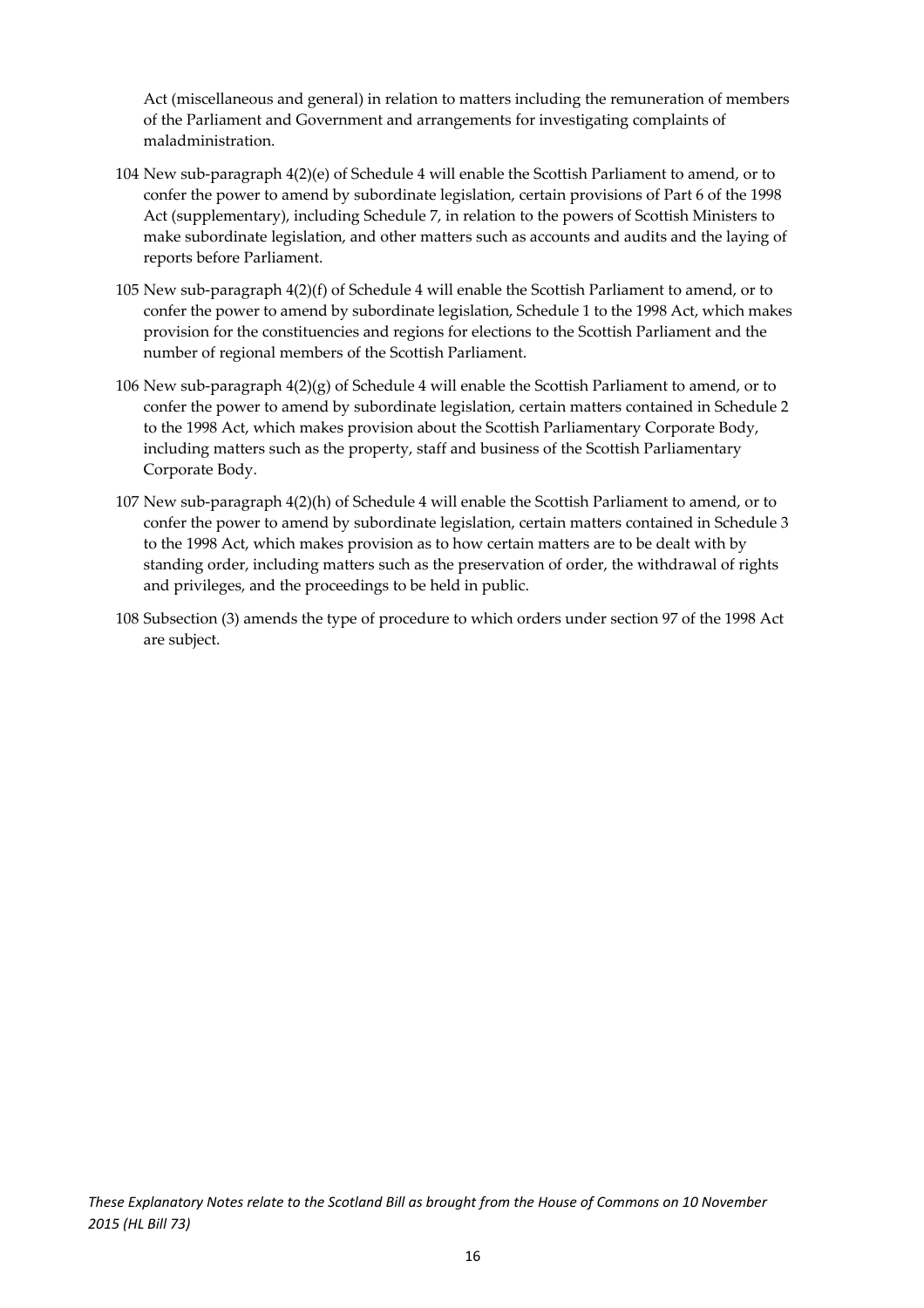### **Part 2: Tax**

### **Chapter 5: Income tax**

#### Clause 13: Power of Scottish Parliament to set rates of income tax

- 109 This clause provides the structure within which the Scottish Parliament may legislate to set the rates of Income Tax and the limits at which these are paid, for the non‐savings and non‐dividend income of Scottish taxpayers.
- 110 Subsection (2) replaces the power of the Scottish Parliament to set, by resolution, a rate of Income Tax, to set a basic rate and any other rates of Income Tax.
- 111 Subsection (3) provides that, where the Scottish Parliament sets more than one rate of Income Tax, it must, by resolution, set out the limits at which those rates apply or make other provision to enable it to be ascertained which rates apply in relation to a Scottish taxpayer. It additionally provides that a Scottish rate resolution may not provide for different rates to apply in relation to different types of income.
- 112 Subsection (4) omits the requirement that a Scottish rate resolution specify only one rate.
- 113 Subsection (5) provides that all rates set by the Scottish Parliament must be a whole or half number or zero.
- 114 Subsection (6) amends the title of Section 80C of the Scotland Act 1998 to reflect the changes made by subsection (2).
- 115 Subsection (8) makes a consequential amendment to section 80A(1)(a) of that Act (overview of Part 4A).
- 116 Subsection (10) amends the Treasury's power to modify by Order section 11A of the Income Tax Act 2007 to reflect the changes made by subsection 2.
- 117 Subsection (11) amends the Treasury's power to modify by Order any enactment not contained in Chapter 2 of Part 2 of the Income Tax Act 2007 to reflect the changes made by subsection (2).
- 118 Subsection (12) amends the Treasury's power, to postpone temporarily the effect of a Scottish resolution in relation to the operation of PAYE, to reflect the changes made by subsection 2.
- 119 Subsection (13) amends the requirement on the Comptroller and Auditor General to report on Scottish rate provisions, to reflect the changes made by subsection (2).
- 120 Subsection (14) provides that the amendments made by the clause come into force on a day appointed by the Treasury by regulations.
- 121 Subsection (15) provides that the amendments made by the clause have effect in relation to a tax year appointed by the Treasury by regulations and subsequent tax years.
- 122 Subsection (16) provides that the day set under subsection (14) must precede the tax year set by subsection (15).

#### Clause 14: Amendments of Income Tax Act 2007

- 123 The Income Tax Act 2007 (ITA) includes the charge to income tax, income tax rates, the calculation of income tax liability and general income tax definitions.
- 124 Subsection (3) omits the cross reference to the calculation of Scottish basic, higher and additional rates from the provisions in ITA that set out the main rates at which income tax is charged.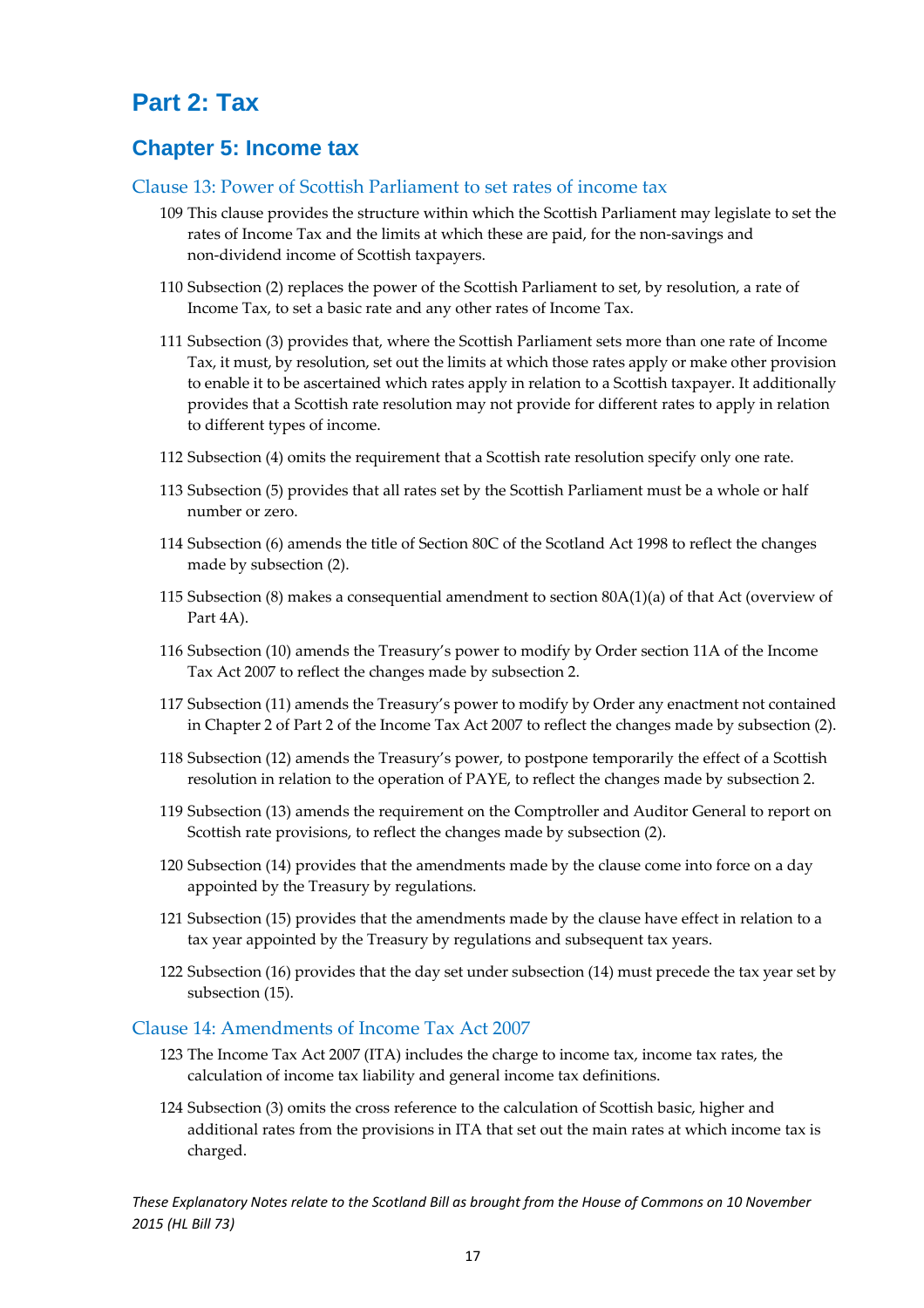- 125 Subsection (4) inserts a signpost to the provisions in the Scotland Act 1998 that provide for the powers for the Scottish Parliament to set rates and rate limits for income tax.
- 126 Subsection (5) omits the provisions in ITA that provide the calculation of Scottish basic, higher and additional rates.
- 127 Subsection (6) removes the reference to Scottish basic, higher and additional rates in the provisions in ITA that set out what income is charged at the three main rates of income tax.
- 128 Subsection (8) replaces the charge to income tax at the Scottish basic, higher and additional rates with a provision that income tax is charged on the non‐savings income of a Scottish taxpayer at the Scottish basic rate and any other rates set by a Scottish rate resolution.
- 129 Subsection (9) omits a cross reference in respect of a Scottish taxpayer to the provisions in ITA which identify which part of a person's income the Scottish basic, higher and additional rates apply to.
- 130 Subsection (11) omits a cross reference to the Scottish basic, higher and additional rates in the provisions in ITA that provide the rates of income tax that apply to dividends in place of the basic, higher and additional rates.
- 131 Subsection (13) updates the definition provision in ITA to reflect the changes made by clause 12 and this clause by omitting the definitions of Scottish higher rate and Scottish additional rate, amending the definition of Scottish basic rate to refer to the Scottish basic rate set by a Scottish rate resolution, and inserting definitions of Scottish rate and Scottish rate resolution.
- 132 Subsection (14) omits the references to Scottish higher rate and Scottish additional rate in the index of defined expressions in ITA. This subsection also amends the defined expression for Scottish basic rate to omit the cross reference to the provisions in ITA which provide the calculation of Scottish basic, higher and additional rates.
- 133 Subsection (15) provides that the amendments made by clause 12 have effect from the tax year set by Treasury regulations as set out by clause 13 of this Bill.

#### Clause 15: Consequential amendments: income tax

- 134 This clause makes amendments to statute in consequence of clauses 13 and 14.
- 135 Subsection (1) amends section 110(2) of the Scotland Act 1998 (which gives the Secretary of State the power, for social security purposes, to deem an individual a Scottish taxpayer) to reflect the ability for the Scottish Parliament to set the rates of Income Tax and the limits at which these are paid, for the non-savings and non-dividend income of Scottish taxpayers.
- 136 Subsections (2) to (5) amend the Taxation of Chargeable Gains Tax 1992 (TCGA). Section 4 of TCGA sets out the rate of Capital Gains Tax (CGT) that an individual pays – this can be affected by the rate of income tax at which an individual is liable.
- 137 Currently individuals who pay Income Tax at the higher rate also pay CGT at the higher rate of 28%. As CGT remains a reserved matter so to ensure that the tax applies equally to all UK individuals, subsections (2) to (5) therefore make amendments to sections 4 and 4A of TCGA to ensure that the rate of CGT that applies to Scottish income taxpayers is calculated by reference to UK income tax limits rather than the Scottish Income Tax limits. So the CGT rate of 28% will apply to a Scottish Income Tax payer if their income exceeds the UK Income Tax higher rate threshold.

138 Subsection (6) makes consequential amendments to the Finance Act 2014.

139 Subsection (7) provides that the Treasury may by regulations set the tax years to which the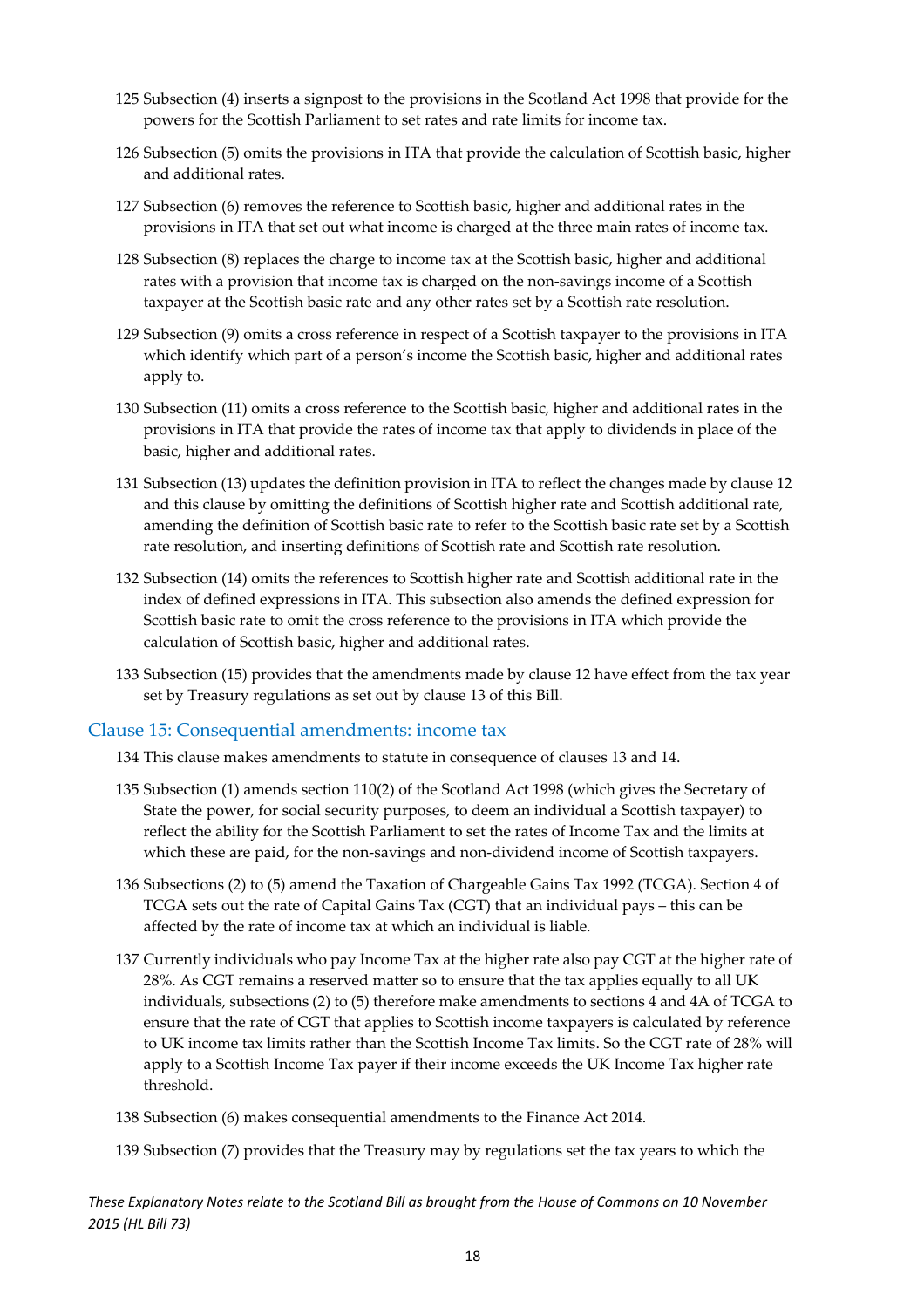amendments made by subsections (3) to (6) have effect.

140 Subsections (8) to (14) provide the Treasury with the power, by regulations, to make consequential, transitional or saving provision in connection with clauses 13 and 14.

### **Chapter 6: Value added tax**

#### Clause 16: Assignment of VAT

- 141 Clause 16 makes amendments to the Scotland Act 1998 ("the Scotland Act") and to the Commissioners for Revenue and Customs Act 2005 ("the CRCA").
- 142 Section 64 of the Scotland Act makes provision for the Scottish Consolidated Fund and for payments to be made into and from the fund. Clause 16(2) inserts a new subsection, (2A), which requires that the Secretary of State pay into the fund any amounts payable in accordance with the terms of section 64A of the Scotland Act.
- 143 Clause 16(3) inserts a new section, section 64A, into the Scotland Act.
- 144 Section 64A(1) provides that where there is an agreement between the Treasury and the Scottish Ministers for identifying an amount agreed to represent the standard rate of VAT attributable to Scotland for any period then an amount calculated in accordance with section 64A(3) is payable for that period.
- 145 Section 64A(2) provides that where there is an agreement between the Treasury and the Scottish Ministers for identifying an amount agreed to represent the reduced rate of VAT attributable to Scotland for any period then an amount calculated in accordance with section 64A(4) is payable for that period.
- 146 Section 64A(3) outlines the calculation of the first 10 percentage points of the attributable standard rate VAT.
- 147 Section 64A(4) outlines the calculation of the first 2.5 percentage points of the attributable reduced rate VAT.
- 148 Section 64A(5) provides that payment under section 64(2A) of the Scotland Act of an amount calculated pursuant to section  $64A(3)$  or  $(4)$  is to be made in accordance with any agreement between the Treasury and the Scottish Ministers as to the time of payment or otherwise.
- 149 Section 18 of the CRCA prohibits the disclosure, by Her Majesty's Revenue and Customs ("HMRC") officials, of information held by HMRC in connection with its functions. Section 18(2) provides for exceptions to this prohibition and clause 16(5) inserts a new subsection,  $(2)(k)$ , which permits disclosure in connection with, or with anything done with a view to, the making or implementation of an agreement referred to in section 64A(1) or (2) of the Scotland Act.
- 150 Clause 16(6) inserts a new subsection, (2A), into section 18 of the CRCA. The new subsection prohibits further disclosure of information lawfully disclosed pursuant to section 18(1)(k) of that Act without the consent of the Commissioners of HMRC.
- 151 Section 19 of the CRCA provides that it is an offence to disclose information in contravention of section 18(1) the CRCA. Clause 16(6) amends section 19 to provide that it is also an offence to disclose information in contravention of section 18(2A) of the CRCA.

### **Chapter 7: Devolved taxes**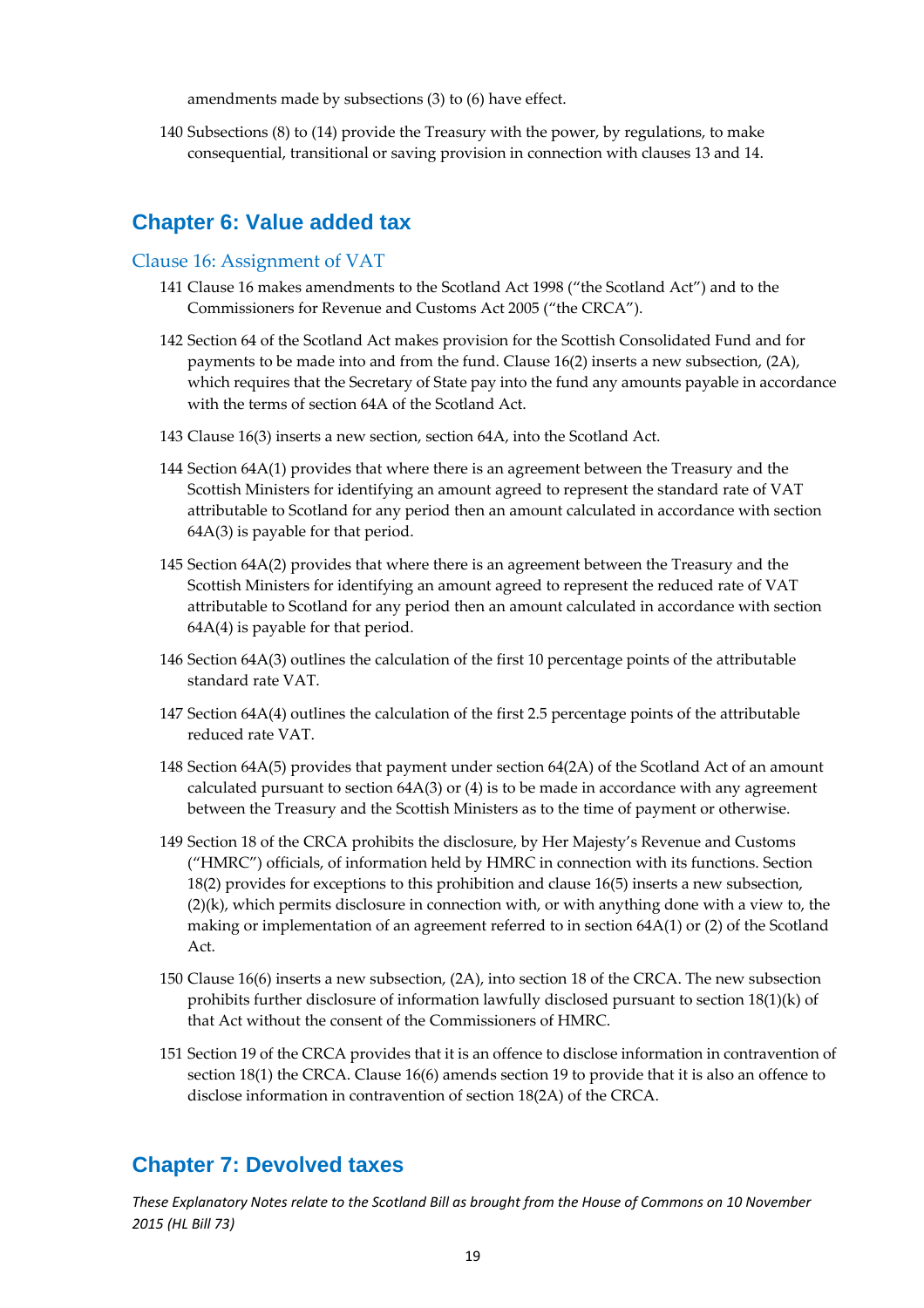152 Section A1 (fiscal, economic and monetary policy) in Part 2 of Schedule 5 to the Scotland Act 1998 gives the Scottish Parliament legislative competence for devolved taxes, including their collection and management. Sections 80I and 80K of the Scotland Act 1998 provide that a tax on transactions involving interests in land and a tax charged on disposals to landfill made in Scotland are devolved taxes. Clauses 17 and 18 add tax on carriage of passengers by air and commercial exploitation of aggregate to the list of devolved taxes for which the Scottish Parliament has legislative competence.

#### Clause 17: Tax on carriage of passengers by air

- 153 This clause, along with clause 19 provides the mechanism for bringing to an end the collection and management of the United Kingdom's air passenger duty in Scotland and allowing the Scottish Parliament to introduce its own tax on the carriage of passengers by air from airports in Scotland.
- 154 Subsection (1) introduces new section 80L to Chapter 5, Part 4A of the Scotland Act 1998. New section 80L provides that a tax charged on the carriage of passengers by air from airports in Scotland is a devolved tax.
- 155 From a date to be appointed by regulations made by the Treasury, the existing air passenger duty will be limited to the carriage of passengers on flights beginning at an airport in England, Wales or Northern Ireland. The new devolved tax cannot be charged on the carriage of passengers boarding an aircraft prior to that date.

#### Clause 18: Tax on commercial exploitation of aggregate

- 156 This clause, along with clause 19 and Schedule 1, provides the mechanism for bringing to an end the collection and management of the UK's aggregates levy in Scotland and allowing the Scottish Parliament to introduce its own tax on the commercial exploitation of aggregate in Scotland. Aggregates levy is a tax on the commercial exploitation of aggregate (rock, sand and gravel) in the UK, with 'commercial exploitation' defined by reference to four events which trigger a charge to the tax.
- 157 This clause sets out the scope of the Scottish Parliament's power to introduce a tax on the commercial exploitation of aggregate in Scotland. The commercial exploitation of aggregate for fuel (as defined) is excluded from the scope of the tax. Subject to this limitation, the clause leaves the terms 'aggregate' and 'commercial exploitation' undefined, so that the Scottish Parliament may decide its own definitions.
- 158 Subsection (1) inserts a new Chapter 6 (section 80M) into Part 4A of the Scotland Act 1998.
- 159 In new section 80M:
- 160 Subsection (1) provides that a tax charged on aggregate when it is subjected to commercial exploitation in Scotland is a devolved tax.
- 161 Subsections (2) and (3) provide that the devolved tax cannot be charged when aggregate is subjected to commercial exploitation for fuel, that is, used as a fuel (for example, when coal is burned) or processed in order to extract or produce fuel (for example, when shale is hydraulically fractured to extract gas). The exclusion also applies when aggregate is supplied under a contract for any of these purposes.
- 162 Subsection (2) of this clause provides that the devolved tax cannot be charged on the commercial exploitation of aggregate in Scotland before a date to be specified in secondary legislation. Subsection (4) provides for the date of the changes made by subsection (3) and Schedule 1 to be appointed by regulations made by the Treasury.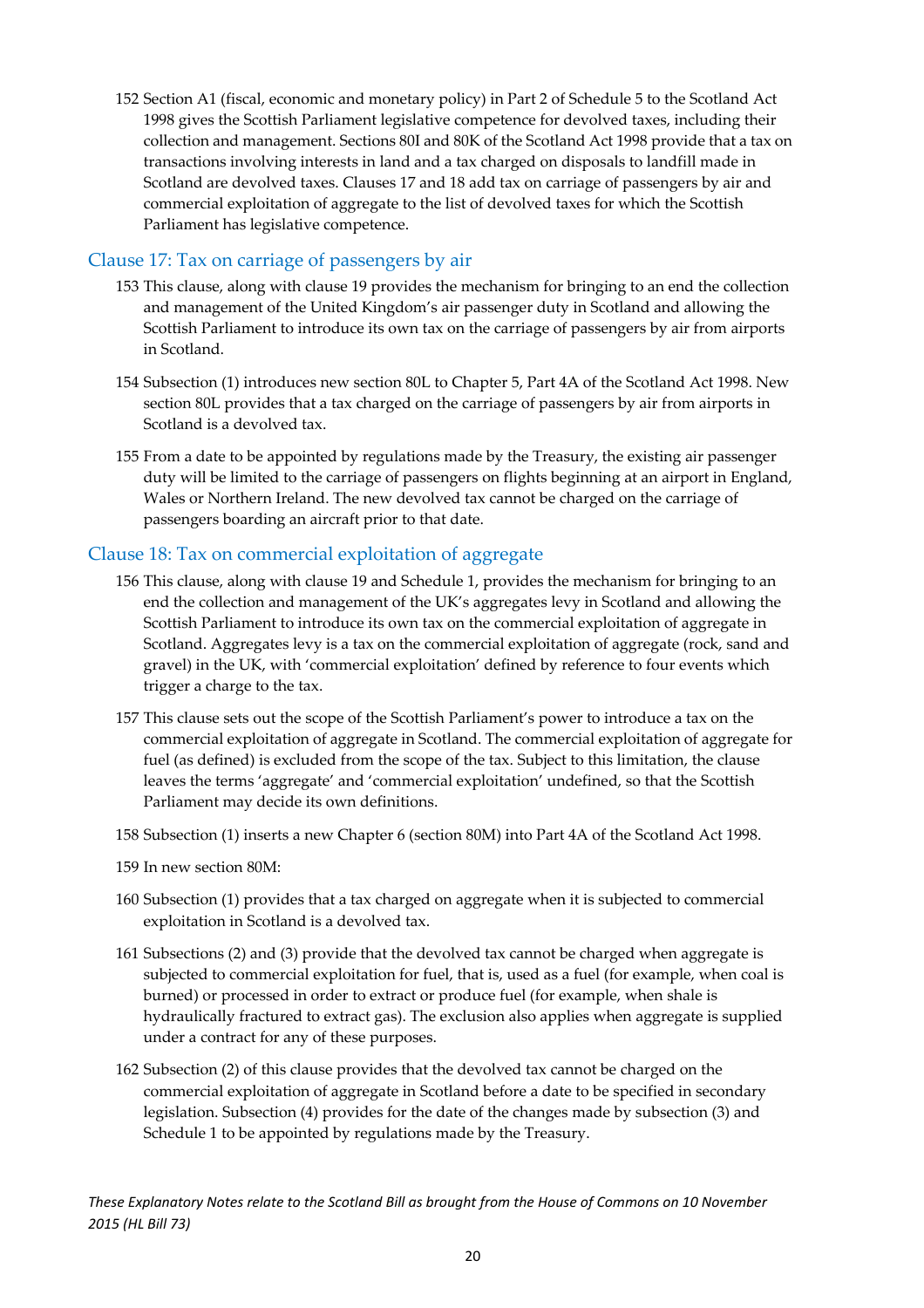#### Clause 19: Devolved taxes: further provision

163 This clause makes a minor consequential amendment to the Scotland Act 1998 ("SA 1998") and provides for regulations to make further provision relating to the disapplication of air passenger duty and aggregates levy to Scotland. It also provides for the Parliamentary procedure that these regulations must follow.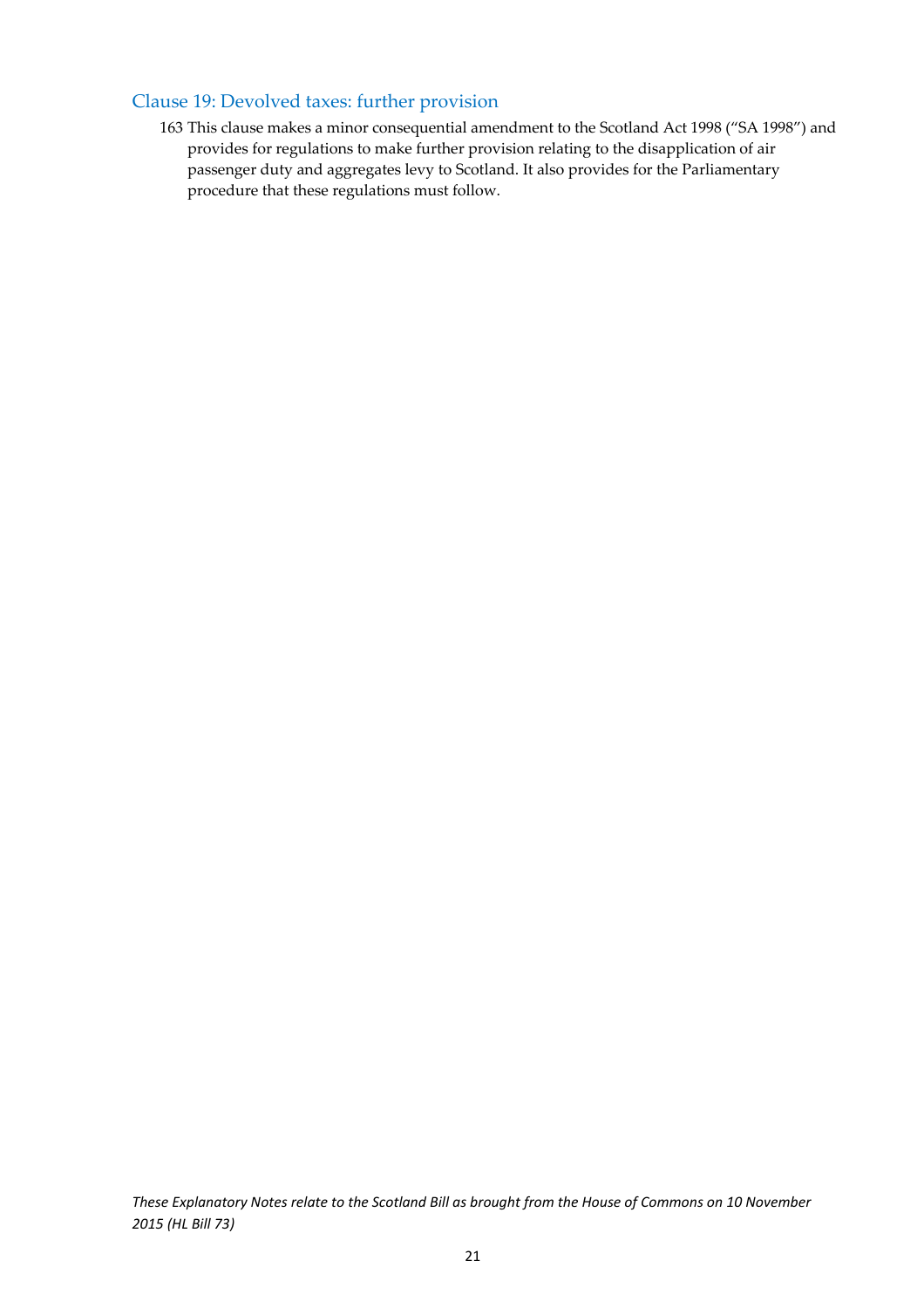## **Part 3: Welfare Benefits and Employment Support**

### **Chapter 8: Welfare Benefits**

#### Clause 20: Disability, industrial injuries and carerʹs benefits

- 164 This clause amends Section F1 (social security schemes) in Part 2 of Schedule 5 to the Scotland Act 1998 to give the Scottish Parliament legislative competence in relation to disability, industrial injuries and carer's benefits, which are currently reserved to Westminster. The Scottish Parliament will have the power, if they so wish, to change these new benefits or other payments and to determine the structure and value of such provision.
- 165 Subsection (2) amends the current social security scheme reservation by introducing two new exceptions (Exception 1 and Exception 2) for disability benefits, severe disablement benefit payable to a relevant person, certain industrial injuries benefits, and carer's benefits, other than benefits which are, or form an element of, an excluded benefit. The effect of Exceptions 1 and 2 is to bring the benefits which they describe within the legislative competence of the Scottish Parliament.

166 Subsection (4) defines various terms:

- a. "Disability benefit" means a benefit which is normally payable in respect of a significant adverse effect which impairment to a person's physical or mental condition has on their ability to carry out day-to-day activities (examples of such activities include looking after yourself, moving around, or communicating) or a significant need arising from impairment to a person's physical or mental condition (examples of such needs include a need for attention or supervision to avoid substantial danger to anyone). The adverse effect or need must not be short‐term, because disability benefits are not intended to cover, for example, temporary effects arising from illness. The phrase "normally payable" is designed to provide sufficient flexibility to enable provision for exceptional cases ‐ for example it would enable provision to be made to prevent the payment of benefit in situations where a person is temporarily accommodated at public or local expense in a care home or is receiving free in‐patient treatment from the NHS or to enable the payment of benefit in situations where a person is terminally ill. This definition covers the following benefits currently paid by the UK Government: Attendance Allowance, Disability Living Allowance and Personal Independence Payment. The definition is based on the common feature of these benefits that, with the exception of those people who are terminally ill, eligibility is usually based on the effects on the individual, or the needs of the individual, rather than the nature of their condition itself;
- b. "Severe disablement benefit" means a benefit which is normally payable in respect of a person's being incapable of work for a period of at least 28 weeks beginning no later than their 20th birthday or incapable of work and disabled for a period of at least 28 weeks. This definition covers Severe Disablement Allowance which is currently paid by the UK Government. Severe Disablement Allowance was payable to people who could not meet the National Insurance conditions for Incapacity Benefit. It was closed to new claims in 2001. Severe Disablement Allowance (and Incapacity Benefit) claimants below state pension age are currently being assessed for eligibility for Employment and Support Allowance which was introduced in 2008 and which will remain reserved to the UK Government. For this reason the clause only applies to Severe Disablement Benefit insofar as it is payable in respect of a relevant person. Subsection (4) defines a "relevant person" as someone who is entitled to severe disablement allowance at the point the clause is commenced as respects severe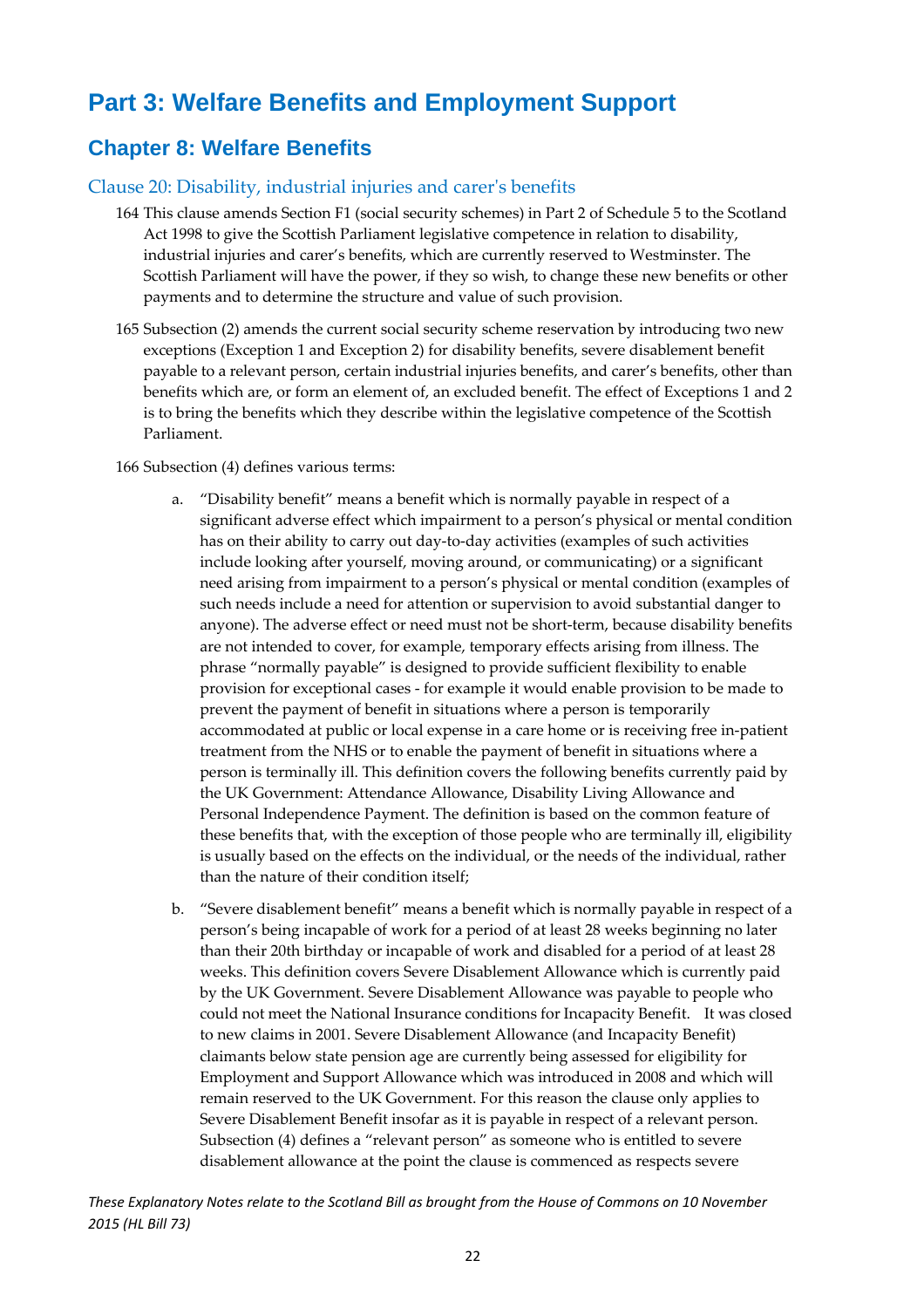disablement benefit;

- c. "Industrial injuries benefit" means a benefit which is paid to a person who is or was in relevant employment where that person has suffered a personal injury caused by an accident arising out of and in the course of their employment, or where a person has a disease or personal injury due to the nature of their employment. It also covers trainees on approved relevant employment training schemes. "Relevant employment" means employed earner's employment and includes employment which would have been employed earner's employment but for the fact that a person's employment contract was void or unlawful as a result of a failure to comply with employment legislation. "Employed earner's employment" has the same meaning as set out in the Social Security Contributions and Benefits Act 1992 as at 28 May 2015, the date the Scotland Bill was introduced into Parliament. These benefits recognise the loss of earning potential and additional care needs of the claimant and are paid only for diseases and injuries that are prescribed in legislation. This definition covers the following benefits currently paid by the UK Government: Industrial Injuries Disablement Benefit; Constant Attendance Allowance; Exceptionally Severe Disablement Allowance; Reduced Earnings Allowance; Retirement Allowance; Unemployability Supplement; Industrial Death Benefit; Industrial Injuries Disablement Gratuity and Hospital Treatment Allowance; and
- d. "Carer's benefit" means a benefit which is normally payable in respect of the provision of regular and substantial care to someone normally receiving a disability benefit as defined above. This definition covers Carer's Allowance currently paid by the UK Government.
- 167 The definition of "excluded benefit" ensures that those benefits which are reliant on a test of an individual's means (income or capital) or which are payable out of the National Insurance Fund , and which may be payable, or provide premiums or additional amounts, to people with health conditions, disabilities or caring responsibilities, remain reserved. Examples of such benefits include contributory and income‐related Employment and Support Allowance, contributory and income‐related Jobseeker's Allowance, Pension Credit and Universal Credit.
- 168 The definition of "excluded benefit" also ensures that lump sum payment schemes for people with the diseases specified in the definition remain reserved.
- 169 The definition of "employment" uses a broad, everyday understanding of what constitutes employment including any trade, business, profession, office or vocation and is relevant to the definition of "industrial injuries benefit".
- 170 This clause does not affect the Vaccine Damage Payments Scheme, which remains reserved in section F1 in Part 2 of Schedule 5 to the Scotland Act 1998.

#### Clause 21: Maternity, funeral and heating expenses etc

- 171 This clause amends the reservation on social security schemes, set out in Section F1 in Part 2 of Schedule 5 to the Scotland Act 1998, to give the Scottish Parliament legislative competence over provision of financial or other assistance for the purposes of meeting or reducing maternity expenses, funeral expenses and expenses for heating incurred due to cold weather.
- 172 The Scottish Parliament will have legislative competence to make provision for the type of payments which are currently the subject matter of the regulated Social Fund. The UK Government currently makes such provision through the Sure Start Maternity Grant, Funeral Payment, Cold Weather Payment and Winter Fuel Payment. The Scottish Parliament will have legislative competence to make provision for payments or other assistance and to determine conditions of entitlement or to replace these types of benefits entirely.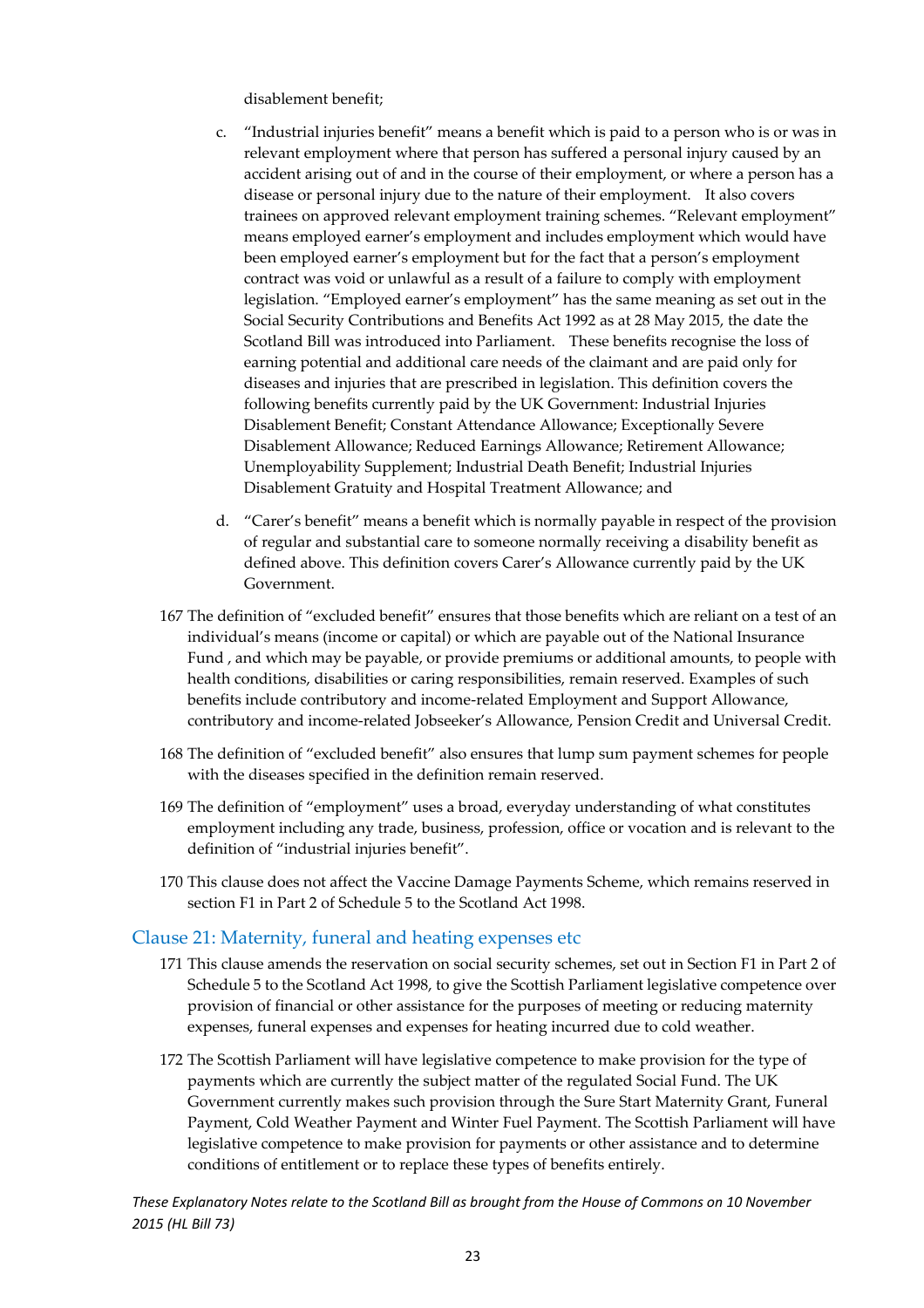- 173 The current social security schemes reservation explicitly provides, through an exclusion from the exceptions, that the subject matter of both section 138 of the Social Security Contributions and Benefits Act 1992 (payments out of the social fund) and section 69 of the Child Support, Pensions and Social Security Act 2000 (discretionary housing payments) is reserved. Subsection (3) amends the current social security schemes reservation to remove this provision. Clause 22 makes specific provision for the transfer of competence in relation to discretionary housing payments).
- 174 Subsection (3) also inserts new exclusions from the exceptions to the social security schemes reservation. Exclusions (a) and (b) provide that the National Insurance Fund and the Social Fund remain reserved. That is, the Scottish Parliament does not have competence over the funds themselves. Exclusion (c) ensures that the provision of Budgeting Loans out of the Social Fund remains reserved.
- 175 Subsection (4) removes interpretation provisions that are no longer needed.

#### Clause 22: Discretionary payments: top‐up of reserved benefits

- 176 Clause 22 inserts Exception 5 in Section F1 (social security schemes) in Part 2 of Schedule 5 to the Scotland Act 1998.
- 177 Exception 5 provides the Scottish Parliament with legislative competence to introduce discretionary top‐up payments to people in Scotland who are entitled to a reserved benefit. These top-up payments could be paid on an individual case by case basis or to provide on‐going entitlement to specific or all benefit claimants.
- 178 The exception does not devolve competence over the provision of discretionary financial assistance as part of a reserved benefit (for example Universal Credit hardship payments).
- 179 The exception provides that where a person is in receipt of a reserved benefit that is subject to a reduction, suspension or non‐payability (for example as a result of a sanction because of non‐compliance with a work‐related requirement) a discretionary top‐up payment cannot be made to an individual simply to offset this reduction.

#### Clause 23: Discretionary housing payments

- 180 This clause amends Section F1 (social security schemes) in Part 2 of Schedule 5 to the Scotland Act 1998 to confer on the Scottish Parliament legislative competence in relation to discretionary housing payments ("DHPs").
- 181 DHPs are administered by local authorities and provide a flexible, local mechanism for providing additional financial assistance for housing costs to Housing Benefit claimants, and Universal Credit claimants. Claimants apply to the local authority for help and the local authority makes a decision, based on their local policy. The current powers in relation to DHPs are found in sections 69 and 70 of the Child Support, Pensions and Social Security Act 2000. Pursuant to these powers the Secretary of State for Work and Pensions made the Discretionary Financial Assistance Regulations 2001 (S.I. 2001/1167) and the Discretionary Housing Payments (Grants) Order 2001 (S.I. 2001/2340).
- 182 The clause transfers legislative competence to the Scottish Parliament such that it can set up its own legislative scheme in relation to DHPs. However, any such scheme must only provide assistance with housing costs to applicants who are in receipt of either housing benefit or another reserved benefit which includes payment for rental housing costs. The prohibitions against granting DHP where the need for financial assistance with housing costs arises from a benefit suspension or sanction must be retained by any devolved legislative scheme.
- 183 Similar to Exception 5 for top-up payments (in Clause 22), the exception does not devolve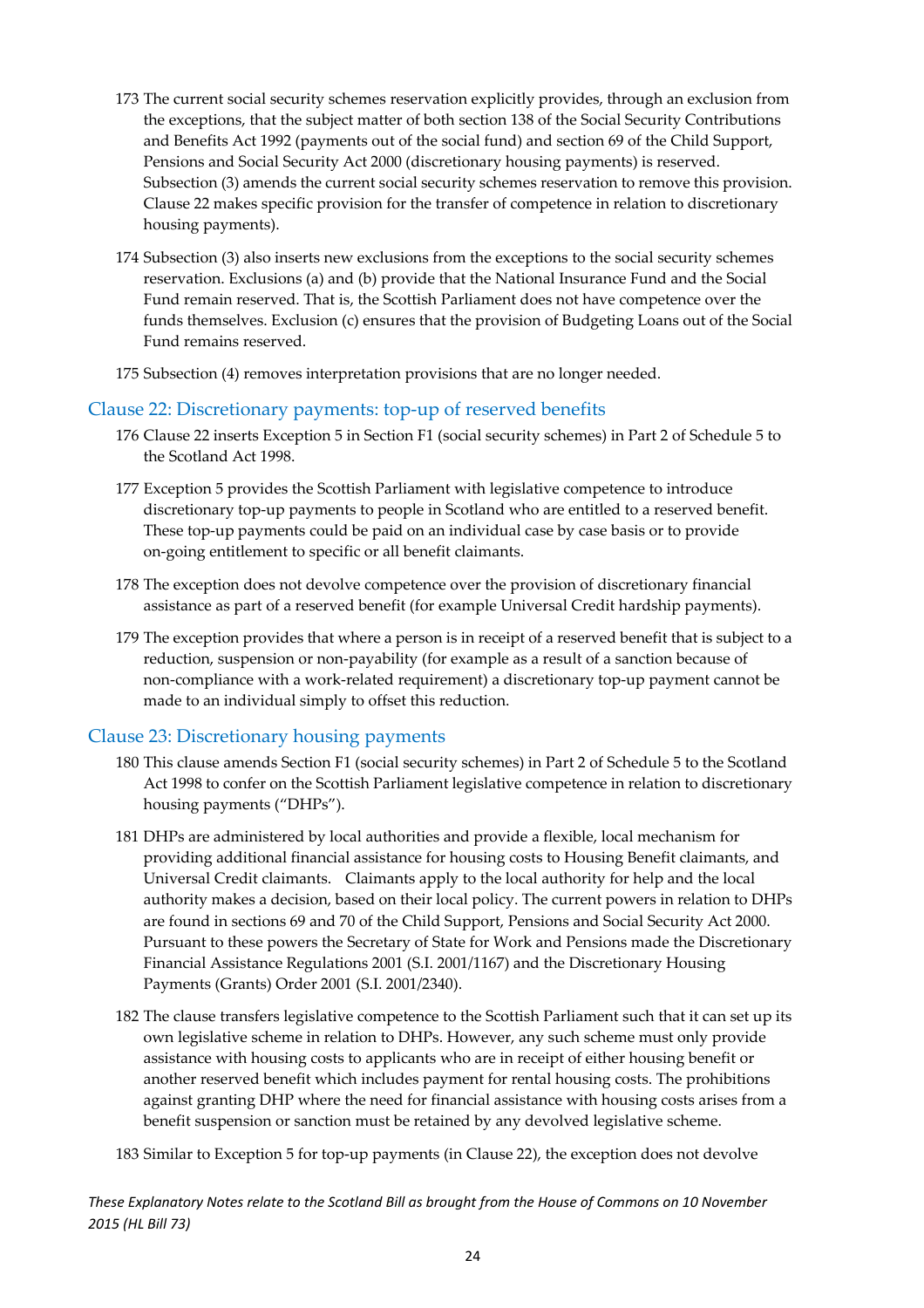competence over the provision of discretionary financial assistance as part of a reserved benefit (for example Universal Credit hardship payments).

#### Clause 24: Discretionary payments and assistance

- 184 Clause 24 replaces the exception in section F1 (social security schemes) in Part 2 of Schedule 5 to the Scotland Act 1998 relating to "Providing occasional financial or other assistance" with new Exception 7 and new Exception 8.
- 185 Exception 7 provides the Scottish Parliament with legislative competence to introduce discretionary payments to help alleviate a short-term need for people whose well-being is at risk. This is similar to, but expands upon, the power that the Scottish Parliament currently has to make exceptional payments under certain circumstances and under which the Scottish Welfare Fund is delivered. Under the new power, there is no longer the requirement for the person's need to be immediate or to have arisen out of an exceptional event or circumstances.
- 186 The second limb of Exception 7 provides that where a person is in receipt of a reserved benefit that is subject to a reduction, suspension, or non‐payability (for example as a result of a sanction because of non-compliance with a work-related requirement or the recovery of an overpayment or repayment of a compensation payment) a discretionary payment cannot be made to simply offset this reduction. However, a discretionary payment may be made if the need arises due to some other exceptional circumstance or event not related purely to the reduction in the benefit.
- 187 As is the case now, under Exception 8, the Scottish Parliament will be able to continue to make provision for occasional payments to help vulnerable people needing to establish or maintain a settled home.

#### Clause 25: Welfare Foods

- 188 This clause removes Section J5 (Welfare foods) in Part 2 of Schedule 5 to the Scotland Act 1998 and so removes the reservation for Schemes made by regulations under section 13 of the Social Security Act 1988. It also adds a new exception to Section F1 of Part 2 Schedule 5 to the 1998 Act (social security schemes) so that the subject‐matter of section 13 of the Social Security Act 1988 (benefits under schemes for improving nutrition: pregnant women, mothers and children) is excepted from that reservation. The effect of this is to devolve to the Scottish Parliament legislative competence for welfare foods.
- 189 The UK Government currently makes such provision through the Nursery Milk Scheme and the Healthy Start Scheme. The Nursery Milk Scheme provides for entitlement to specific amounts of free milk for children under the age of 5 who are looked after for a prescribed amount of time by approved day care providers. The Healthy Start Scheme currently provides food vouchers, which can be exchanged for food at retailers registered to receive the vouchers, and vitamins vouchers, which can be exchanged at NHS outlets or, in Scotland, at some community pharmacies. Entitlement is linked to whether the recipient or, as the case may be, a member of their family, is in receipt of certain means tested social security benefits or child tax credit.
- 190 The Scottish Parliament will have legislative competence to abolish or amend these schemes, or to make new schemes for the provision of welfare foods.
- 191 Subsection (5) removes the obligation on the Secretary of State to consult Scottish Ministers before establishing, or varying, a welfare foods scheme for England and Wales.
- 192 Section 15A of the Social Security Act 1988 applies the ancillary powers in section 172(2) to (5) of the Social Security Contributions and Benefits Act 1992 to regulations and orders made under the Social Security Act 1988. Insofar as it is necessary, these ancillary powers will also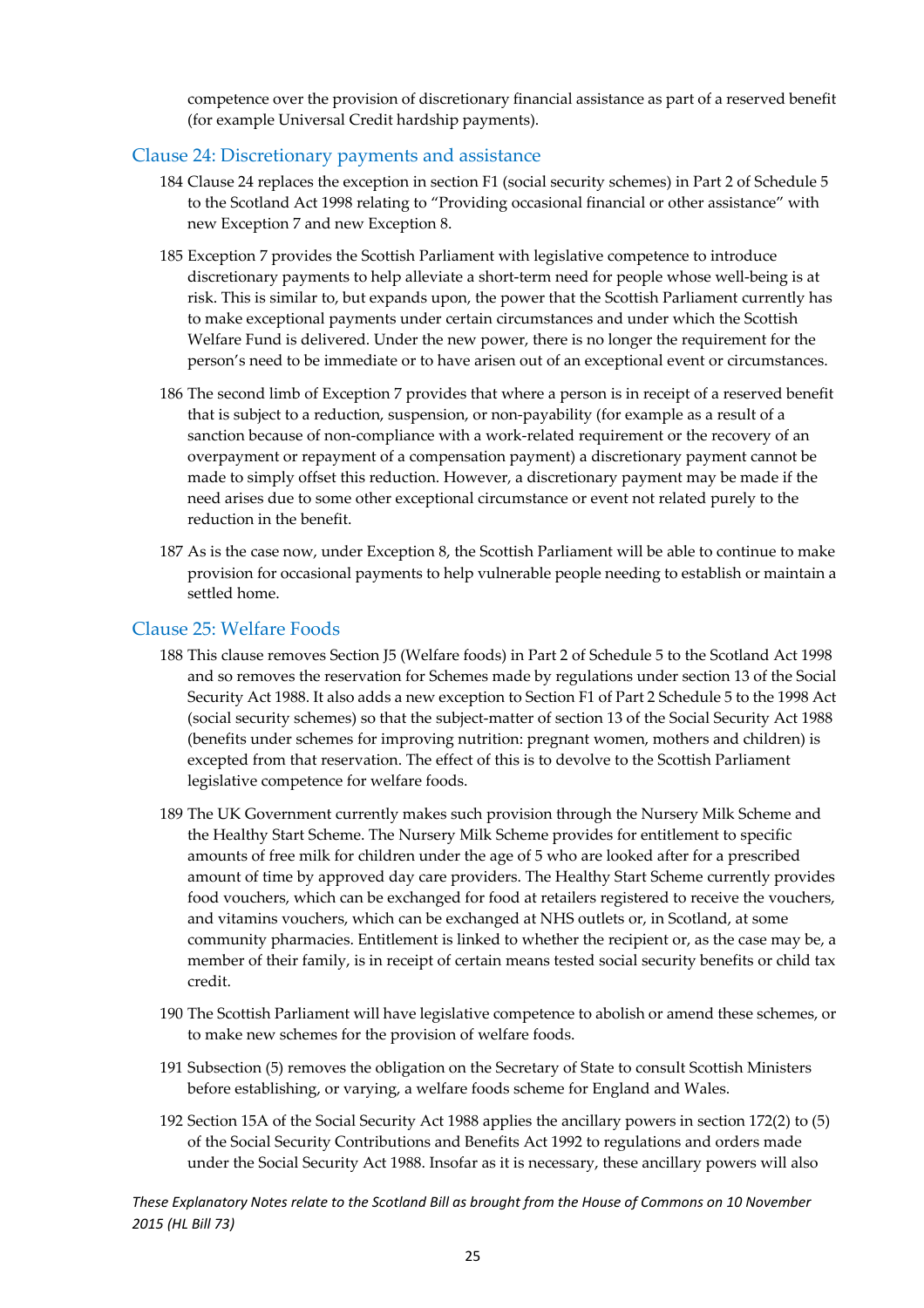transfer to Scottish Ministers along with the section 13 power.

#### Clause 26: Power to create other new benefits

- 193 Under the Scotland Act 1998 if the area is one of devolved responsibility then the Scottish Parliament has full legislative competence to enact legislation in that area, including the provision of new benefits should it wish. However as Social Security remains reserved, the Scottish Government would be required to engage with the UK Government if they wished to create new benefits that strayed into the reservation under Section F1 of Part 2, Schedule 5 of the 1998 Act.
- 194 This clause inserts Exception 10 into Section F1 of the 1998 Act, giving the Scottish Parliament powers to create new benefits in areas of devolved responsibility.
- 195 Any new benefits introduced by the Scottish Government must be funded from the Scottish Consolidated Fund. These new benefits will be administered by the Scottish Government and will not be part of the UK‐wide welfare system.
- 196 The power to create new benefits will not extend to pensions as the Smith Commission Report specifically states that all aspects of pensions should remain reserved. Similar to discretionary payments, new benefits created under this power cannot be used to simply to offset a reduction, suspension or non‐payability in a reserved benefit due to an individualʹs conduct (for example as a result of a sanction because of non‐compliance with a work‐related requirement).
- 197 This exception will only apply to the social security schemes reservation and not to any other reservation in the 1998 Act.
- 198 The clause will give the Scottish Parliament parallel legislative competence to that of the UK Parliament but not the power to amend UK legislation. The UK Parliament will still be able to legislate in all areas of welfare across Great Britain without the requirement of a legislative consent motion, except for those areas already devolved and those being devolved by other clauses of this Bill (for example, carers and disability benefits covered by clause 20).

#### Clause 27: Universal credit: cost of claimants who rent accommodation

- 199 This clause enables Scottish Ministers to exercise certain regulation‐making powers for Scotland in respect of the housing costs within Universal Credit for claimants who rent their home.
- 200 The Scottish Ministers be able to make regulations to amend the way in which the housing costs for Universal Credit are calculated for claimants who rent accommodation. They will also be able to make regulations which enable the housing costs to be paid to someone on behalf of a claimant such as the claimant's landlord. This power can be exercised concurrently with the Secretary of State, which means that both the UK Government and Scottish Government have the same power to make regulations for Scotland on the matters covered by this clause which they can exercise independently.
- 201 The Scottish Ministers, before making regulations with regard to the matters covered by this clause, must consult with the Secretary of State about the practicality of implementing them. If, following this consultation, the Scottish Ministers proceed to make regulations and the Secretary of State considers that it is not practicable to implement the changes in the proposed timescale, he or she may make regulations to postpone the time Scottish Minister's regulations will start to have effect.
- 202 Regulations made by Scottish Ministers under this clause will be subject to the negative procedure in the Scottish Parliament.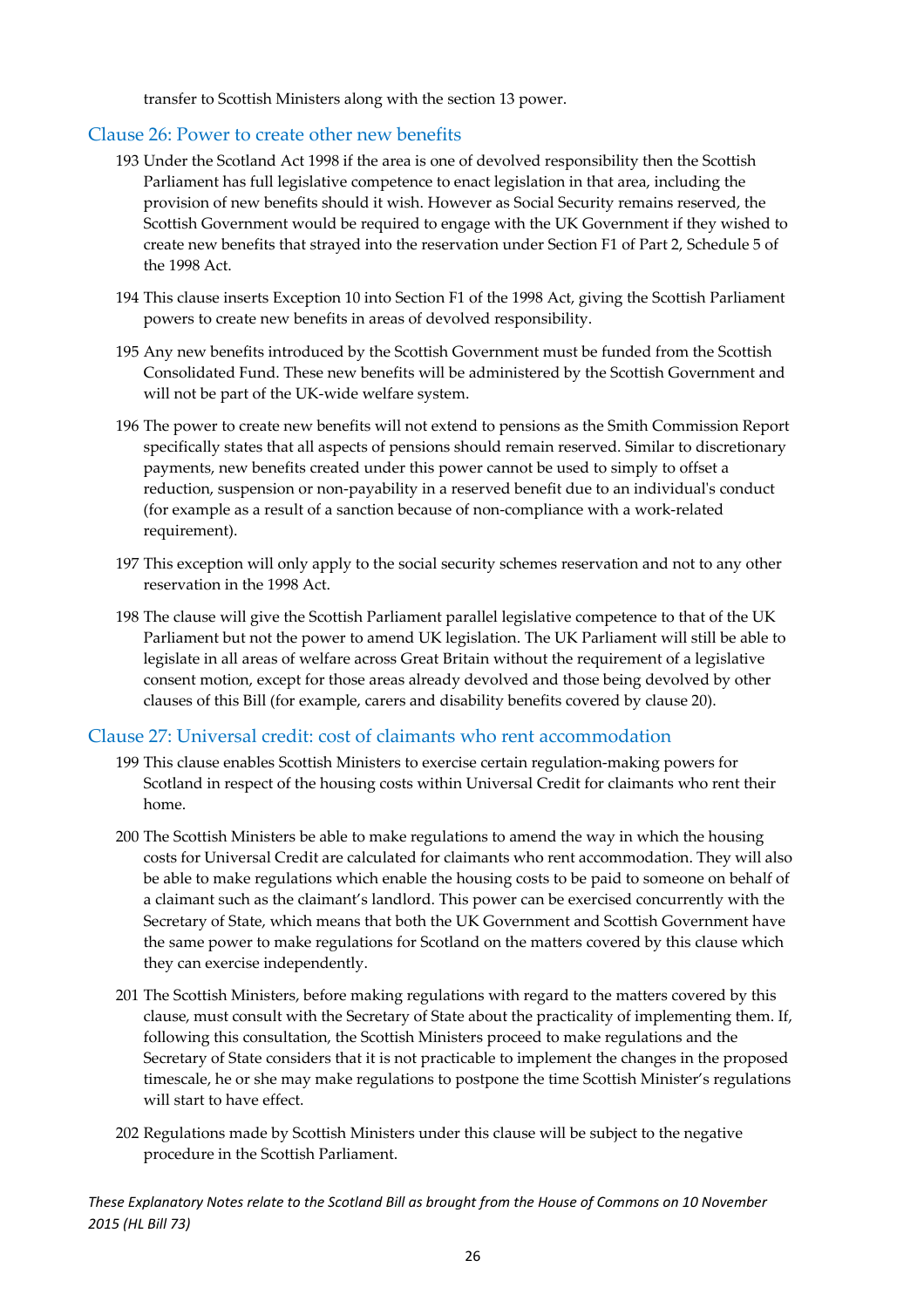203 The Secretary of State cannot make any regulations under the powers specified in this clause without first consulting with the Scottish Ministers.

#### Clause 28: Universal credit: persons to whom, and time when, paid

- 204 This clause enables the Scottish Ministers to exercise regulation‐making powers for Scotland to provide for alternative payment arrangements in relation to Universal Credit.
- 205 The Scottish Ministers will have the power to make regulations dealing with the persons to whom payments of Universal Credit can be made and the frequency of those payments.
- 206 This power can be exercised concurrently with the Secretary of State, which means that both the UK Government and Scottish Government have the same power to make regulations for Scotland on the matters covered by this clause which they can exercise independently.
- 207 The Scottish Ministers must, before making regulations under the powers mentioned in this clause consult with the Secretary of State about the practicability of implementing them. If, following this consultation, the Scottish Ministers proceed to make regulations and the Secretary of State considers that it is not practicable to implement the changes in the proposed timescale, the Secretary of State may make regulations to postpone the time Scottish Minister's regulations will start to have effect.
- 208 Regulations made by Scottish Ministers under the powers mentioned in this clause will be subject to the negative resolution procedure in the Scottish Parliament.
- 209 The Secretary of State cannot make any regulations in relation to Scotland under the powers mentioned in this clause without first consulting with the Scottish Ministers.

### **Chapter 9: Employment support**

#### Clause 29: Employment support

- 210 This clause amends the reservation on job search and employment support set out in section H3 of Schedule 5 to the Scotland Act 1998.
- 211 Exception 1 gives the Scottish Parliament legislative competence in relation to creating employment schemes to assist those at risk of becoming long-term unemployed, and to help disabled people into work, including schemes which seek to help employers find suitable employees. For example, under current arrangements in Great Britain much of this support is provided through the Work Programme in respect of the long-term unemployed, and through Work Choice in respect of disabled people.
- 212 The Scottish Parliament will be able to make provision for arrangements to provide facilities, support or services to help people into work, or where they arrange for others to provide facilities, support or services to help people into work. For example, currently the UK Government arranges for support to the long term unemployed to be provided by third party providers, contracted through the Work Programme contracts.
- 213 The arrangements may include making payments to a person. Examples of where payments are made in respect of current or previous equivalent UK Government schemes include payments to contracted Work Programme Providers for the results they achieve, payments to employers as Wage Incentives, and payments to claimants to cover travel expenses incurred whilst engaging with provision.
- 214 These arrangements could support claimants through work search support, provision of skills and training, and community placements, or through other new techniques. Any support for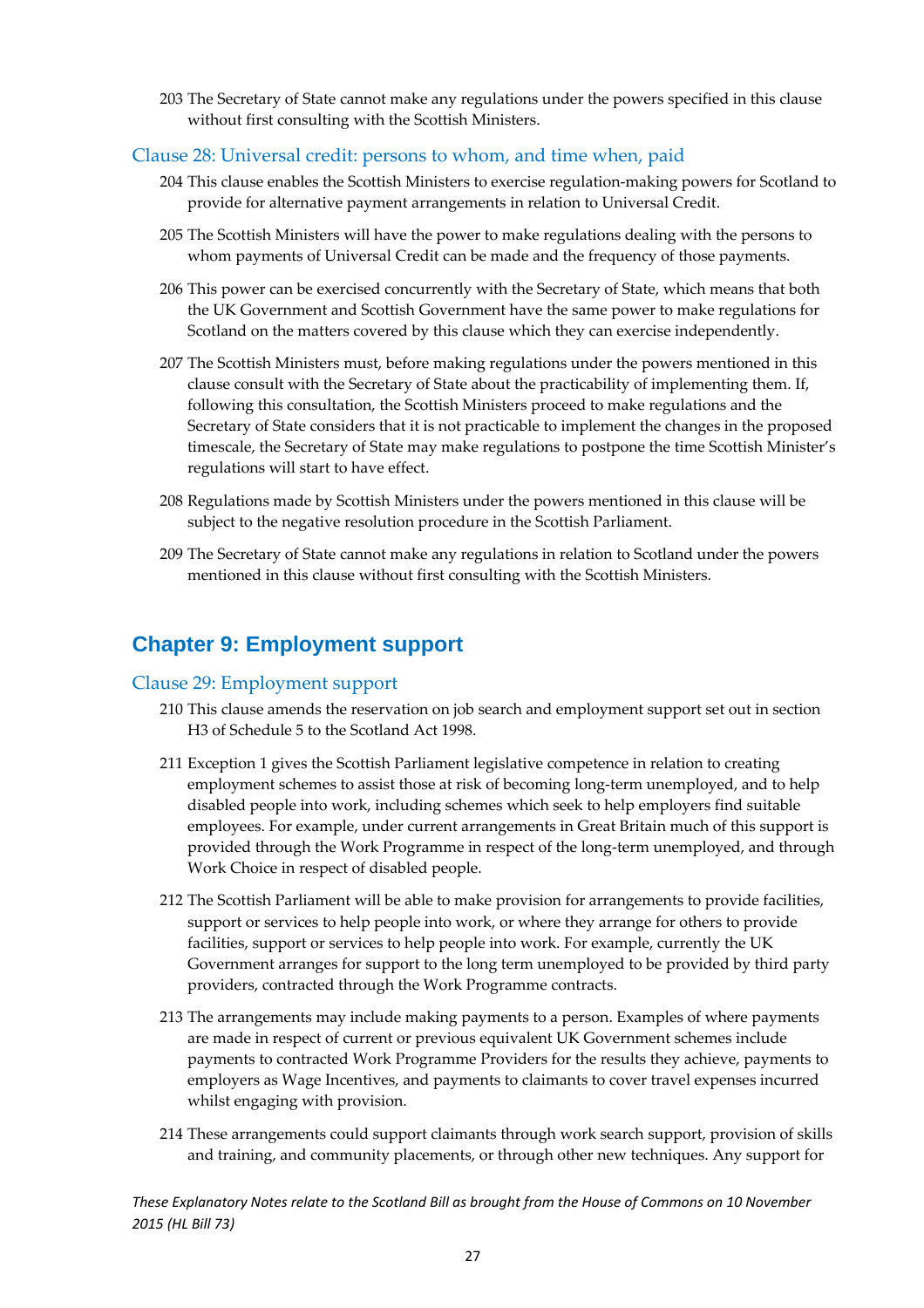those at risk of long‐term unemployment must assist the claimant for at least one year.

215 Subsection (5) provides for section  $56(1)(g)$  of the Scotland Act 1998 to have effect as if it referred to section 17B of the Jobseekers Act 1995 (schemes for assisting persons to obtain employment: "work for your benefit" schemes etc). This enables the functions under section 17B to continue to be exercisable separately within devolved competence by a Minister of the Crown as well as by the Scottish Ministers, thus providing an exception to the general rule that functions which transfer to the Scottish Ministers under this Bill are no longer exercisable by Ministers of the Crown in or as regards Scotland.

### **Chapter 10: General**

#### Clause 30: Functions exercisable within devolved competence

- 216 When competence to legislate was given to the Scottish Parliament on various matters under the Scotland Act 1998, the functions under existing enactments at that time, prerogative and other executive functions exercisable by a Minister of the Crown were also transferred to the Scottish Ministers by a general transfer under section 53 of that Act. Other references in existing enactments were also glossed by sections 117 ‐ 122 of the Scotland Act to take account of the transfer of responsibility to the Scottish Parliament and Scottish Ministers.
- 217 Where this Bill transfers legislative competence to the Scottish Parliament, the functions of a Minister of the Crown need to be transferred to the Scottish Ministers and other appropriate amendments made to legislation. In some instances e.g. speed limits, this done by way of textual amendment of those functions. However in the case of devolution to the Scottish Parliament of clauses 20, 21, 22, 23, 24 and 29 this is done by updating the operation of section 53.
- 218 As the devolution to the Scottish Parliament of many of the welfare provisions will take place at different dates, the clause makes provision to ensure that references in enactments immediately preceding the transfer of power to the Scottish Parliament are glossed rather than only transferring functions and glossing references in legislation immediately preceding the coming into force of the Bill.

#### Clause 31: Universal credit: supplementary

219 This section provides that section 117 of the Scotland Act 1998 applies where the Scottish Ministers make regulations under clause 27 and clause 28. This means that all relevant enactments will be read so that references to a Minister of the Crown are read as being, or including, references to the Scottish Minister.

#### Clause 32: Information‐sharing

- 220 This clause provides for the sharing of data between the Secretary of State and the Scottish Ministers.
- 221 Subsection (1) allows information held by the Secretary of State (or by a person providing services to him or her) for the purpose of a social security function to be supplied to the Scottish Ministers (or to their service providers), for use for the purpose of a relevant Scottish social security function.
- 222 Subsection (3) allows information held by the Scottish Ministers (or by their service providers) for the purpose of a relevant Scottish social security function to be supplied to the Secretary of State (or to a person providing services to him or her) for use for the purpose of a social security function.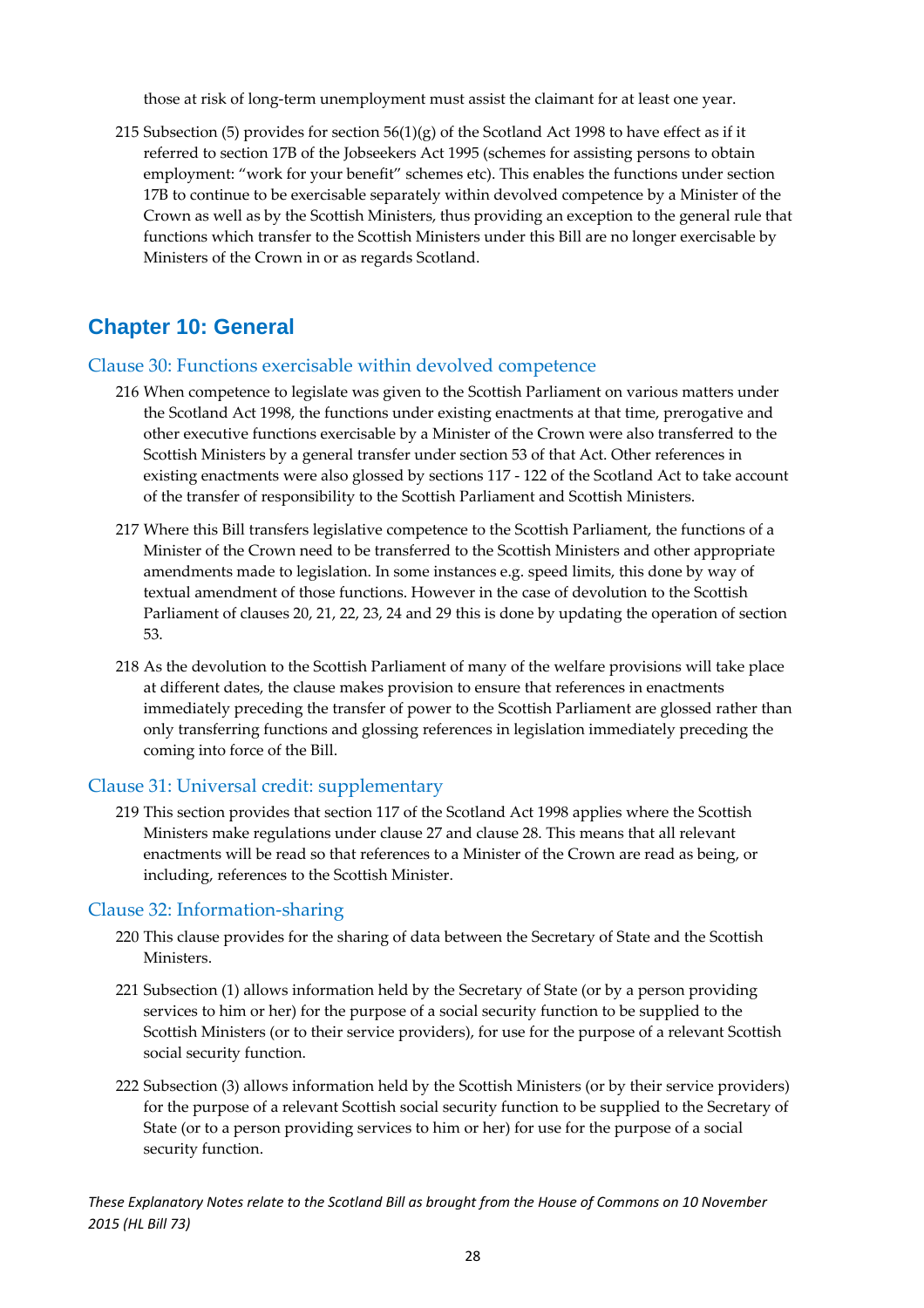- 223 Subsection (7) defines the social security functions and relevant Scottish social security functions for the purposes of which information may be supplied. By virtue of subsection (8) this includes any other functions as may be prescribed by regulations made by the Secretary of State. Subsections (9) and (10) provide that such regulations must be by Statutory Instrument and subject to the affirmative procedure.
- 224 Where information has been supplied for use for the purpose of a social security function or a relevant Scottish social security function, subsections (2) and (4) permit the recipient to use that information for any other purpose for which information held for those purposes could be used. However, subsection (6) provides that information supplied under this section must not be passed on to another person or body without the authority of the original supplier (that is, the Secretary of State or the Scottish Ministers).

#### Clause 33: Extension of unauthorised disclosure offence

- 225 This clause provides for Part 2 of Schedule 4 to the Social Security Administration Act 1992 to be amended.
- 226 Section 123 of the Social Security Administration Act 1992 contains an offence of the unauthorised disclosure of information. It applies to (amongst others) those individuals who are or have been employed in social security administration.
- 227 So far as civil servants in the Scottish Administration are concerned, they are only covered by the offence to the extent that their functions are, or are connected with, functions of the First-tier Tribunal or Upper Tribunal which relate to social security or to occupational or personal pension schemes or to war pensions or functions of the Chief, or any other Social Security Commissioner.
- 228 Once responsibility for additional social security functions is devolved to the Scottish Ministers, the limited application of this offence to employees of the Scottish Administration will not be appropriate.
- 229 Therefore this clause amends the scope of the offence so that it also applies to those civil servants in the Scottish Administration whose functions relate to social security administration generally. It does this by amending the definition of Scottish Administration contained in Part 2 of Schedule 4 to the Social Security Administration Act 1992.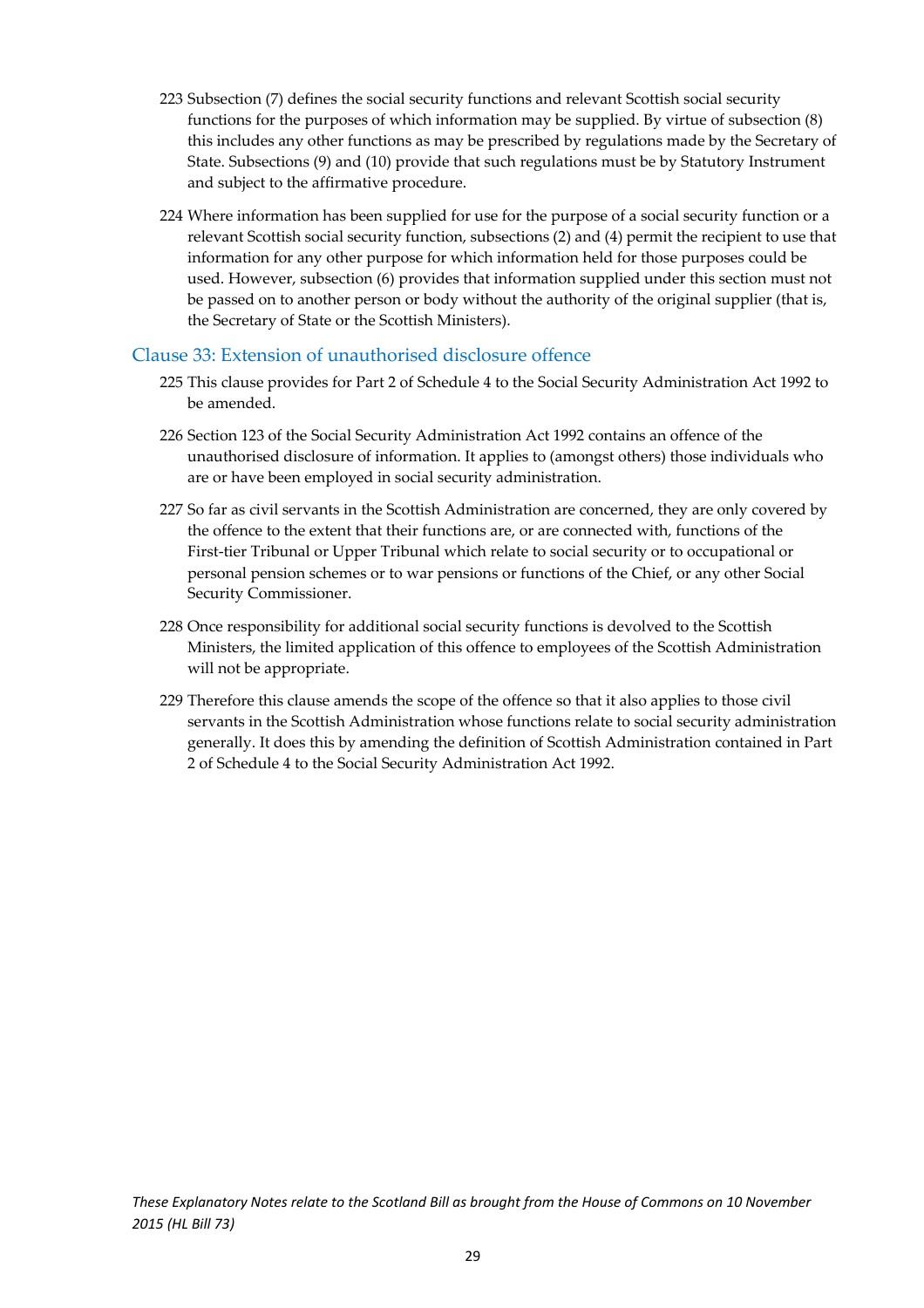## **Part 4: Other Legislative Competence**

#### Clause 34: Crown Estate

- 230 This clause concerns Crown property managed by the Crown Estate Commissioners (the "Commissioners"), an independent commercial public body with responsibility for managing and turning to account the property forming part of the Crown Estate.
- 231 Currently, the management of the Crown Estate is a reserved matter. Clause 34 provides for the devolution to Scotland of the functions of managing the Crown Estate's then current wholly-owned assets in Scotland ("the Scottish assets"), the revenue arising from those assets and competence to legislate about those functions going forwards.
- 232 The Commissioners currently have a duty under the Crown Estate Act 1961 (c.55) to manage the Crown Estate on a commercial basis. Depending on any future legislation passed by the Scottish Parliament, the Scottish Ministers may be able to take a different approach to managing the Scottish assets (for example, to adopt a less commercial approach to some aspects of management, including widening the role of social enterprise). To ensure both that the Scottish Ministers can manage the Scottish assets as they see fit, whilst at the same time ensuring that the Commissioners continue to meet their existing commercial management obligations under the Crown Estate Act 1961, clause 34 effects devolution by means of a transfer of functions.
- 233 In overview, this clause addresses the following matters‐
	- a. The transfer of the functions of managing the Scottish assets from the Commissioners to the Scottish Ministers or a person nominated by them ("the transferee"), together with the rights and liabilities attaching to those functions.
	- b. The payment of hereditary revenues from the Scottish assets into the Scottish Consolidated Fund.
	- c. The amendment of the existing reservation in the Scotland Act 1998 (c.46) which concerns the management of the Crown Estate.
	- d. Provision facilitating the introduction by the Scottish Ministers of a different form of management (different to that otherwise applicable under the Crown Estate Act 1961) before the transfer takes place, but to take effect immediately upon transfer.
	- e. Protection of the Scottish assets as an estate in land in perpetuity.
	- f. Consequential amendments to the Crown Estate Act 1961 and the Scotland Act 2012 (c.11).
- 234 These matters are explained in more detail below.

#### **New section 90B and the transfer scheme**

- 235 Clause 34(1) inserts new section 90B (the Crown Estate) into the Scotland Act 1998.
- 236 New section 90B(1) enables the Treasury to make a scheme transferring all the existing Scottish functions of the Commissioners to the transferee.
- 237 New section 90B(2) defines these functions as the Commissioners' functions in relation to property, rights and interests in land in Scotland and rights in relation to the Scottish zone1. Property, rights and interests held by a limited partnership registered under the Limited

<sup>1</sup> The terms "Scotland" and "the Scottish zone" are defined in section 126(1) of the Scotland Act.

These Explanatory Notes relate to the Scotland Bill as brought from the House of Commons on 10 November *2015 (HL Bill 73)*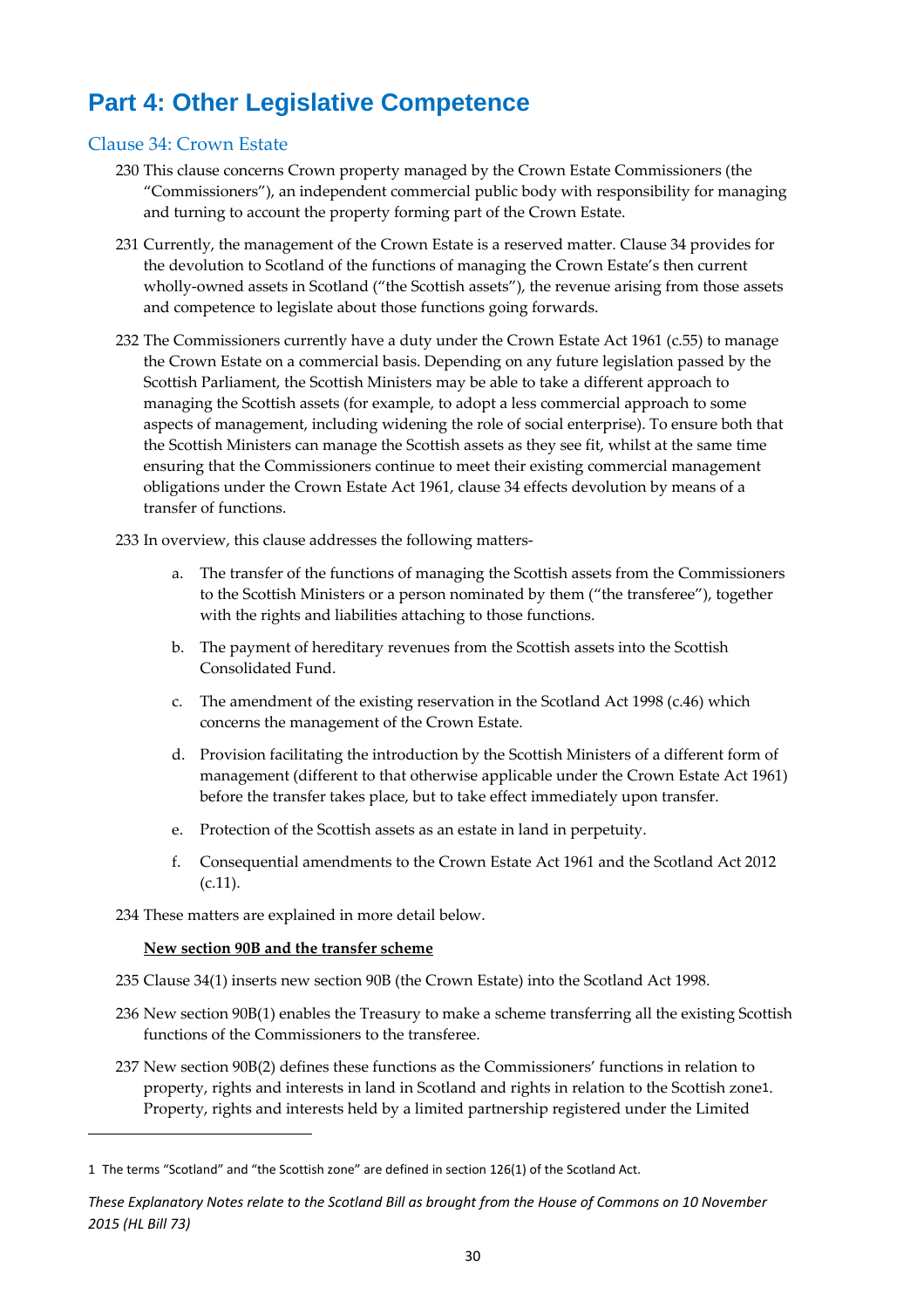Partnerships Act 1907 (c.24) are expressly excluded as are any interests in such a partnership (new section 90B(3)).

- 238 The Commissioners have a function of maintaining the Crown Estate as an estate in land with such proportion of cash or investments as they consider necessary under section 1(3) of the Crown Estate Act 1961. By means of this function the Crown Estate is (in effect) held in trust for the Sovereign. New section 90B(5) requires post-transfer management to be on behalf of the Crown. Subsections (6) and (7) of new section 90B allow the disposal and acquisition of property post-transfer and all acquired property (excluding hereditary revenues) must also be managed on behalf of the Crown. Post-transfer new section 90B(8) requires the property, rights and interests to be maintained as an estate in land (or as estates in land separately managed).
- 239 The scheme will provide for the transfer of associated rights and liabilities of the Commissioners and it must include provision ensuring that no person in Crown employment is adversely affected by the transfer (new section 90B(10) and (11)). In order that there is a clear statement of the starting position for devolution purposes, the scheme will also set out a full (but non‐exhaustive) list of the property, rights and interests which are relevant to the transfer (new section 90B(9)).
- 240 The scheme will include such provision as the Treasury consider necessary or expedient in relation to defence or national security, telecommunications, oil and gas, and the interests of consumers in relation to electricity networks (new section 90B(12)). The transfer will take effect subject to this provision (new section 90B(13)).
- 241 The scheme will be made as a statutory instrument and it must be agreed with the Scottish Ministers (new section 90B(17) and (18)). The scheme may make additional provision in accordance with new section 90B(14), which could include (for example) conferring a power of direction on the Secretary of State in respect of matters of defence or national security.
- 242 On the transfer date specified in the scheme the existing Scottish functions, and the associated rights and liabilities, will vest in the transferee in accordance with the scheme (new section 90B(15)). The transfer scheme will have the effect of transferring the Commissioners' functions under the Crown Estate Act 1961 to the transferee. Clause 34(7) makes provision modifying the Crown Estate Act 1961 in its application to the transferee for these purposes2.
- 243 The scheme will be subject to the usual draft affirmative procedure before both Houses of Parliament (also known as the type C procedure) (clause 34(5)). Any amendment of the scheme will be made in the same way as the scheme itself. However, amendments of the scheme will be subject to the usual negative procedure before both Houses of Parliament (also known as the type I procedure) provided there is no amendment of primary legislation, no retrospective provision (under new section 90B(19)) and no amendment made under new section 90B(12) (clause 34(6)).
- 244 New section 90B(16) enables the Treasury to certify that any matter has vested in a person by virtue of the scheme. Such a certificate is conclusive evidence for all purposes.

#### **Other aspects of clause 34**

245 As mentioned above, clause 34(7) modifies the Crown Estate Act 1961 as it will apply to the transferee after the transfer. However, the Scottish Ministers may wish to adopt a different form of management for the Scottish assets. To facilitate arrangements for the management of the functions by the transferee before the transfer takes place (allowing the new arrangements

<sup>2</sup> See note of the effect of clause 34(9) in this respect.

These Explanatory Notes relate to the Scotland Bill as brought from the House of Commons on 10 November *2015 (HL Bill 73)*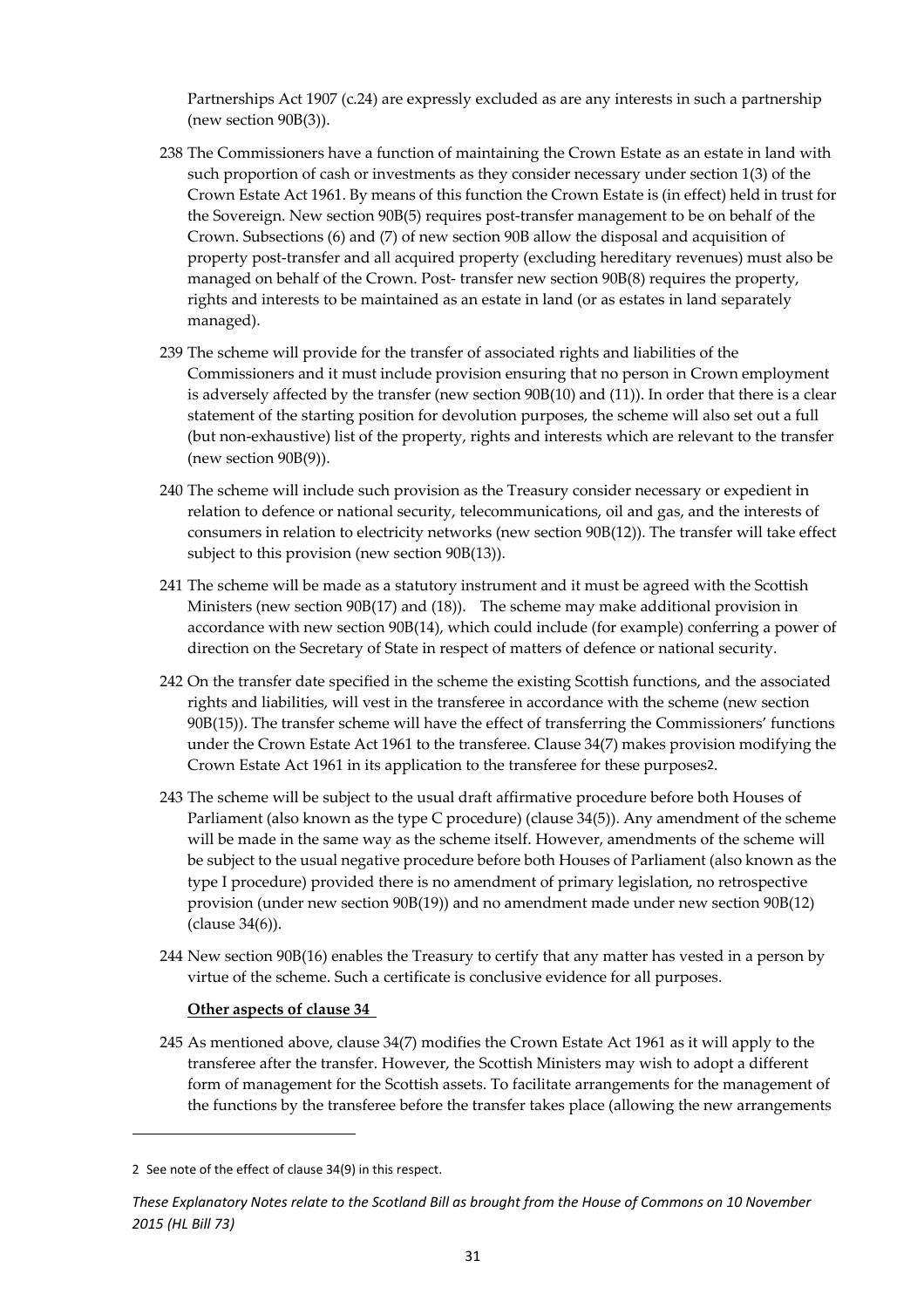to take effect immediately on transfer), clause 34(9) enables Her Majesty to make provision by Order in Council in connection with the transfer. This power is exercisable by Scottish statutory instrument and subject to the affirmative procedure before the Scottish Parliament (clause 34(11)). Clause 34(10) makes it clear that the Order in Council may be used to establish a body to which the functions of managing the Scottish assets may be transferred.

- 246 Once the transfer scheme takes effect, the Scottish Parliament will have competence to legislate about the management of the Scottish assets. Clause 34(3) amends the reservation in paragraph 2(3) of Schedule 5 to the Scotland Act 1998 which concerns the management of the Crown Estate. In order to clarify the operation of that reservation after the transfer, a definition of the Crown Estate is inserted into that paragraph. The effect of the amendment is that the reservation will no longer apply to the management of the Scottish assets (that is, the existing Scottish functions as defined in new section 90B(2)), but will continue to apply to existing limited partnership interests and would apply to further investment, if any, that the Commissioners might make in Scotland after the transfer date.
- 247 Clause 34(4) inserts a new reservation into Schedule 5, which reserves the subject matter of subsections (5) to (8) of new section 90B, in particular, the requirement to manage the Scottish assets on behalf of the Crown and the requirement of maintaining the Scottish assets as an estate in land.
- 248 Clause 34(13) amends section 1(2) of the Civil List Act 1952 (c.37) so that the revenue from the Scottish assets will be paid into the Scottish Consolidated Fund.
- 249 Subsections (14) and (15) of clause 34 make consequential amendments to the Crown Estate Act 1961 and the Scotland Act 2012 so as to repeal the current provisions concerning the Crown Estate Commissioner with special responsibility for Scotland.
- 250 Subsections (1), (5), (6) and (9) to (12) of clause 34 will come into force on Royal Assent. All other subsections will come into force at the same time as the transfer scheme.

#### Clause 35: Equal opportunities

- 251 This clause amends the reservation of equal opportunities in Section L2 in Part 2 of Schedule 5 of the Scotland Act 1998 to give the Scottish Parliament more competence to legislate for equalities.
- 252 Section L2 currently reserves equal opportunities including the subject-matter of the Equal Pay Act 1970, the Sex Discrimination Act 1975, the Race Relations Act 1976 and the Disability Discrimination Act 1995. The references to the repealed legislation are removed. This amendment does not change the scope of the reservation.
- 253 Subsection (3) sets out the new exceptions to the reservation. The exceptions specify that:
	- a. the Scottish Parliament may legislate about equal opportunities in relation to non‐executive appointments to the boards of Scottish public authorities that have devolved functions;
	- b. in relation to Scottish functions of Scottish or cross‐border public authorities (other than board appointments), the Scottish Parliament may introduce protections and requirements that supplement but do not modify the existing provisions of the Equality Acts; and
	- c. the Scottish Parliament may also replicate or apply to new legislation provided for above, any part or provision of the Equality Acts, provided that this does not affect how these provisions currently operate.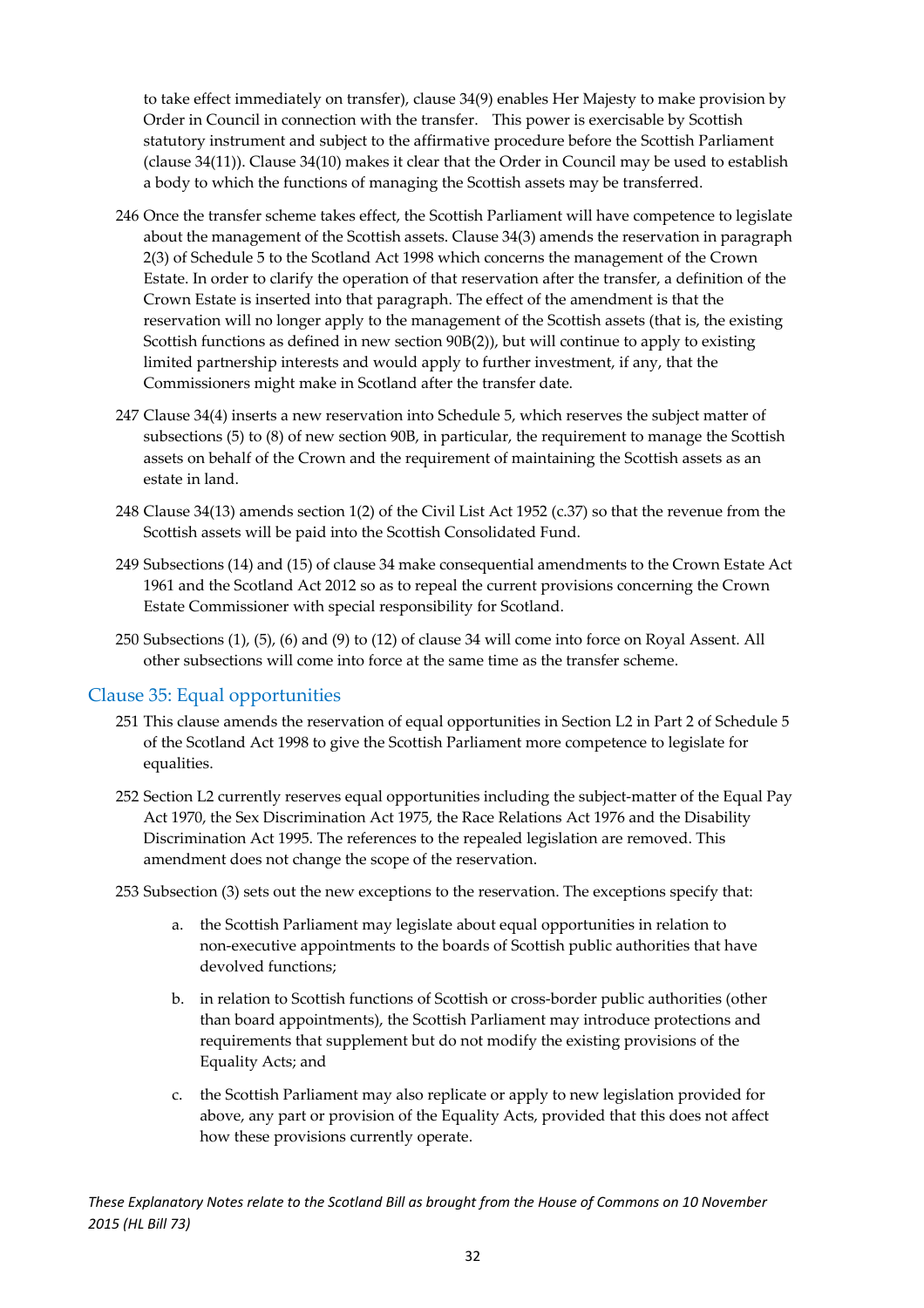- 254 Subsection (4) includes definitions for the key terms used in subsection (3).
- 255 Subsection (5) provides for a number of amendments to the Equality Act 2010 (the 2010 Act).
- 256 Subsection (6) amends Section 152(3) of the Equality Act 2010 so that the Scottish Ministers will no longer have to obtain the consent of a Minister of the Crown before making an order to amend Part 3 Schedule 19 of the 2010 Act. Schedule 19 lists those public authorities which are subject to the public sector equality duty.
- 257 Subsection (7) means that the Scottish Ministers would no longer have to consult a Minister of the Crown before adding a cross border authority to that Schedule.

#### Clause 36: Public sector duty regarding socio‐economic inequalities

- 258 This clause sets out arrangements for the commencement and implementation of Part 1 of the Equality Act 2010 ('the 2010 Act') in Scotland (socio‐economic inequalities), which this section amends. That Part of the 2010 Act, which will enable the Scottish Ministers to impose socio‐economic duties on public bodies exercising devolved functions, is already devolved, but there had not hitherto been an available mechanism for the Scottish Ministers to commence the provision as it related to those bodies.
- 259 Subsection (4) amends Section 1 of the 2010 Act by providing that the Scottish Ministers may issue guidance to public authorities exercising devolved Scottish functions on how to fulfil the duty. Where the function concerned is not devolved, the authority must follow guidance issued by a Minister of the Crown.
- 260 Subsections (5) to (8) amend Section 2 of the 2010 Act by removing the requirement that Scottish Ministers consult a Minister of the Crown prior to making regulations under Part 1 of the 2010 Act and make consequential amendments.
- 261 In relation to commencement, subsection (9) amends Section 216 of the 2010 Act commencement) to ensure that the Scottish Ministers may commence Part 1, which will be by order, at a time of their choosing.
- 262 Subsections (9) and (10) also make consequential amendments to deal with the procedure applicable to the powers of the Scottish Ministers under the 2010 Act.

#### Clause 37: Tribunals

- 263 This clause amends Part 3 of Schedule 5 (reserved matters) to the Scotland Act 1998 (the 1998 Act) by inserting new paragraph 2A. New paragraph 2A will allow provision to be made for tribunal functions relating to reserved matters in Scottish cases to be exercised by a Scottish tribunal. These tribunals will only have functions in or as regards Scotland. The insertion of paragraph 2A will not affect any matters where the Scottish Parliament already has legislative competence.
- 264 It is anticipated that the transfer of functions from the reserved tribunals to the specified tribunals in Scotland would take place through a two‐stage process. First, an Order in Council would be made to specify the functions which could be transferred, along with any conditions or restrictions on the competence of the Scottish Parliament in legislating in relation to the transfer of those functions to the tribunals and the carrying out of those functions by the specified Scottish tribunal. This would give the Scottish Parliament competence to legislate to transfer the specified functions to the specified tribunal. The Scottish Parliament would then have to effect the transfer of the relevant functions to that Scottish tribunal. It is possible that there will be UK tribunals whose functions are neither subject to qualified transfer nor excluded from transfer. It is expected that these situations will arise infrequently. Provision could be made by UK Parliament for the transfer of the functions of these tribunals by the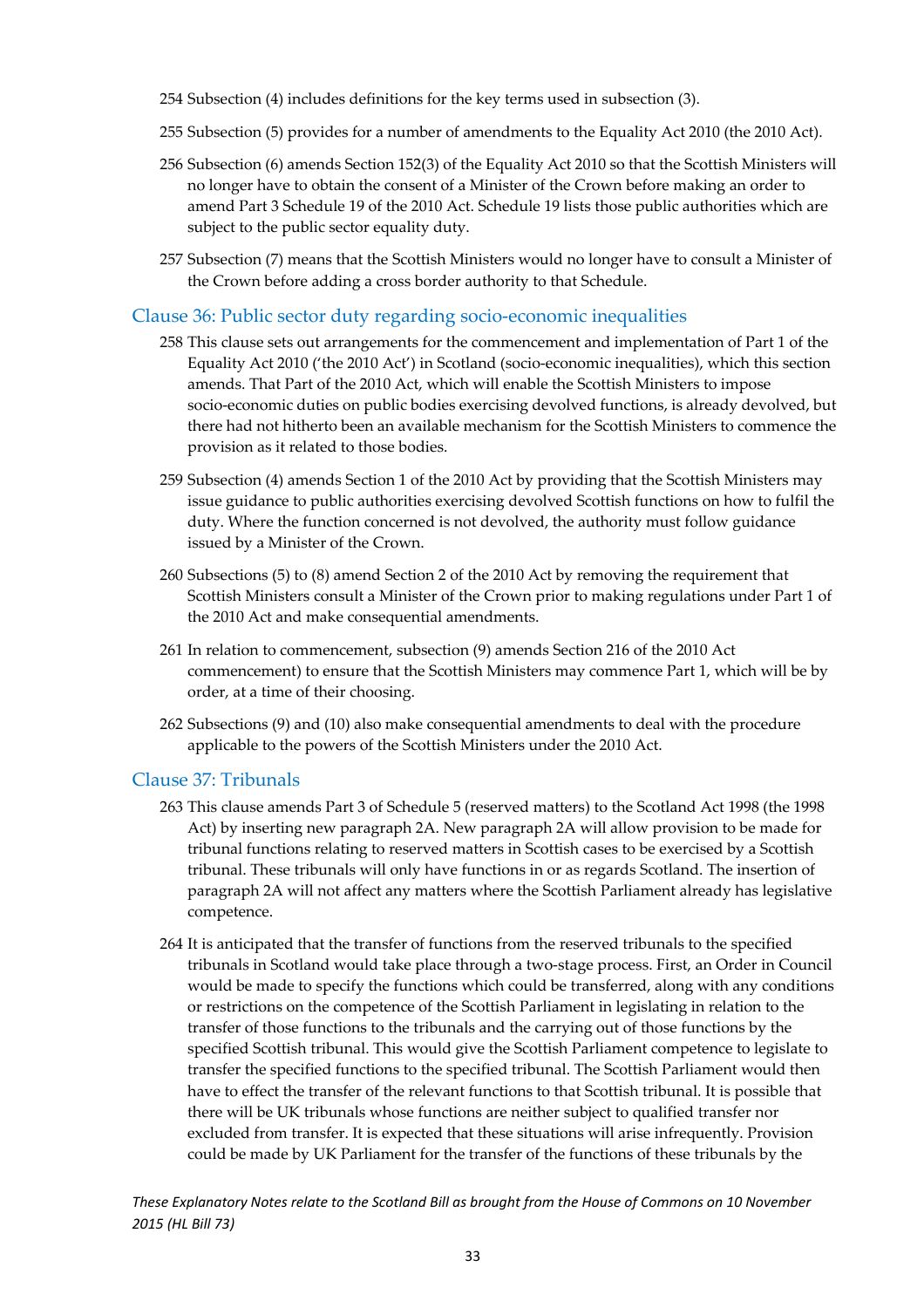Scottish Parliament by providing for a definition of "Scottish cases" under paragraph 2A(2) that would apply to them.

- 265 As set out in the Command Paper "Scotland in the United Kingdom: An enduring settlement", this two‐stage process will need to be operated in collaboration with the Scottish Government and the judiciary in both Scotland and England & Wales. It is anticipated given the range of subject areas and tribunals that will need to be discussed and the timetable for the implementation of the Tribunals (Scotland) Act 2014, that the transfer of reserved functions to tribunals in Scotland will be dealt with in tranches. Paragraph 2A allows sufficient flexibility for this to happen.
- 266 Subsection (1) of clause 37 inserts the new paragraph 2A into Part 3 of Schedule 5 to the 1998 Act.
- 267 Paragraph 2A(1) makes clear that Schedule 5 to the 1998 Act does not prevent the Scottish Parliament legislating to transfer to Scottish tribunals functions relating to reserved matters where those functions relate to "Scottish cases".
- 268 Sub‐paragraph (2) provides that Her Majesty will, by Order in Council, set out what constitutes "Scottish cases" for these purposes. It is anticipated that given the variety of work undertaken by the reserved tribunals that different definitions of "Scottish cases" will be required for each potential transfer. For example, the definition of "Scottish cases" in relation to welfare benefit appeals is likely to differ to that used for employment appeals. This power, taken with section 113(2) of the 1998 Act provides the necessary flexibility.
- 269 Sub‐paragraph (3) makes clear that the power in sub‐paragraph (1) does not apply to any functions that are expressly excluded from transfer. These excluded functions are listed in sub-paragraph (10) and, where necessary, further definitions are found in sub-paragraph (11).
- 270 Sub-paragraph (4) introduces the concept of "qualified transfer". Where tribunal functions are subject to qualified transfer, the transfer of those functions in legislation made by the Scottish Parliament must be in accordance with the provisions made by Her Majesty by Order in Council under this sub‐paragraph. The tribunal functions that are subject to qualified transfer are listed in sub‐paragraph (6).
- 271 Sub‐paragraph (5) makes further provision for the purposes of sub‐paragraph (4). Sub-paragraph  $(5)(a)$  and (b) provides that an Order in Council made under sub-paragraph  $(4)$ must specify the tribunal functions to which it relates and the Scottish tribunal to which those functions may be transferred. Sub‐paragraph (5)(c) enables provision to be included in such an Order in Council where it is considered by Her Majesty to be necessary or expedient for the purposes of or in consequence of the transfer of the functions and their exercised by the relevant Scottish tribunal. Sub‐paragraph (8) provides a non‐exhaustive list of the provision which may be included in an Order in Council by virtue of sub-paragraph  $(5)(c)$ .
- 272 Sub‐paragraph (6) provides that the functions of the following tribunals are subject to qualified transfer:
	- a. the First‐tier Tribunal and the Upper Tribunal, both of which were established under the Tribunals, Courts and Enforcement Act 2007,
	- b. an employment tribunal or the Employment Appeal Tribunal,
	- c. any tribunals listed in Schedule 1 to the Tribunals and Inquiries Act 1992, and
	- d. any tribunals listed in Schedule 6 to the 2007 Act (ones which have not been transferred into the unified tribunal structure established by the 2007 Act).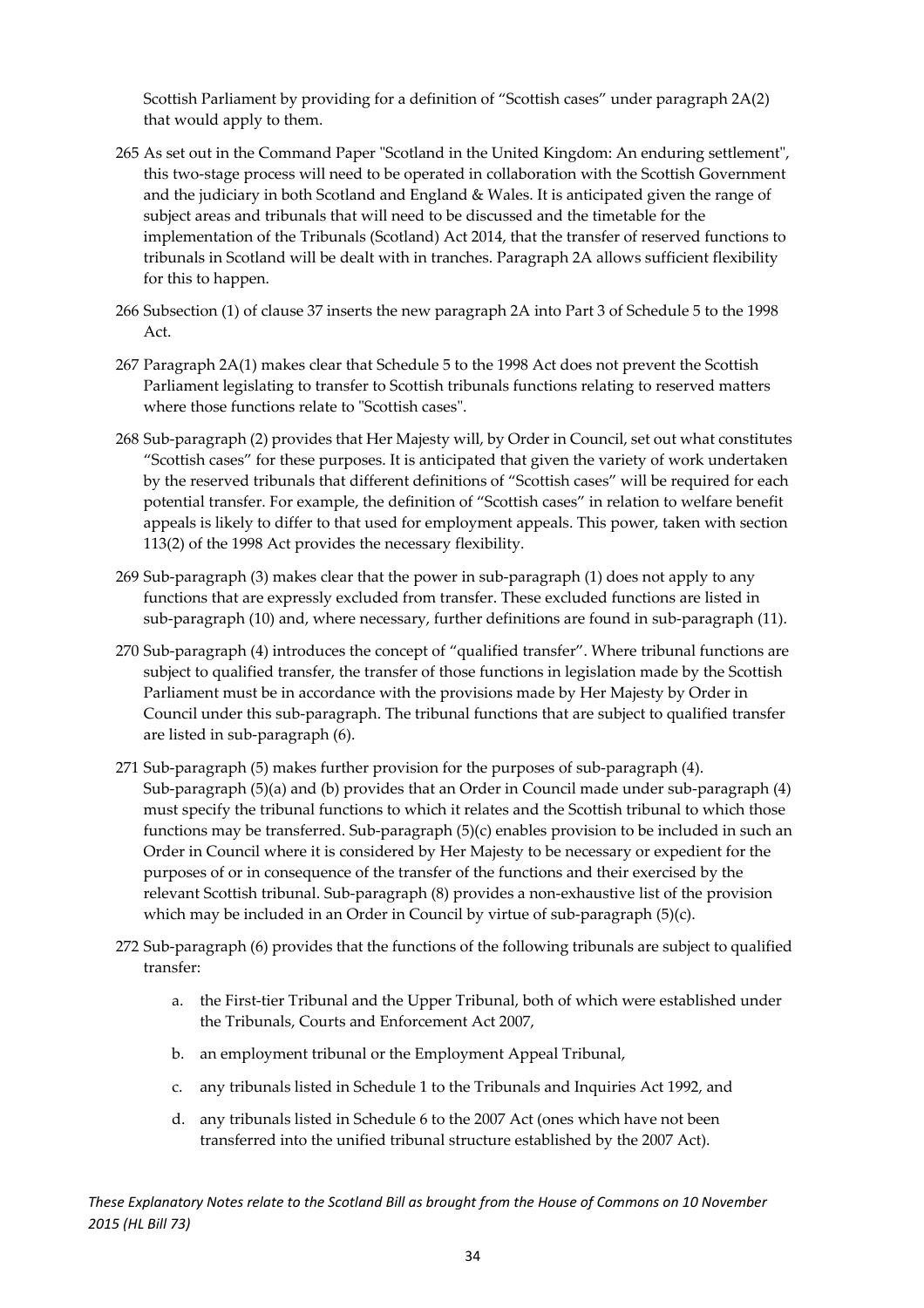- 273 Sub‐paragraph (7) clarifies that sub‐paragraph (6) applies to any tribunal added to Schedule 1 to the 1992 Act or Schedule 6 to the 2007 Act after paragraph 2A comes into force.
- 274 Sub‐paragraph (8) sets out some of the matters which may be included in an Order in Council under sub-paragraph (5)(c). These could include provision modifying the functions that are to be transferred or imposing conditions or restrictions on the rules of procedure of the Scottish tribunal, as well as conditions necessary to ensure that the operation of the functions in respect of that tribunal relevant to the delivery of the reserved policy remain consistent. This would also enable, where necessary, provisions to be made in the interest of national security.
- 275 The reserved tribunals that are expected to be subject to paragraph 2A, range from those dealing with individuals challenging decisions of the state on personal welfare benefit claims to claims against private sector employers for breach of contract. As such, the matters considered by and the potential limits, constraints and requirements on the exercise of relevant functions are likely to differ depending upon the matters being heard.
- 276 Sub‐paragraph (9) clarifies that sub‐paragraph (8) does not exhaustively describe, or otherwise limit, the provision which can be made by an Order in Council under sub‐paragraph (5)(c).
- 277 Sub-paragraph (10) sets out the functions which excluded from transfer. These include the functions of any "national security tribunal" (further defined in sub-paragraph (11)), the functions of regulators, such as the Civil Aviation Authority and the Office of Road and Rail, and the functions of the Comptroller‐General of Patens, Designs and Trade Marks.
- 278 Sub‐paragraph (11) defines key terms used in paragraph 2A.
- 279 The Order in Council making powers conferred under paragraph 2A are in addition to, and do not limit, the powers conferred by sections 30 and 113 of the Scotland Act 1998 (sub‐paragraph  $(12)$ ).
- 280 Subsection (2) of clause 37 amends Schedule 7 to 1998 Act to set out the approval mechanism required for an Order in Council made under new paragraph 2A. No recommendation can be made to Her Majesty in Council to make such an Order until a draft of it has been laid before and approved by both the UK and Scottish Parliaments.
- 281 Subsections (3) to (7) of clause 37 insert two additional reserved tribunals into the list of tribunals in Schedule 1 to the Tribunals and Inquiries Act 1992. These are persons appointed under section 27A(1)(a) of the Registered Designs Act 1949 and section 77(1) of the Trade Marks Act 1994, who hear certain appeals from the Comptroller‐General of Patents, Designs and Trade Marks, and the Company Names Adjudicators.

#### Clause 38: Roads

- 282 Paragraph (c) of Section E1 (specific reservations: road transport) of Part 2 of Schedule 5 to the 1998 Act provides that the subject matter of the following provisions of the Road Traffic Regulation Act 1984 ("the RTRA 1984") are reserved matters:
	- a. section 17 (traffic regulation on special roads);
	- b. section 25 (pedestrian crossings);
	- c. Part V (traffic signs); and
	- d. Part VI (speed limits).
- 283 This clause amends Section E1 as follows.
- 284 It substitutes a new paragraph (c) which provides that only the subject matter of the following provisions of the RTRA 1984 will remain reserved:‐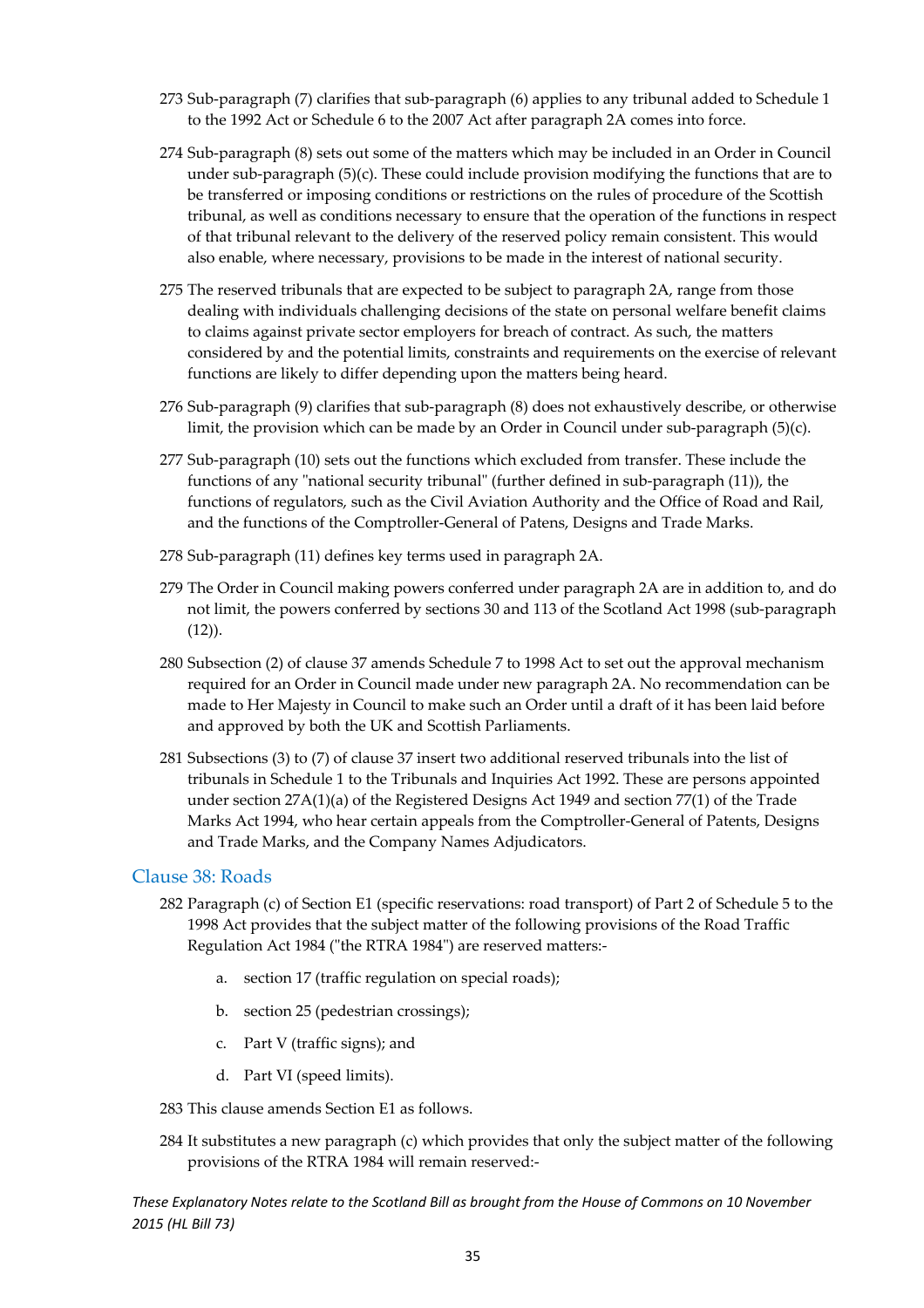- a. section 17 (traffic regulation on special roads) except so far as it relates to the speed of vehicles; and
- b. section 87 (exemption of emergency vehicles from speed limits) so far as it relates to vehicles used in connection with any other reserved matter, or to the training of the drivers of emergency vehicles.
- 285 It adds the subject matter of section 36 of the Road Traffic Act 1988 ("the RTA 1988") (offence of failing to comply with a traffic sign) to the list of exceptions to the reserved matters.
- 286 It inserts an interpretative provision to the effect that the reference to section 87 of the RTRA 1984 is to be construed as a reference to that section as at the date on which clause 38 comes into force (and correspondingly dis‐applying paragraph 5(1) of Part 3 of Schedule 5 to the 1998 Act).

#### Clause 39: Roads: traffic signs etc

- 287 In consequence of the devolution to the Scottish Parliament of traffic signs, this clause transfers the relevant functions of the Secretary of State to the Scottish Ministers in relation to roads in Scotland.
- 288 This clause amends the following provisions of the RTRA 1984:
- 289 Section 25(1) (Secretary of State to make pedestrian crossing regulations), to enable the national authority to exercise the power to make regulations in respect of pedestrian crossings.
- 290 Section 64 (general provisions as to traffic signs), to enable the national authority to exercise the power to make regulations in respect of traffic signs.
- 291 Section 65 (powers of highway authorities as to placing of traffic signs), to:
	- a. enable the national authority to exercise the power to give general directions in relation to the placing of traffic signs;
	- b. provide that the power of the Scottish Ministers to give general directions is to be exercisable by Scottish statutory instrument; and
	- c. require the Scottish Ministers and the Secretary of State to consult each other before exercising their powers to give general directions.
- 292 Section 69(3) (Secretary of State's directions for removal of traffic signs), to enable the national authority to exercise the power to direct the removal of traffic signs.
- 293 Section 70(1) (default powers of Secretary of State as to traffic signs), to enable the national authority to exercise the default powers to carry out works in respect of traffic signs in consequence of any failure by a local traffic authority to comply with directions given under sections 65 or 69 and to recover the costs of doing so from the relevant traffic authority.
- 294 Section 71(1) (power to enter land in connection with traffic signs), to enable the national authority to exercise the power to enter any land for the purposes of placing, replacing, converting or removing traffic signs.
- 295 Section 77 (modification of provisions relating to directions where the Secretary of State is the traffic authority), to substitute references to roads for which the Secretary of State is the traffic authority to roads for which the national authority is the traffic authority.
- 296 Section 79 (advances by Secretary of State towards expenses of traffic signs), to enable the national authority to exercise the power to make advances to traffic authorities towards expenses relating to the erection, maintenance, alteration or removal of traffic signs.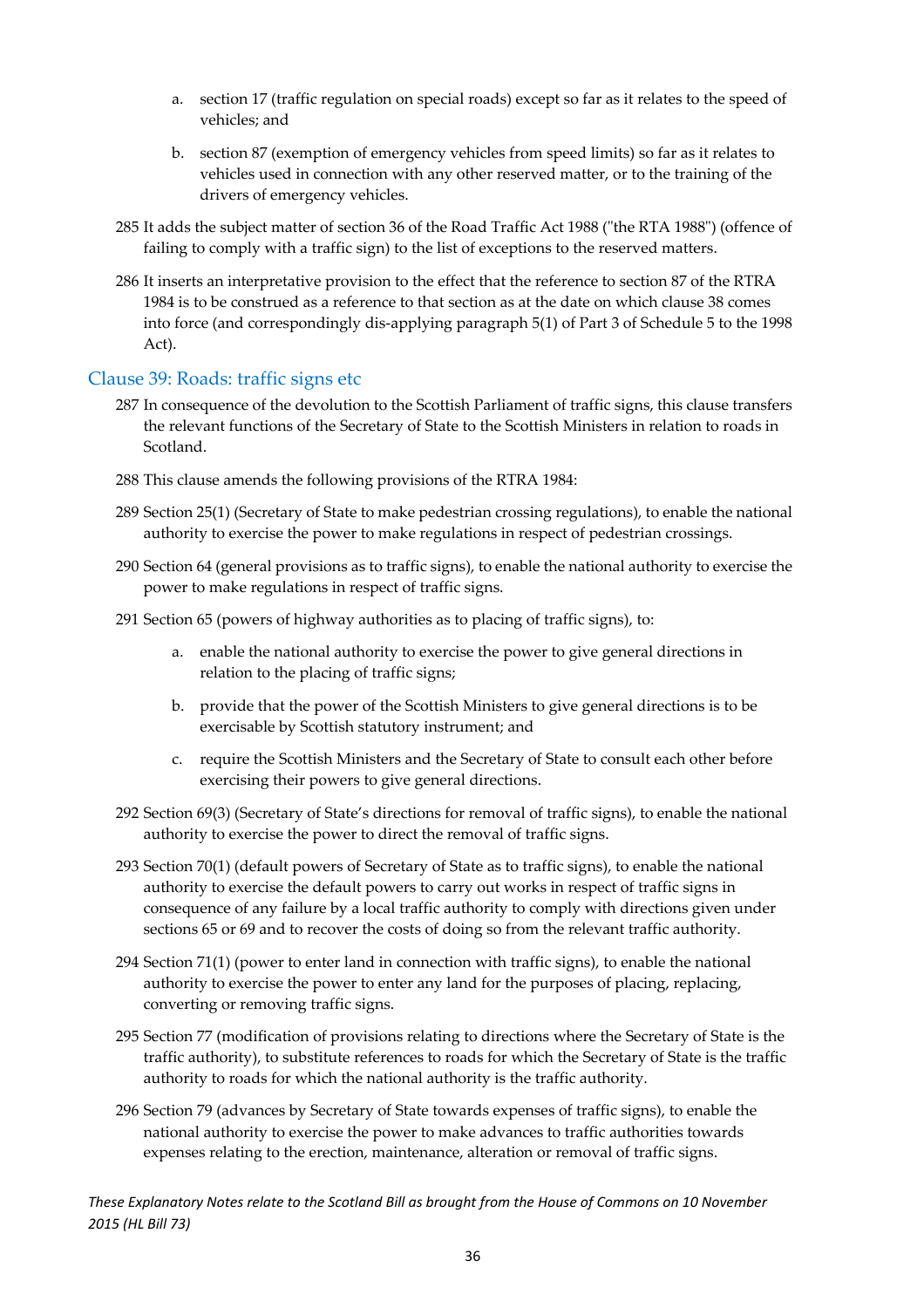- 297 Section 142(1) (general interpretation), to insert a definition of the new term "national authority", which means:
	- a. in relation to roads in England and Wales, the Secretary of State; and
	- b. in relation to roads in Scotland, the Scottish Ministers.
- 298 The clause also amends section 36 of the RTA Act 1988 (offence of failing to comply with traffic sign) to:‐
	- a. substitute references to the 'national authority' (as defined in section 142(1) of the RTRA 1984) for the 'Secretary of State'; and
	- b. require the Scottish Ministers and the Secretary of State to consult each other when exercising their powers to make regulations under section 36(5) which specify any traffic sign for the purpose of the Road Traffic Offenders Act 1988.
- 299 Finally, a consequential amendment is made to section 195 (regulations) of the RTA 1988 in respect of the Parliamentary procedure applicable to regulations made by the Scottish Ministers under section 36(5) of that Act.

#### Clause 40: Roads: speed limits

- 300 In consequence of the devolution to the Scottish Parliament of almost all powers to legislate for speed limits in Scotland, this clause transfers the relevant functions of the Secretary of State to the Scottish Ministers in relation to roads in Scotland.
- 301 This clause amends the following provisions of the RTRA 1984:‐
- 302 Section 81 (general speed limit for restricted roads) to:
	- a. enable the national authority to exercise the power by order to increase or reduce the speed limit for motor vehicles on restricted roads;
	- b. provide that any such order made by Scottish Ministers is subject to the affirmative procedure; and
	- c. require the Scottish Ministers and the Secretary of State to consult each other before making any such order.
- 303 Section 82 (what roads are restricted roads), to enable the Scottish Ministers to exercise the power to make regulations specifying the classification or type of road in Scotland which is to be a restricted road; and to enable the national authority to exercise the power to prescribe in regulations the manner of publication by a traffic authority of a notice that a special road is not a restricted road.
- 304 Section 83 (provisions as to directions by a traffic authority under section 82(2)), to provide that any direction by the national authority under section 82(2) (as the traffic authority for a road) must be made by order after giving public notice.
- 305 Section 84 (speed limits on roads other than restricted roads), to enable the national authority to exercise the powers to make regulations which must be complied with by local authorities when making orders which prescribe speed limits and to authorise exceptions in particular cases.
- 306 Section 85 (traffic signs for indicating speed restrictions), to:
	- a. impose upon the national authority the duty, in the case of a road for which it is the traffic authority, to erect and maintain traffic signs;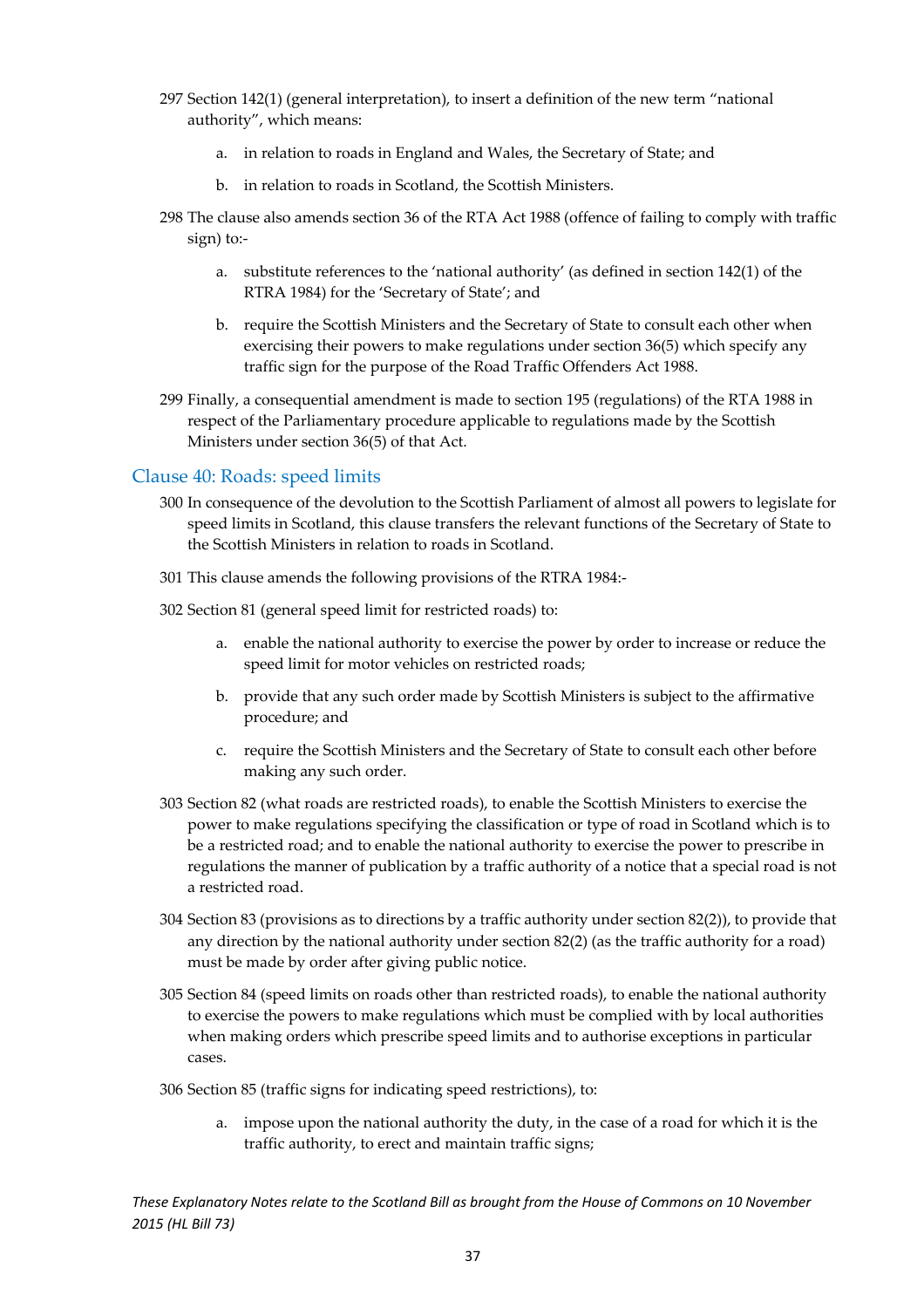- b. enable the national authority to exercise the powers to give general or other directions to local traffic authorities in respect of the erection, maintenance, alteration or removal of traffic signs;
- c. enable the national authority to exercise the default powers to carry out works in respect of traffic signs in consequence of any failure by a local traffic authority to comply with directions and to recover the costs of doing so from the relevant traffic authority;
- d. provide that the power of the Scottish Ministers to give general directions is to be exercisable by Scottish statutory instrument; and
- e. require the Scottish Ministers and the Secretary of State to consult each other before exercising their powers to give general directions.

307 Section 87 (as amended by section 19 of the Road Safety Act 2006), to:

- a. enable the "relevant authority" to exercise the power to make regulations which prescribe the purposes and circumstances in which speed limits do not apply to vehicles other than those used by the emergency services; and
- b. define the new term "relevant authority", which means:
- c. the Scottish Ministers in relation to vehicles used on roads in Scotland, except vehicles used in connection with reserved matters; and
- d. otherwise, the Secretary of State.

#### Clause 41: Roads: consequential provision etc

- 308 This clause provides that Schedule 2 (Roads: consequential and related amendments) has effect. Schedule 2 makes consequential and related amendments to the RTRA 1984 and to secondary legislation made under the RTRA 1984, the Scotland Act 1998 and the Government of Wales Act 2006.
- 309 It also provides that the National Assembly for Wales (Transfer of Functions) Order 1999 (S.I. 1999/672) has effect in relation to the RTRA 1984 and the RTA 1988 as if the amendments of those Acts by clauses 39 and 40 and Schedule 2 were in force immediately prior to the commencement of the Order.
- 310 The clause also includes a provision that would mean that if the Secretary of State replaces the current regulations and general directions on traffic signs, the new provisions can, if the Scottish Ministers consent, apply in relation to Scotland, in addition to England and Wales. Replacement Traffic Signs Regulations and General Directions (TSRGD) are currently being prepared for spring 2016.
- 311 This power can only be used once, and will only be used if the traffic sign provisions are commenced before the TSRGD 2016 is made.

#### Clause 42: Policing of railways and railway property

312 This clause amends Section E2 (rail transport) of Part 2 of Schedule 5 to the Scotland Act 1998 to give the Scottish Parliament competence to legislate for policing of the railways and railway property.

#### Clause 43: British Transport Police: cross‐border public authorities

313 This clause facilitates the devolution of executive competence in relation to the policing of railways in Scotland by specifying as cross‐border public authorities the British Transport Police Authority, the Chief Constable of the British Transport Police, the deputy Chief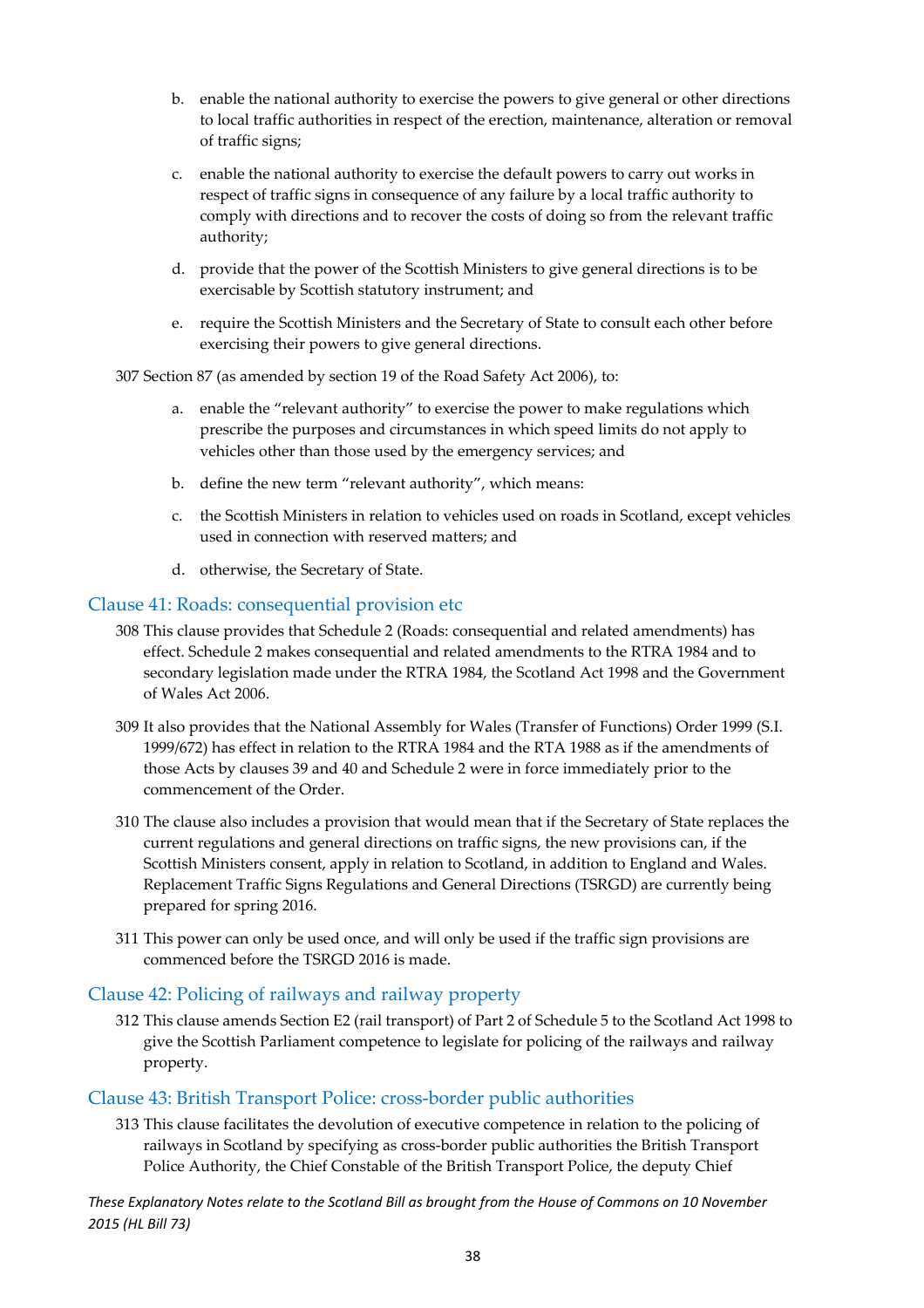Constable of the British Transport Police and the assistant Chief Constables of the British Transport Police ("the BTP Bodies"). The Scotland Act 1998 applies to BTP Bodies in the same way as it applies to any cross‐border public authority specified in an Order in Council made under section 88(5) of the Scotland Act 1998 (see clause 43(3)), although one modification is needed to ensure that this is the case.

- 314 The designation of the BTP Bodies as cross‐border public authorities will result in functions in relation to those bodies being modified immediately so that future appointments to the British Transport Police Authority or to the offices of Chief Constable, Deputy Chief Constable and Assistant Chief Constables will only be able to be made in consultation with the Scottish Ministers. Other functions in relation to the BTP Bodies will similarly only be able to be exercised in consultation with the Scottish Ministers unless their effect on Scotland would be wholly in relation to reserved matters.
- 315 The designation of the BTP Bodies as cross‐border public authorities is envisaged as a first step in the process of devolving greater powers to the Scottish Government. An order could, if required, be made under section 89 of the Scotland Act 1998 to confer further or wider functions on the Scottish Ministers in relation to the BTP Bodies or to make other modifications to constitutional arrangements. In the event that the Scottish Parliament exercises the new legislative competence conferred by clause 42 to remove the Scottish aspects of functions of, or relating to, the BTP Bodies, section 90 of the Scotland Act 1998 could then be used to transfer the property and liabilities of the cross‐border public authority which will enable the transfer to take place in an orderly manner.
- 316 To ensure that the Scotland Act 1998 applies to the BTP Bodies as it does to other cross‐border public authorities clause 39(2) provides for the reference in section 88(3) of the Scotland Act 1998 to "pre-commencement enactments" to be read as a reference to the Railways and Transport Safety Act 2003.

#### Clause 44: Onshore petroleum

- 317 This clause amends Section D2 (oil and gas) in Part 2 of Schedule 5 to the Scotland Act 1998 to give the Scottish Parliament competence to legislate for the granting and regulation of licences to search and bore for and get petroleum within the Scottish onshore area. The power to set the consideration payable for such licences is not included in these exceptions and remains reserved. The Scottish Parliament is also given competence to legislate for access to such land for the purposes of searching, boring for and getting petroleum under such licences within the Scottish onshore area.
- 318 The Scottish onshore area is defined in line with the baseline established by any Order in Council under section 1(1)(b) of the Territorial Sea Act 1987 (extension of territorial sea). "Petroleum" for the purposes of matters to be devolved or reserved under the Scotland Act 1998 is defined in line with the definition of "Petroleum" as provided for in section 1 of the Petroleum Act 1998. For a given licence, the definition of onshore Scotland is that which applied at the time of granting of that licence.
- 319 Clause 44 and all of the provisions therein are subject to a commencement power and will come into force on such day as the Secretary of State appoints by regulations made by statutory instrument.

#### Clause 45: Onshore petroleum: consequential amendments

320 This clause transfers to the Scottish Ministers certain executive functions exercised currently by the Secretary of State relating to onshore petroleum licensing in the Scottish onshore area (defined as that area of Scotland landward of the "baseline").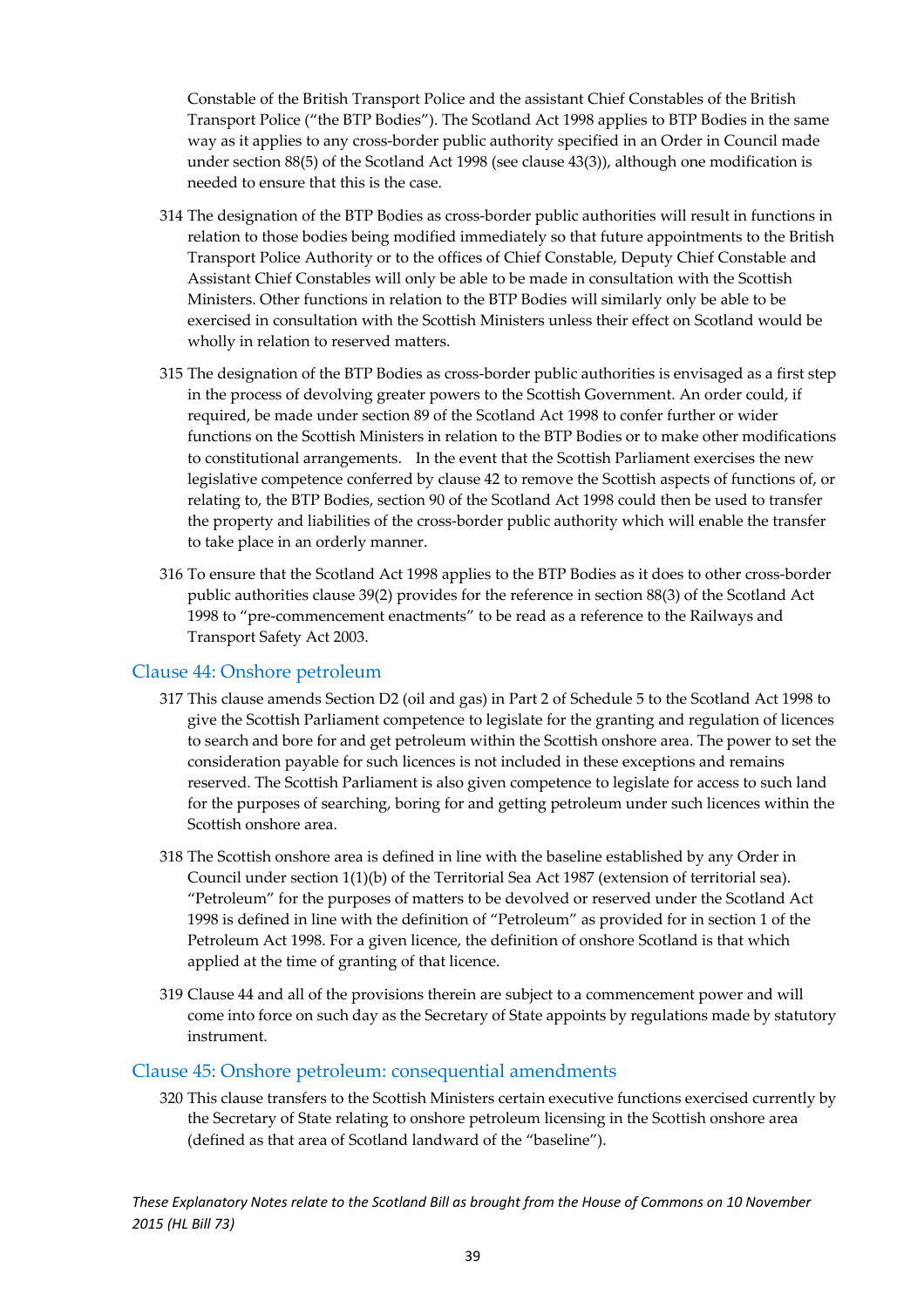- 321 Subsections (1), (2) and (3) amend section 3(1) of the Petroleum Act 1998 to transfer, from the Secretary of State to the Scottish Ministers the powers to grant licences to bore and get petroleum.
- 322 Subsections (1), (2) and (4) amend section 3(3) to transfer the powers to determine the terms and conditions, other than consideration payable, under which such licences shall be granted. The determination of consideration payable for the granting of a licence remains a reserved power for the Secretary of State, who shall make such determination with the consent of Treasury.
- 323 Subsections (1), (2) and (5) insert subsection (5) into the Petroleum Act 1998 to define "the appropriate Minister" as being the Scottish Ministers in relation to the Scottish onshore area and the Secretary of State otherwise.
- 324 Subsections (1), (6) and (7) provide for amendment section 4(1) of the Petroleum Act 1998 to transfer, from the Secretary of State to the Scottish Ministers, the powers to make regulations in relation to the licensing process for the Scottish onshore area. These regulations can prescribe, amongst other matters, model clauses which would be incorporated into a new onshore petroleum licence, unless the Scottish Ministers decide it necessary to amend or exclude model clauses for a particular licence.
- 325 Subsections (1), (6) and (8) insert sections 4(1A) and 4(1B) into the Petroleum Act 1998 to reserve, for the Secretary of State, regulatory powers to make model clauses in relation to the consideration payable for a licence as well as: (a) the measurement and facilitation of measurement of petroleum obtained from the licensed areas and (b) the keeping of accounts. The powers of the Scottish Ministers do not, therefore, extend to the drafting of model clauses on the above matters or to the modification or exclusion of such clauses.
- 326 Subsections (1), (6) and (9) amend section 4(3) of the Petroleum Act 1998 to limit the powers of the Houses of Parliament to annul section 4 regulations, made by statutory instrument, to those regulations prescribed by the Secretary of State.
- 327 Subsections (1), (6) and (10) insert section 4(3A) into the Petroleum Act 1998 to make any section 4 regulations made by the Scottish Ministers subject to annulment by negative procedure in the Scottish Parliament.
- 328 Subsections (1), (6) and (11) insert section 4(4A) which requires the Scottish Ministers to publish notices of licenses granted by them for the Scottish onshore area in the Edinburgh Gazette.
- 329 Subsections (1) and (12) amend section 5(9) of the Petroleum Act 1998 to transfer, from the Secretary of State to the Scottish Ministers, powers to alter or delete, by instrument subscribed with the licensee, clauses incorporated into a licences granted under section 2 of the Petroleum (Production) Act 1934 in the Scottish onshore area.
- 330 Subsections (1) and (13) amend section 5(5A) of the Petroleum Act 1998 to transfer, from the Secretary of State to the Scottish Ministers, powers to revert licence rights in onshore Scotland back to the transferor, where rights have been transferred without the Scottish Ministers' consent. These subsections also transfer the procedures by which the Scottish Ministers must abide by when reverting rights in the Scottish onshore area.
- 331 Subsections (1) and (14) amend section 5(5B)(1) of the Petroleum Act 1998 to extend the right of the Commissioners of HMRC to disclose information, to the Scottish Ministers, in relation to the transfer of a right granted by a license in the Scottish onshore area. This disclosure is for the purpose of determining whether a transfer in the Scottish onshore area that should have had the Scottish Ministers' consent did have that consent.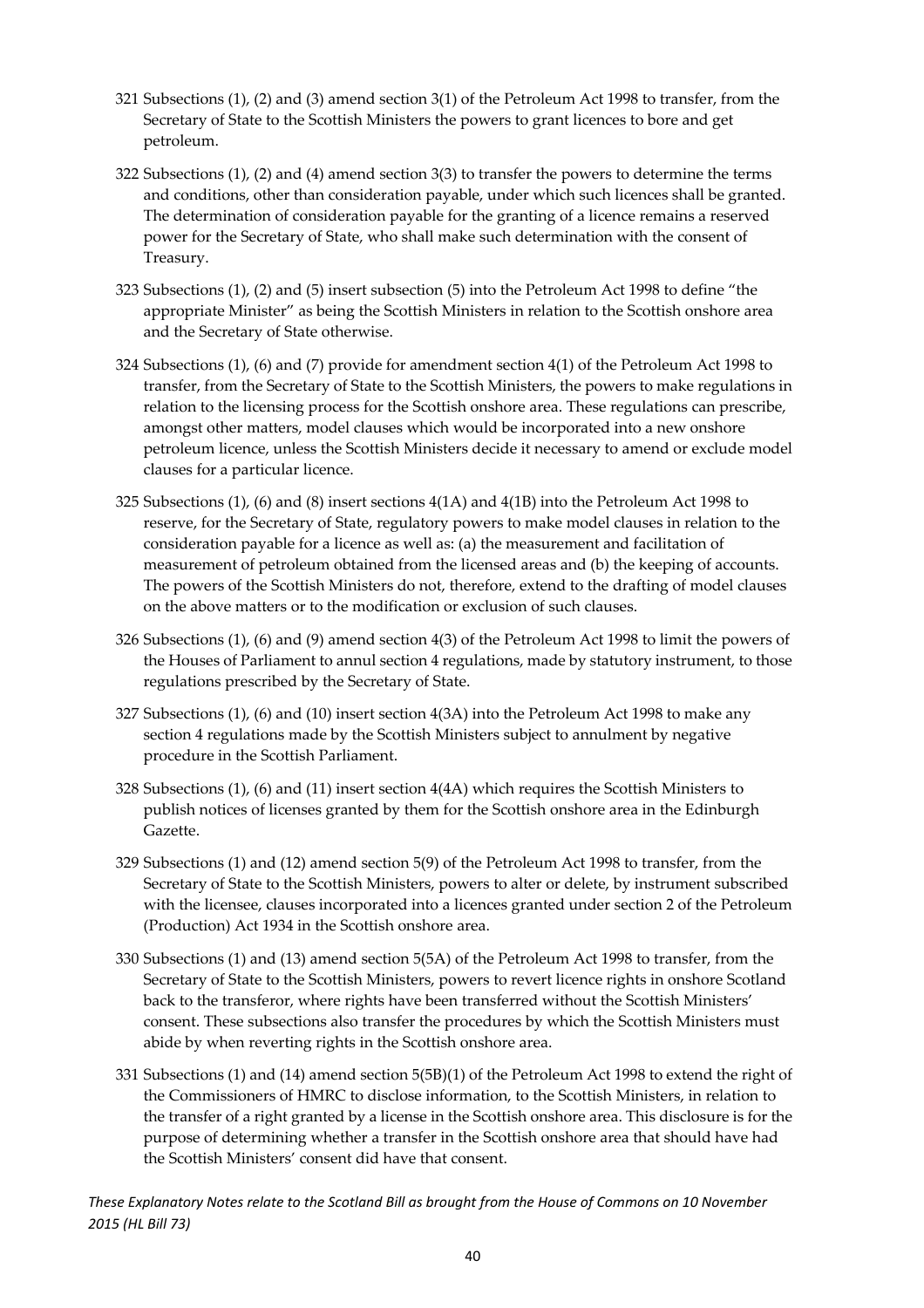- 332 Subsections (1) and (15) amend section 7(2) of the Petroleum Act 1998, which determines the effects of the Mines (Working Facilities and Support) Act 1966 when applied to licensing under the Petroleum Act 1998, by specifying that, within sections 4 and 9 of that Act, "the Secretary of State" or "the Minister" shall in those sections refer to the Scottish Ministers for licences granted in the Scottish onshore area.
- 333 Subsections (1) and (16) amend section 8 of the Petroleum Act 1998 to provide officers appointed by the Scottish Ministers with the same powers to inspect plans of mines as those already enjoyed by officers appointed by the Secretary of State under the Health and Safety at Work etc. Act 1974.
- 334 Subsections (1) and (17) insert section 8(8A) into the Petroleum Act 1998 to provide that, for Part I of the Petroleum Act 1998, "the appropriate Minister" shall be the Scottish Ministers for the Scottish onshore area. These subsections also align the definition of the Scottish onshore area with the provisions set out by any Order in Council under section 1(1)(b) of the Territorial Sea Act 1987 (extension of territorial sea).
- 335 Subsections (1) and (18) amend section 118 (12) of the Energy Act 2004 to add petroleum licensing to the list of energy functions exercisable by the Scottish Ministers for which they may impose charges.
- 336 Subsections (19) and (20) amend section 12(1A)(a)(ii) of the Oil Taxation Act 1975 to include the revocation of a licence by the Scottish Ministers to the list of cessation events by which a person ceases to be a licensee in relation to oil fields.
- 337 Subsections (19) and (21) amend sub‐paragraph 1(2)(a) of Schedule 1 to the Oil Taxation Act 1975 to limit the powers of the Secretary of State for determining oil fields to those areas that are such that the granting of a licence within them, under Part 1 of the Petroleum Act 1998, would fall exclusively to the Secretary of State.
- 338 Subsections (19) and (21) amend paragraph 1(2) of Schedule 1 to the Oil Taxation Act 1975 to include the Scottish Ministers as the appropriate authority for the determination of an oil field, where the relevant area is such that the granting of licences within it would fall exclusively to the Scottish Ministers. The subsections also determine the Secretary of State and Scottish Ministers as the joint appropriate authorities for the determination of an oil field, where the relevant area is such that the granting of licences within it would fall in part to the Secretary of State and in part to the Scottish Ministers.
- 339 Subsections (22) and (23) amend regulation 2 of The Petroleum (Production)(Landward Areas) Regulations 1995 to introduce a definition of the "Scottish onshore area" that is in line with that of section 8A of the Petroleum Act 1998.
- 340 Subsections (23), (24) and (25) amend regulation 3 of the Petroleum (Production)(Landward Areas) Regulations 1995 to exclude the Scottish onshore area from the applicability of the Regulations in terms of licence applications.
- 341 Clause 45 and all of the provisions therein are subject to a commencement power and will come into force on such day as the Secretary of State appoints by regulations made by statutory instrument.

#### Clause 46: Onshore petroleum: existing licences

342 This clause grants the power to the Secretary of State to make amendments to the provisions and model clauses of licences that were in existence before the commencement of devolved oil and gas licensing powers. This additional power is limited to those licences already in existence in onshore Scotland and to certain clauses within these, which require amendment in order for the licences to continue to function appropriately in relation to the reserved taxation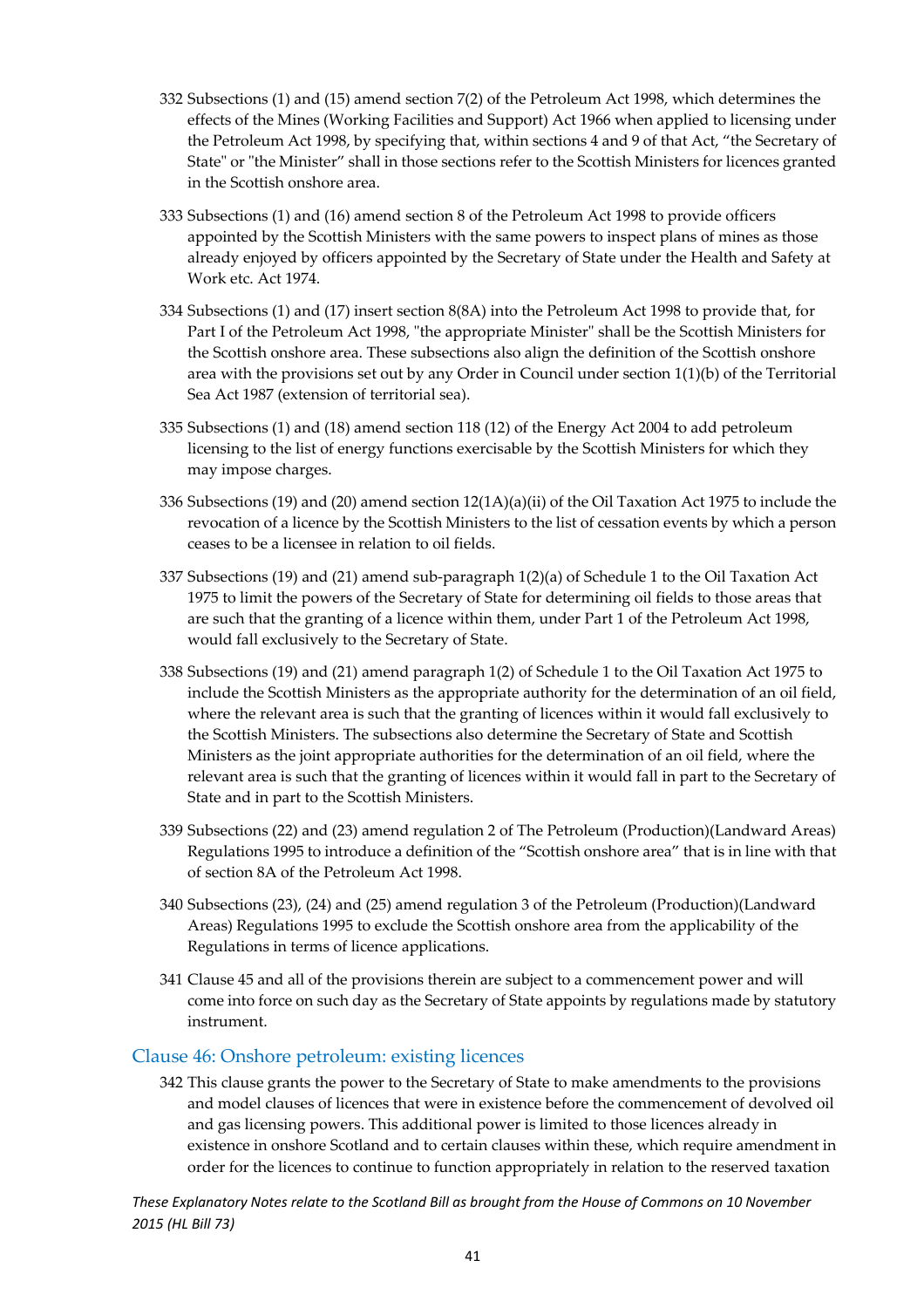powers.

- 343 Subsection (1) grants the Secretary of State the power to make any amendments, that the Secretary of State deems necessary or expedient, under clauses 44 and 45, to the provisions of an existing licence and to the model clauses that are incorporated or have the effect as if incorporated into such an existing licence.
- 344 The provision also confers on the Secretary of State the power to split cross-border licences, where part of the licence acreage falls within onshore Scotland and the remainder of the acreage falls outwith of onshore Scotland.
- 345 Subsection (3) specifies that the power to make amendments, awarded to the Secretary of State by means of subsection (1), is to be exercised by regulations made by statutory instrument.
- 346 Subsection (4) specifies that any such statutory instruments, containing regulations to make amendments to existing licences, shall be subject to annulment in pursuance of a resolution of either House of Parliament.
- 347 Subsection (5) defines "existing licences" as those licences granted under section 2 of the Petroleum Act 1998 or under section 2 of the Petroleum (Production) Act 1934 before the commencement of the devolution of licensing powers to the Scottish Ministers for the Scottish onshore area.

#### Clause 47: Consumer advocacy and advice

- 348 This clause amends several reservations in Part 2 of Schedule 5 to the Scotland Act 1998 so that responsibility for consumer advocacy and advice is devolved to the Scottish Parliament.
- 349 Subsections (2) to (4) insert exceptions for consumer advocacy and advice from the reservations in Sections C7 (consumer protection), C8 (product standards, safety and liability) and C9 (weights and measures) This will have the effect of devolving the provision of consumer advocacy or advice by, or by agreement with, a public body or holder of a public office, in relation to the reserved matter.
- 350 Subsections (5) to (7) insert exceptions from consumer advocacy and advice from the reservations in Sections C11 (posts), D1 (electricity) and D2 (oil and gas). This will have the effect of devolving the provision of consumer advocacy and advice by, or by agreement with, a public body or holder of a public office, in relation to the reserved matter, whilst reserving the right to levy energy and postal sector companies in order to fund consumer advocacy. However, this exception does not include conferring or removing functions from the Office of Communications (Ofcom) or the Gas and Electricity Markets Authority (Ofgem). This is clarified by subsection (8), which adds Ofcom and Ofgem to the list of reserved bodies in paragraph 3 of Part 3 of Schedule 5.
- 351 Subsections (9) to (15) make consequential amendments to support the change in funding arrangements that the devolution of consumer advocacy and advice requires.

#### Clause 48: Functions exercisable within devolved competence: consumer advocacy

#### and advice

352 When competence to legislate was given to the Scottish Parliament by virtue of the Scotland Act 1998, the functions under existing enactments, prerogative and other executive functions, that were within that new competence and exercisable by a Minister of the Crown were transferred to the Scottish Ministers by a general transfer under section 53 of that Act. Other references in existing enactments were also glossed by sections 117 ‐ 122 of the Scotland Act 1998 to take account of the transfer of responsibility to the Scottish Parliament and the Scottish Ministers.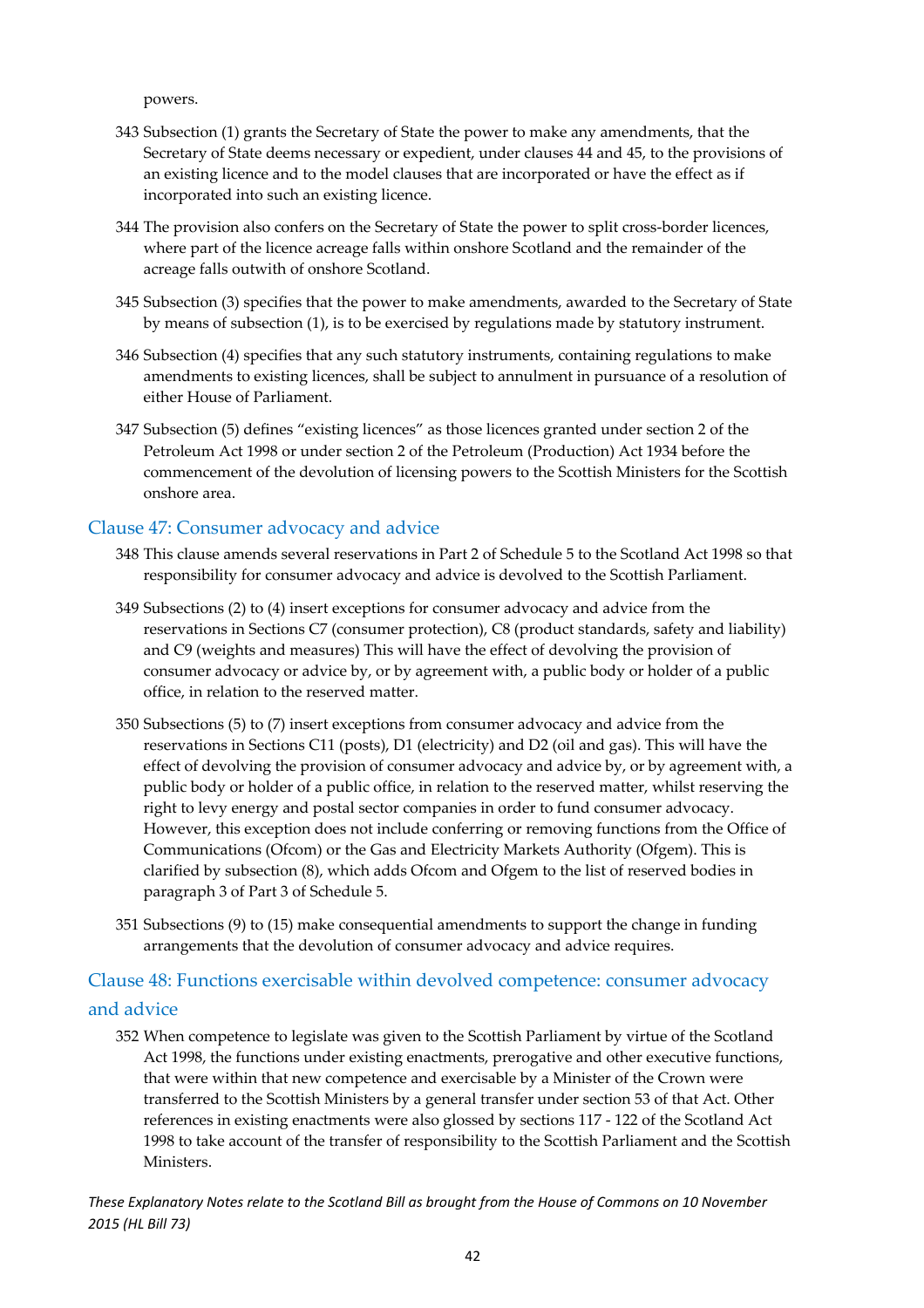- 353 Where this Bill transfers legislative competence to the Scottish Parliament, provision needs to be made for the functions of a Minister of the Crown that fall within the scope of the newly devolved competence and other appropriate amendments made to legislation. In some instances e.g. speed limits, this is done by transferring functions to the Scottish Ministers by textual amendment of the relevant legislation. However in the case of devolution to the Scottish Parliament by virtue of clause 47 this is done by updating the operation of section 53.
- 354 This clause makes provision to ensure that references in enactments immediately preceding the transfer of power to the Scottish Parliament are glossed rather than only transferring functions and glossing references in legislation immediately preceding the coming into force of the Bill.

#### Clause 49: Gaming machines on licensed betting premises

- 355 By Section B9 of Part 2 of Schedule 5 to the Scotland Act 1998, "betting, gaming and lotteries" are reserved matters.
- 356 By section 236 of the Gambling Act 2005, the Secretary of State must define four classes of gaming machine, to be known as categories A, B, C and D, and sub‐divide category B into sub‐categories. The Secretary of State established categories and sub‐categories of gaming machine through the Categories of Gaming Machine Regulations 2007 (S.I. 2007/2158, as amended).
- 357 Currently, under the Gambling Act 2005, any person who holds a betting premises licence is authorised to make available up to four gaming machines on the site to which that licence relates. The entitlement, by section 172(8) of the 2005 Act and regulation 6(3)(d) of the 2007 Regulations, is confined to gaming machines of sub‐categories B2, B3 and B4, and Categories C and D.
- 358 This clause will insert a specific exception into Section B9 of Part 2 of Schedule 5 to the Scotland Act 1998, so that the Scottish Parliament will have legislative competence, and the Scottish Ministers executive competence, to vary the number of certain gaming machines authorised by a betting premises licence. This power is sufficiently broad as to allow the Scottish Ministers to reduce the number of such gaming machines to zero. The functions conferred on the Secretary of State by section 236 of the 2005 Act will continue to be reserved.
- 359 There are three limitations on this devolved competence. First, it is confined to gaming machines for which it is possible to stake more than £10 in respect of a single game; at present, this is possible only with sub‐category B2 gaming machines.
- 360 Secondly, it applies only to a betting premises licence issued on or after the date on which this clause comes into force. Nothing in this clause empowers the Scottish Parliament or the Scottish Ministers to vary the number of gaming machines authorised by betting premises licences issued before that date.
- 361 Thirdly, the exception does not include betting premises licences issued in respect of a track.
- 362 This power may be exercised by Scottish Ministers by way of an Order, which would be subject to the affirmative procedure in the Scottish Parliament.

#### Clause 50: Abortion

- 363 This clause repeals section J1 in Part 2 of Schedule 5 to the Scotland Act 1998 (abortion). The effect of the clause is that the Scottish Parliament will have legislative competence to make provision for abortion in Scotland, including modifying the majority of the Abortion Act 1967 ("the 1967 Act") as it applies to Scotland.
- 364 Section 3 of the 1967 Act makes provision about abortion for members of the visiting forces. As this relates to the reserved matter of defence, it would be outside the legislative competence of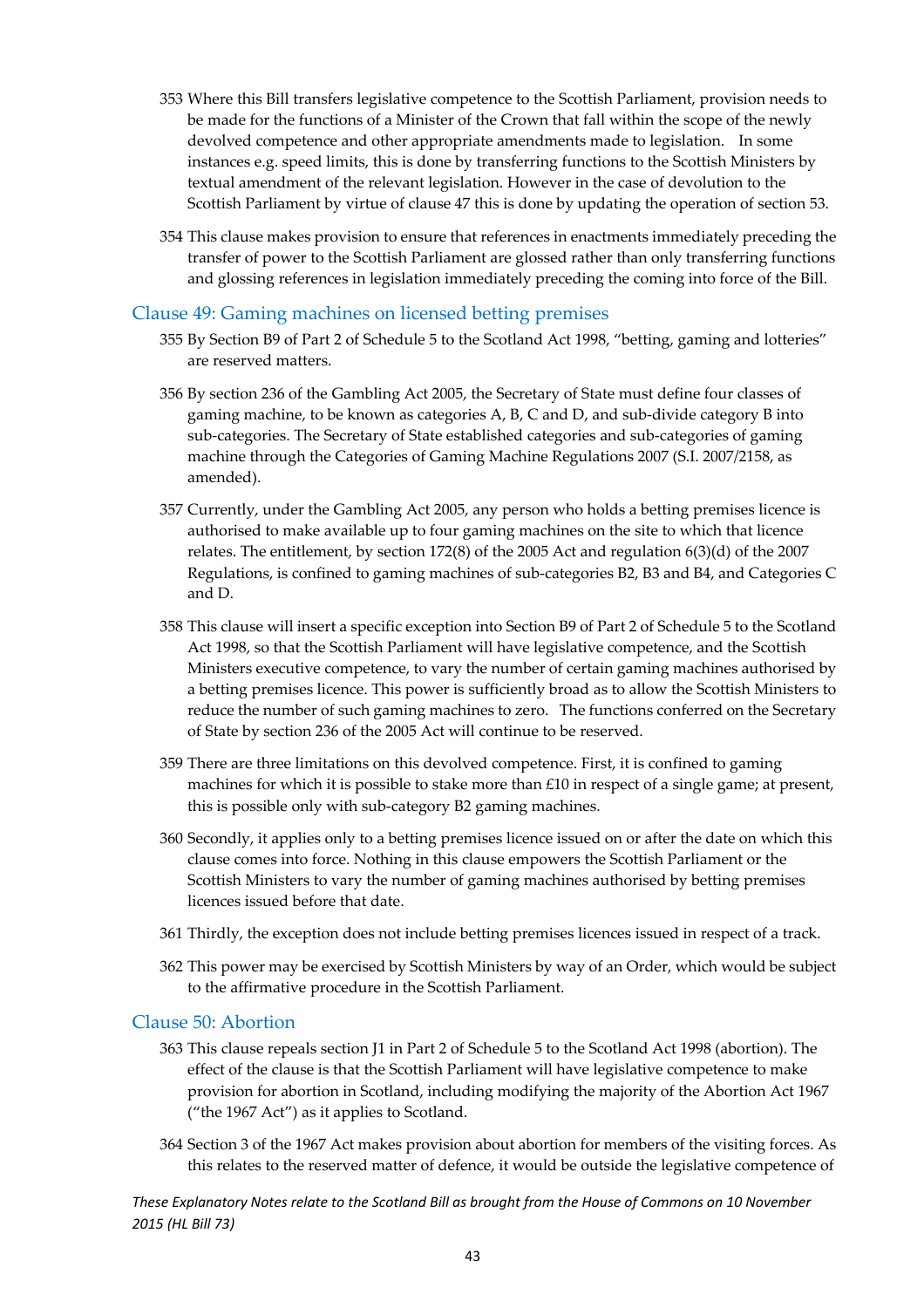the Scottish Parliament. The UK Parliament retains the power to modify the 1967 Act as it applies to England and Wales, and will be able to modify section 3 of the 1967 Act as it applies in Scotland.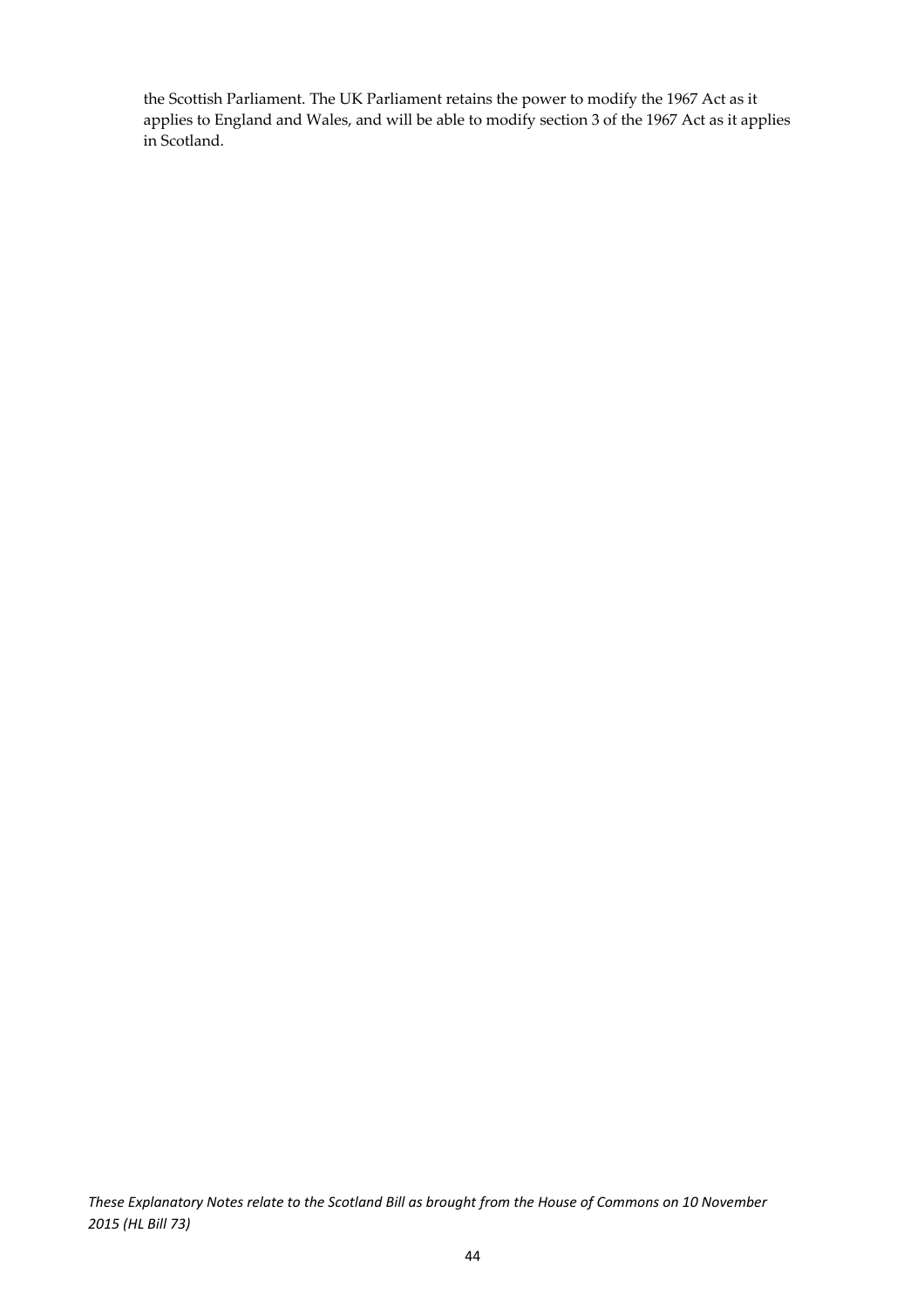### **Part 5: Other Executive Competence**

#### Clause 51: Gaelic Media Service

- 365 The Gaelic Media Service (operating under the name of MG Alba) has the remit under the Broadcasting Act 1990 ("the 1990 Act) to secure that a wide and diverse range of high quality programmes in Gaelic are broadcast in Scotland. The 1990 Act provides for the Gaelic Media Service's governance and functions. Section 183A of the 1990 Act provides that the members of the Gaelic Media Service (including the chair) are to be appointed by Ofcom and that the approval of the Secretary of State and the Scottish Ministers is required for such appointments. When appointing the members Ofcom must have regard to any guidance issued by the Secretary of State with the agreement of the Scottish Ministers.
- 366 Subsection (1) of this clause amends section 183A of the 1990 Act to provide the appointments are only subject to the approval of the Scottish Ministers (and no longer the Secretary of State) and that the appointment guidance may be issued by the Scottish Ministers (and no longer the Secretary of State). Subsection (2) of this clause repeals subsections (4) to (6) of section 17 of the Scotland Act 2012, which added references to the Scottish Ministers into section 183A of the 1990 Act.

#### Clause 52: Commissioners of Northern Lighthouses

- 367 This clause amends the Merchant Shipping Act 1995 ("the 1995 Act") to provide for additional Ministerial appointments to the Commissioners of Northern Lighthouses (NLB) and to impose duties on the NLB to send the accounts produced under section 218 of the 1995 Act, and any reports produced under section 198(4)(b) of the 1995 Act to the Scottish Ministers. The clause imposes a duty on the Scottish Ministers to lay the reports and accounts passed to them by the NLB before the Scottish Parliament.
- 368 The amendments to Schedule 8 of the 1995 Act contained in the clause provide that the Commissioners of the NLB will include a person appointed by the Secretary of State (in addition to the person who can be nominated under paragraph (d) of Schedule 8), and an additional person appointed by the Scottish Ministers. The total number of Commissioners will remain the same because the clause reduces the number of elected Commissioners from five to three.

#### Clause 53: Maritime and Coastguard Agency

- 369 This clause amends the Coastguard Act 1925 ("the 1925 Act") and the Merchant Shipping Act 1995 ("the 1995 Act").
- 370 Subsection (1) amends the 1925 Act to provide that the Secretary of State must consult the Scottish Ministers about his or her strategic priorities when exercising functions under the 1925 Act in relation to activities of the Coastguard in Scotland (which includes activities of the Coastguard in Scotland's territorial waters). These functions, which are conferred on the Board of Trade by section 1 of the 1925 Act, are now exercisable by the Secretary of State for Transport.
- 371 Subsection (2) amends section 292 of the 1995 Act to provide that the Secretary of State must consult the Scottish Ministers about his or her strategic priorities when exercising functions under the 1995 Act in relation to the protection of people on ships in Scotland, and the safety standards which apply to both ships and people on ships in Scotland (including in relation to Scotland's territorial waters).

#### Clause 54: Rail: franchising of passenger services

372 The Railways Act 1993 ("the 1993 Act") provides that the bodies and persons listed in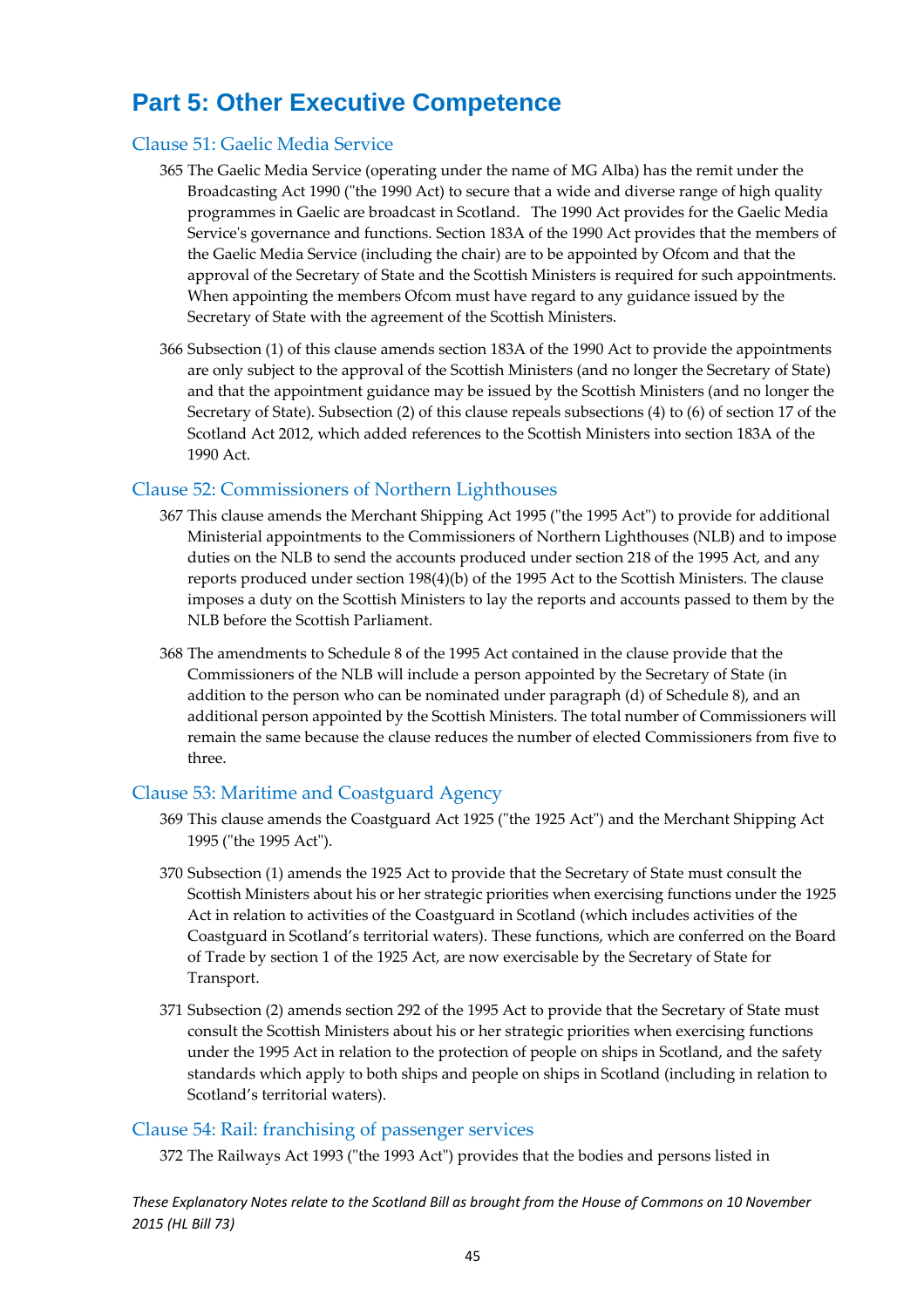subsections  $25(1)(a)$  to  $25(1)(f)$  (public sector operators) shall not be a franchisee. Accordingly, those bodies and persons listed in section 25(1) of the 1993 Act may not bid for, or operate, passenger rail services under a franchise agreement in Great Britain.

- 373 Subsection (3) of the clause will have the effect of lifting this prohibition in relation to Scottish franchise agreements. It will allow a public sector operator to be a franchisee in relation to a franchise agreement for the provision of services that begin and end in Scotland (Scotland‐only services) and such other cross-border services that are designated by the Scottish Ministers to be provided under that same franchise agreement.
- 374 Subsection (4) of the clause provides that the disapplication of section 25(1) of the 1993 Act in relation to Scottish franchise agreements will apply only in relation to an invitation to tender issued by the Scottish Ministers under powers set out in section 26(2) of the 1993 Act on or after subsection (3) comes into force.

#### Clause 55: Fuel poverty: support schemes

- 375 Under the Energy Act 2010 ("the 2010 Act") the Secretary of State has powers to make support schemes for the purposes of reducing fuel poverty. This Bill amends the 2010 Act to enable the Scottish Ministers to exercise many of those powers in relation to support schemes made in relation to Scotland for the purposes of reducing fuel poverty through obligations on gas and electricity suppliers.
- 376 This clause amends the 2010 Act by inserting a new section 14A to enable the Scottish Ministers to exercise a range of powers for the purpose of support schemes in relation to Scotland. It also makes consequential changes to section 9 (schemes for reducing fuel poverty) and section 31 (Orders and regulations) of the 2010 Act.
- 377 All of the powers under section 9 of the 2010 Act in relation to obligations on suppliers are transferred to the Scottish Ministers with the exception of: powers to determine the licensed gas or electricity suppliers to whom the scheme applies; powers to determine the aggregate amount of benefits to be provided in any specified period and the total amount of benefits to be provided by any one scheme supplier; and powers relating to the reconciliation of supplier costs. These relate to the scale and apportionment of the obligations, and the obligated parties.
- 378 Before exercising the powers that are transferred to them by virtue of this clause, the Scottish Ministers must have consulted with, and obtained the agreement of, the Secretary of State.
- 379 The Secretary of State may exercise the powers that are transferred to the Scottish Ministers by virtue of this clause, if the Scottish Ministers agree. The Secretary of State can intervene and exercise the powers without the agreement of the Scottish Ministers in the circumstances set out in subsections (7), (9) or (11) of the new s.14A.
- 380 The Secretary of State may exercise these intervention powers under one of three conditions:
	- a. If, after consulting the Scottish Ministers, the Secretary of State considers it necessary to ensure a scheme is made in Scotland with the same start and end times as a scheme made or to be made in relation to England and Wales,
	- b. Where a scheme made in relation to Scotland, alone or in conjunction with a scheme made or to be made by the Secretary of State in relation to England and Wales, is likely to cause detriment to the United Kingdom (including consideration of the costs imposed on suppliers by virtue of schemes) or adversely affect the ability of the United Kingdom to comply with any international agreement or arrangement in relation to climate change or energy efficiency. The Secretary of State may only exercise this power after the Scottish Ministers have failed to comply with a written request to make specified modifications to prevent these effects within a specified time, or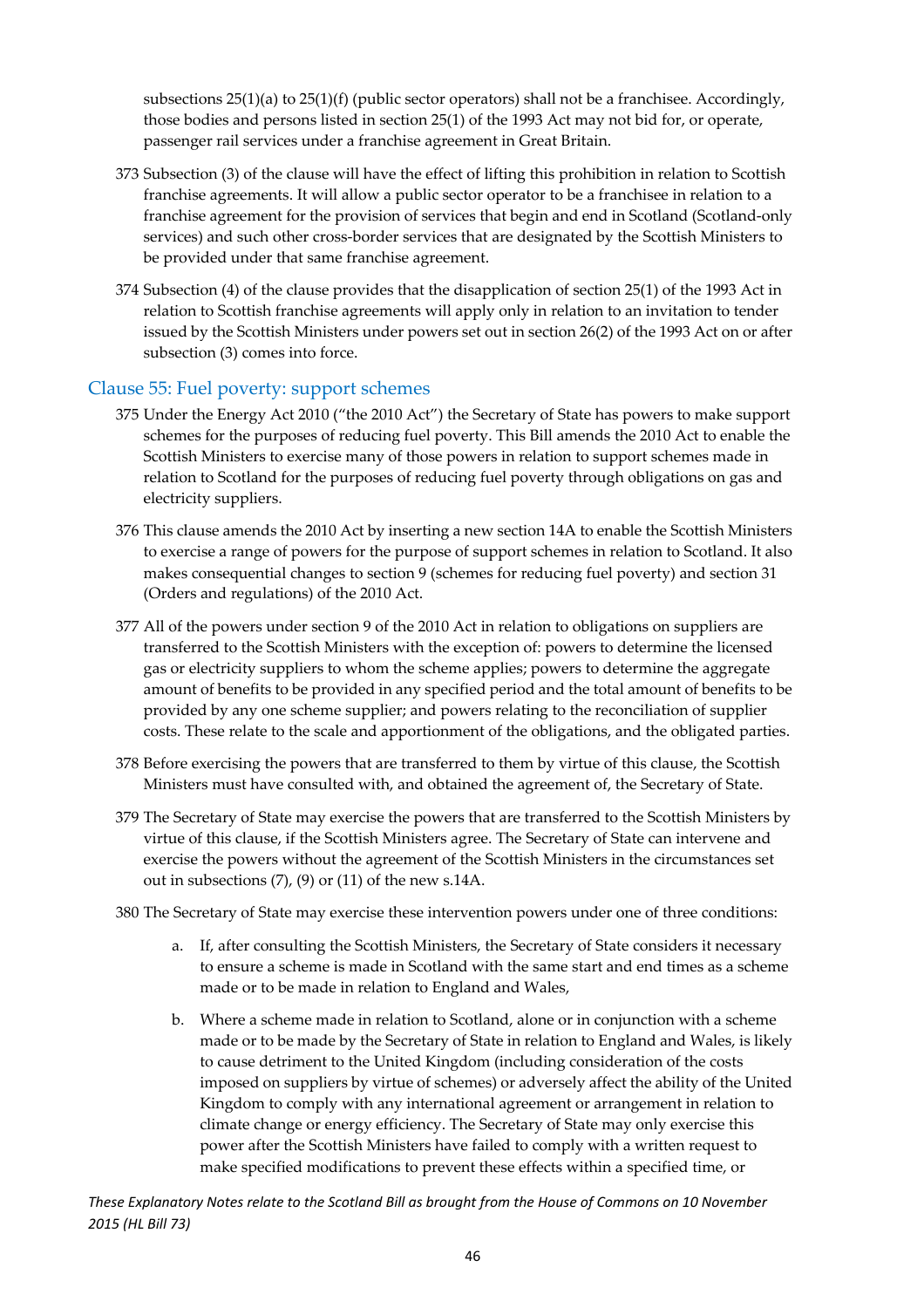c. The Secretary of State makes or intends to make changes to a support scheme which would result in a significant change in the costs incurred by suppliers, and the Scottish Ministers have not made requested modifications to a scheme made in relation to Scotland.

#### Clause 56: Energy company obligations

- 381 Under the Gas Act 1986 ("the 1986 Act") and the Electricity Act 1989 ("the 1989 Act") the Secretary of State has powers to impose obligations on gas and electricity suppliers in Great Britain, for the purposes of promoting reductions in carbon emissions and home-heating costs. This Bill amends those Acts to enable the Scottish Ministers to exercise many of those powers in relation to the promotion by gas and electricity suppliers of reductions in carbon emissions and home‐heating costs in Scotland.
- 382 This clause amends the 1986 Act by inserting new sections 33BCA and 33BDA and the 1989 Act by inserting new sections 41AA and 41BA to enable the Scottish Ministers to exercise a range of powers in relation to obligations imposed on licenced gas and electricity suppliers to promote reductions in carbon emissions or home heating costs in relation to Scotland.
- 383 Section 33BC of the 1986 Act contains the powers to impose obligations on gas suppliers to promote reductions in carbon emissions. Section 33BD of the 1986 Act and sections 41A and 41B of the 1989 Act contain similar powers to impose obligations on gas and electricity suppliers to promote reductions in home-heating costs and to impose obligations on electricity suppliers to promote reductions in carbon emissions.
- 384 Powers are conferred on the Scottish Ministers to specify how suppliers may meet their obligations through measures carried out in Scotland. Most of the powers under sections 33BC and 33BD of the 1986 Act and under sections 41A and 41B of the 1989 Act are transferred to the Scottish Ministers for the purpose of obligations imposed by the Secretary of State in relation to Scotland. Specific powers that are not transferred to the Scottish Ministers are: powers to determine whether there should be an obligation and to specify the obligation period; powers to specify the suppliers on whom the obligation is imposed; powers to determine how other persons that become suppliers after the start of the obligation period are treated; powers to set the criteria for distributing the obligation between individual suppliers; powers to alter a supplier's share of the obligation during an obligation period; and powers to impose obligations on gas transporters or electricity distributors. These relate to the scale and apportionment of the obligations, and the obligated parties.
- 385 Before exercising the powers that are transferred to them by virtue of this clause, the Scottish Ministers must have consulted with, and obtained the agreement of, the Secretary of State. The Scottish Ministers will also be under a duty to consult the Gas and Electricity Markets Authority, Citizens Advice Scotland, suppliers and other persons they consider appropriate. Where part of an overall target has been apportioned to Scotland, the Scottish Ministers will be under a duty to exercise their powers in the way they think most likely to secure that the costs of the obligation relating to Scotland, when expressed as a proportion of the total costs of the obligation across Great Britain, do not exceed the share of the overall target apportioned to Scotland. The Secretary of Stateʹs power to set and apportion overall carbon emissions reduction and home-heating cost reduction targets is conferred by sections 103 and 103A of the Utilities Act 2000 as amended by clause 57.
- 386 The Secretary of State may exercise the powers that are transferred to the Scottish Ministers by virtue of this clause, if the Scottish Ministers agree. The Secretary of State can also intervene and exercise the powers without the agreement of the Scottish Ministers in the circumstances set out in subsection (11) of the new sections inserted by this clause.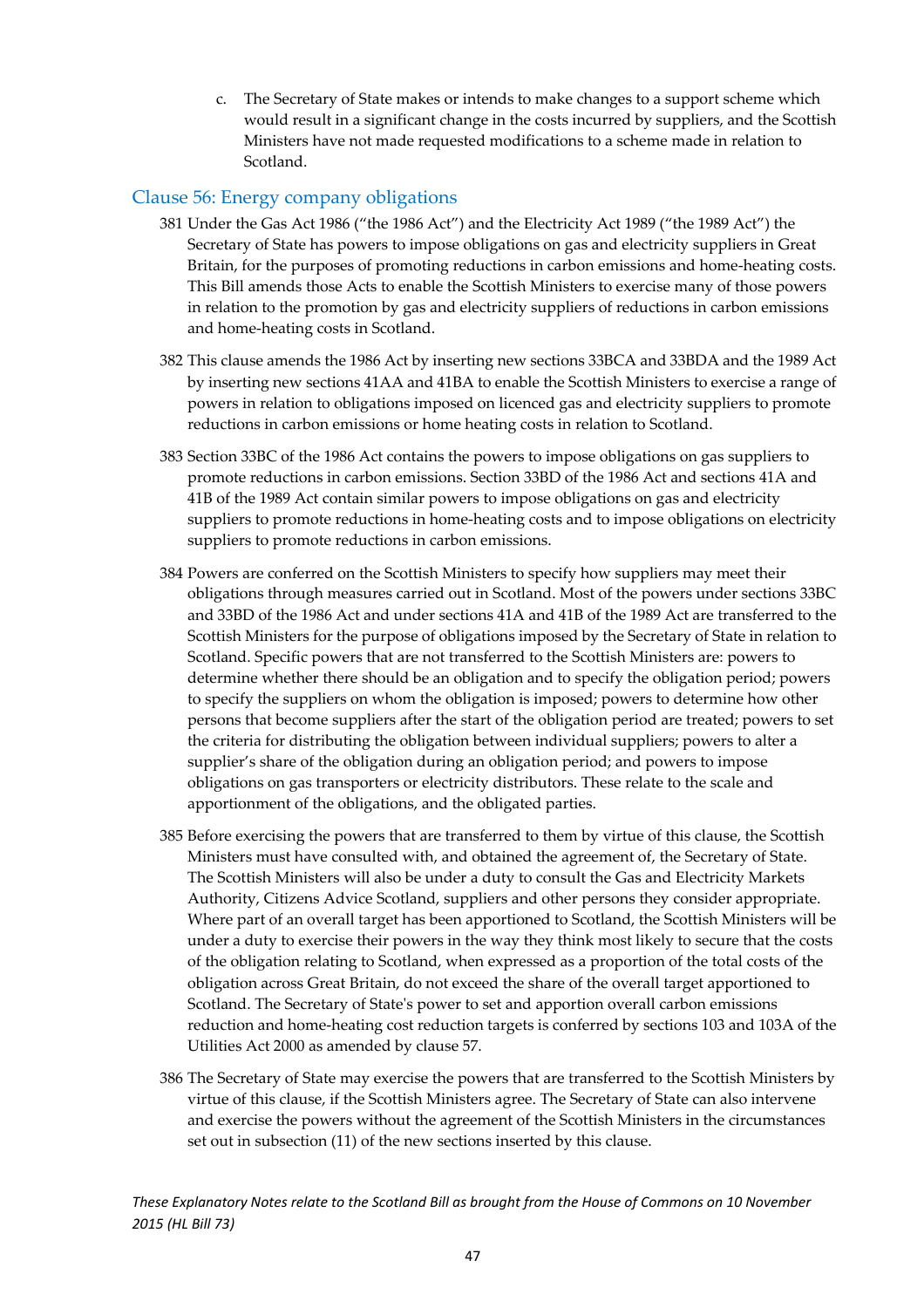387 The Secretary of State may exercise these intervention powers where the provision made for the obligation in relation to Scotland, alone or in conjunction with the obligation in relation to England and Wales, is likely to: (a) cause detriment to the United Kingdom (including consideration of the costs likely to be incurred by suppliers under the obligations): (b) adversely affect the ability of the United Kingdom to comply with any international agreement or arrangement in relation to climate change or energy efficiency: or (c) result in costs incurred by suppliers that are not broadly equivalent in relation to England & Wales and Scotland. The Secretary of State may only intervene on these grounds after the Scottish Ministers have failed to comply with a written request to make specified modifications within a specified time to prevent these effects.

#### Clause 57: Apportionment of targets

- 388 This clause amends the Utilities Act 2000 ("the 2000 Act"). Where the Secretary of State has set an overall carbon emissions reduction target for the purpose of an energy company obligation, subsection (3) enables the Secretary of State to apportion that target between England and Wales and Scotland. Subsection (6) makes similar provision in relation to the apportionment of any overall home‐heating cost reduction target.
- 389 Where an overall carbon emissions reduction target has been apportioned, subsection (4) enables provision to be made by the Secretary of State for a supplier to elect that a measure carried out in Scotland is to be treated instead as carried out in England and Wales. The consent of the Scottish Ministers is required for provision enabling measures carried out in England & Wales to be treated as carried out in Scotland. Subsection (7) makes similar provision in relation to any overall home‐heating cost reduction target.
- 390 Subsection (10) enables the Scottish Ministers to use the powers in section 103B(1)(b) and (c) of the 2000 Act to require suppliers and the administrator of the obligation to provide the Scottish Ministers with information enabling them to review the operation of any orders made by them using the powers under 33BC or 33BD of the 1986 Act or under sections 41A or 41B of the 1989 Act and to maintain a measures record. Subsection (12) enables this information to be shared with the Secretary of State and the Welsh Ministers.
- 391 Subsection (14) ensures that the general restriction on the disclosure of information in section 105 of the 2000 Act does not apply if the disclosure is made to facilitate the performance of the functions of the administrator of the obligation.

#### Clause 58: Renewable electricity incentive schemes: consultation

392 This clause inserts a new section 90C in the Scotland Act 1998. It places a requirement on the Secretary of State to consult the Scottish Ministers in two types of situation. Firstly, before establishing any new scheme to incentivise the generation of electricity using renewable sources, where that scheme applies in Scotland. Secondly, before making substantive amendments to such schemes in place. The clause provides that the Secretary of State is not required to consult the Scottish Ministers on levies in connection with such schemes, or on minor or technical or administrative changes.

#### Clause 59: Offshore renewable energy installations

- 393 This clause amends the Energy Act 2004 ("the 2004 Act") to enable the Scottish Ministers to exercise functions in relation to declaring safety zones around, and the decommissioning of, offshore renewable energy developments wholly in Scottish waters or in a Scottish part of a Renewable Energy Zone ("REZ").
- 394 Subsections (2) to (5) amend section 95 of the 2004 Act (safety zones around renewable energy installations) to provide the Scottish Ministers with a discretionary power to issue a notice to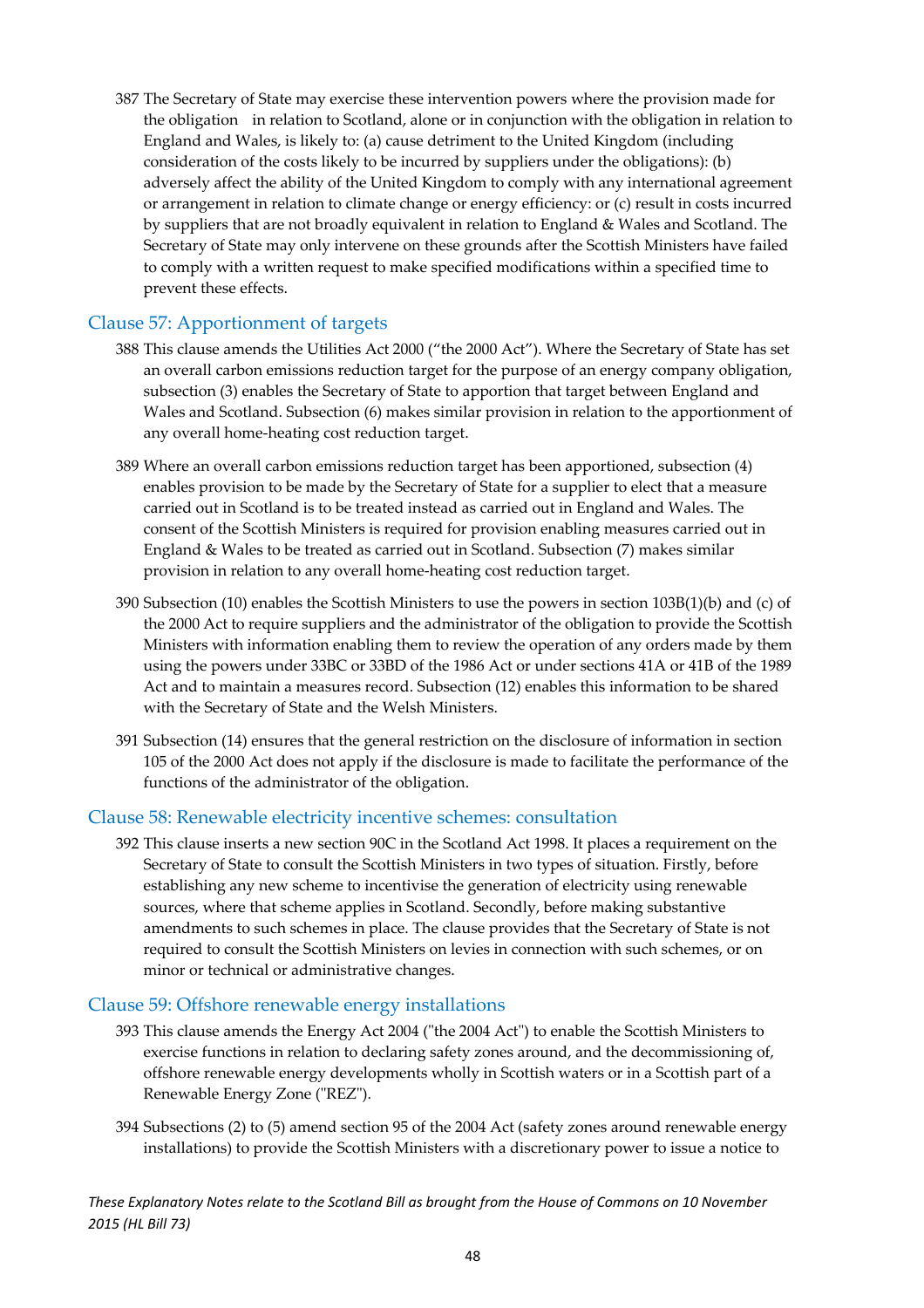declare safety zones around a renewable energy installation wholly in Scottish waters or in a Scottish part of a REZ and to determine which activities are permitted within a safety zone, and which vessels may enter or remain within a safety zone. Where such an installation is proposed to be, or is, extended outside Scottish waters or a Scottish part of a REZ the Secretary of State will exercise the functions in relation to declaring safety zones in respect of that part of the installation, unless the Scottish Ministers and the Secretary of State agree that the Scottish Ministers should do so.

- 395 Subsection (5) inserts a new subsection (4A) in section 95 of the 2004 Act to provide that, before issuing a notice which relates to an area outside Scottish waters or the Scottish part of a REZ, the Scottish Ministers must consult the Secretary of State.
- 396 Subsections (6) to (8) amend section 96 of the 2004 Act (prohibited activities in a safety zone) to provide the Scottish Ministers with the power to make regulations setting out general permissions allowing vessels to enter safety zones and carry out activities.
- 397 Subsections (17) to (19) amend Schedule 16 to the 2004 Act (applications and proposals for notices under section 95) to make provision for applications and proposals for notices declaring safety zones to be made to the Scottish Ministers.
- 398 The 1982 United Nations Convention on the Law of the Sea (UNCLOS) places an obligation on contracting parties to ensure that renewable energy installations in a REZ are decommissioned. Chapter 3 of the 2004 Act created a common legal regime for offshore renewable energy developments in territorial and internal waters or a REZ.
- 399 Subsections (9) to (12) amend Chapter 3 of the 2004 Act (decommissioning of offshore installations) to provide that the Scottish Ministers will exercise functions in relation to decommissioning of renewable energy installations wholly in Scottish waters or in a Scottish part of a REZ and those parts of a related electric line in such waters. These functions include the discretionary power to impose an obligation on a responsible person to submit a costed decommissioning programme. The Scottish Ministers may approve such a programme or, where they consider it to be inadequate, prepare a suitable decommissioning programme and recover the costs from the responsible person. Where such an installation is proposed to be, or is, extended outside Scottish waters or a Scottish part of a REZ the Secretary of State will exercise the functions in relation to decommissioning in respect of that part of the installation, unless the Scottish Ministers and the Secretary of State agree that the Scottish Ministers should do so.
- 400 Subsection (13) amends section 111 of the 2004 Act (regulations about decommissioning) to provide the Scottish Ministers with the power to make regulations relating to decommissioning of such renewable energy installations and related electric lines.

#### Clause 60: References to Competition and Markets Authority

401 This clause amends section 132 of the Enterprise Act 2002 ("the 2002 Act"). Section 132 of the 2002 Act confers on the "appropriate Minister" a power to refer a market or markets for investigation if the "appropriate Minister" has reasonable grounds for suspecting that one or more features of the market (or features occurring in a number of markets) are preventing, restricting or distorting competition in the supply or acquisition of specified goods or services. Subsection (5) defines the "appropriate Minister" as either the Secretary of State acting alone or the Secretary of State acting jointly with other Ministers of the Crown. The "appropriate Minister" may only exercise this power where additionally he, she or they are either dissatisfied with the Competition and Markets Authorityʹs (CMAʹs) decision not to make a reference (subsection (1)) or are satisfied that the CMA is aware of whatever evidence has led the "appropriate Minister" to form a suspicion and is not likely to reach a decision as to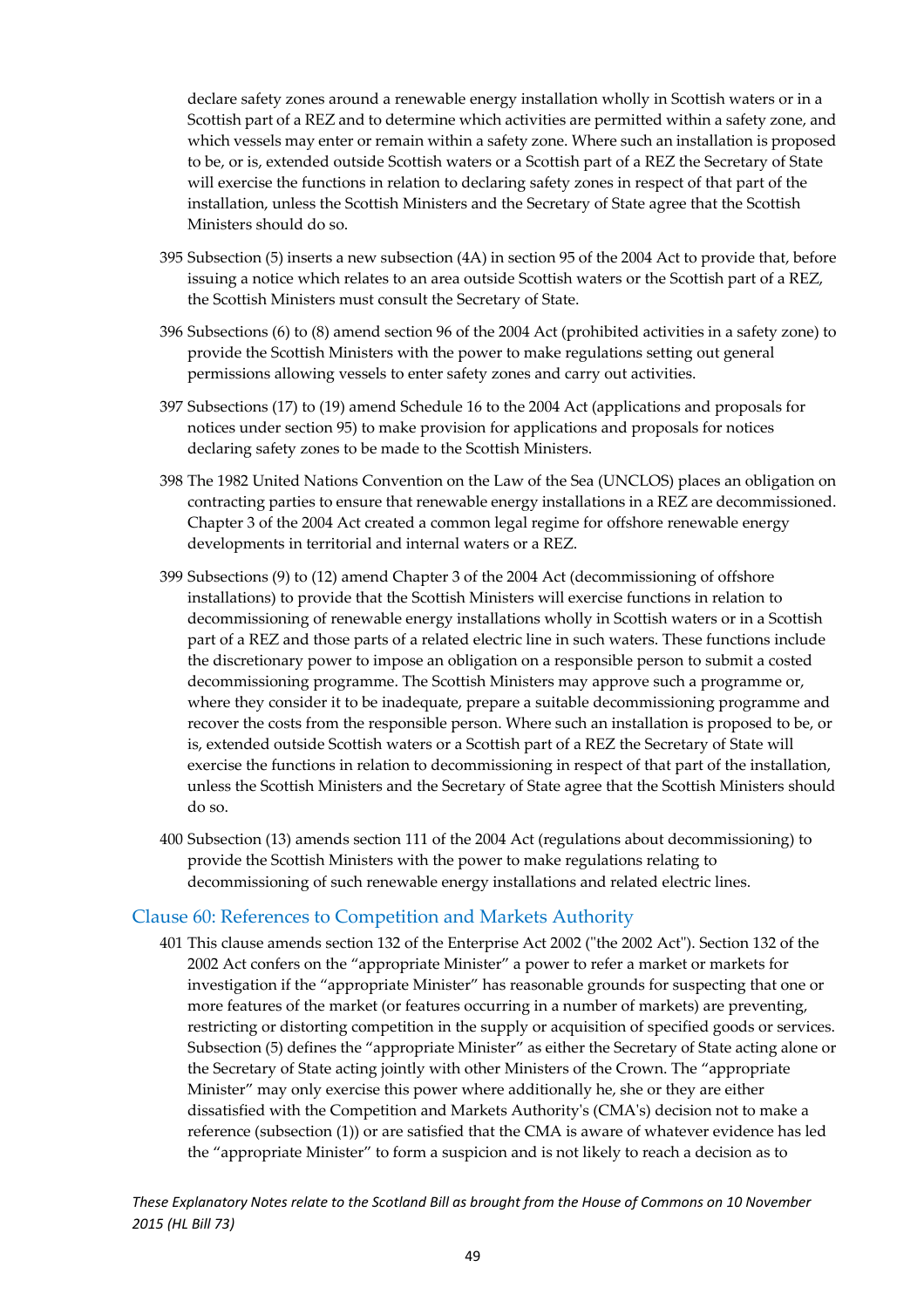whether or not to launch a market study (to determine whether a reference is appropriate) within a reasonable period of time (subsections (2) and (3)). The "appropriate Minister" may make market investigation references only as a reserve power.

402 Clause 60 amends the definition of "appropriate Minister" in section 132(5) of the 2002 Act so that it includes the Scottish Ministers, acting jointly with the Secretary of State, or jointly with the Secretary of State and one or more other Ministers of the Crown.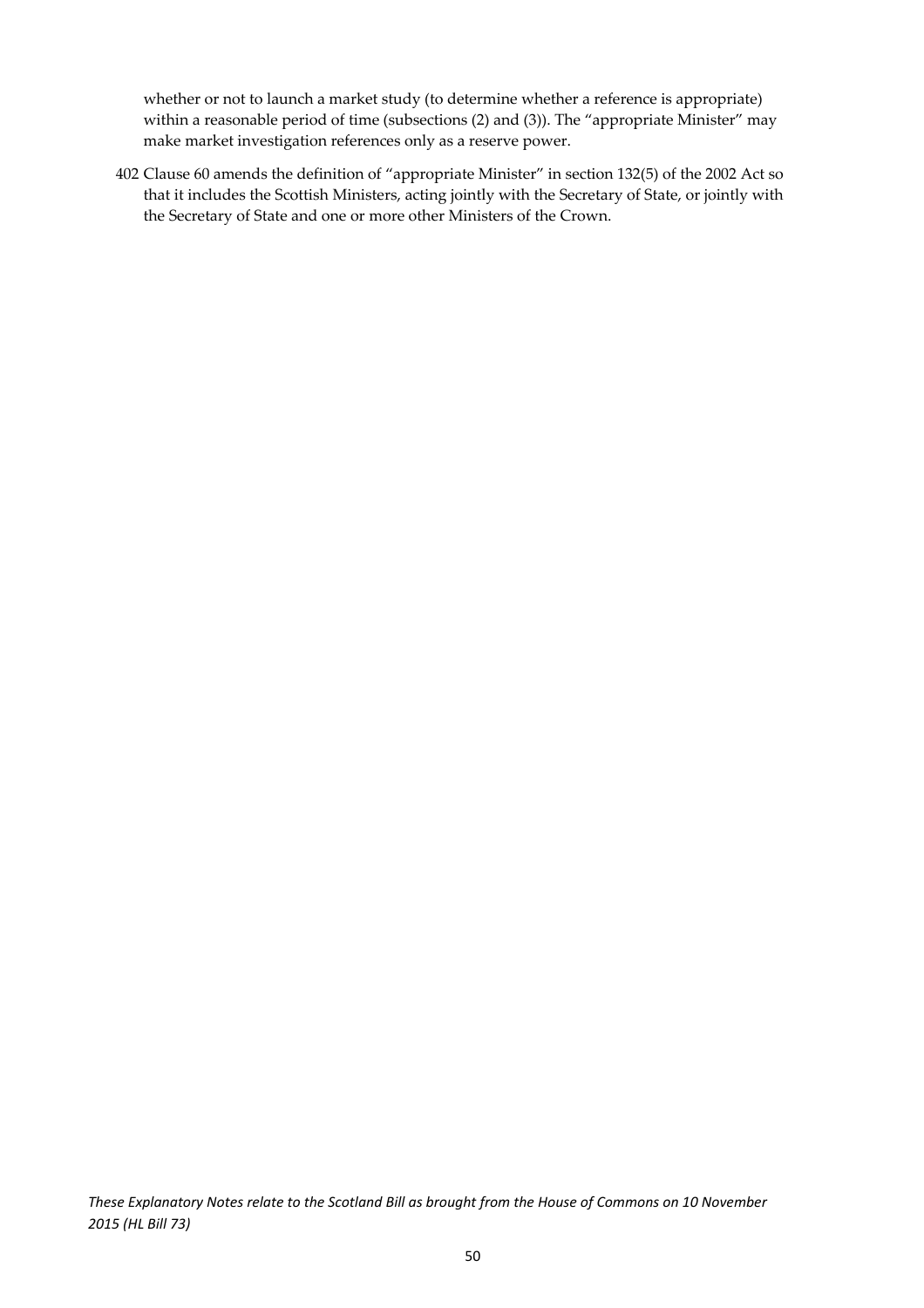### **Part 6: Miscellaneous**

#### Clause 61: Gas and Electricity Markets Authority

- 403 This clause amends section 5 of, and inserts a new section 5XA into, the Utilities Act 2000 ("2000 Act").
- 404 Section 5 of the 2000 Act requires the Gas and Electricity Markets Authority ("the Authority) to send its annual report to the Secretary of State, and imposes a duty on the Secretary of State to lay that report before both Houses of Parliament. The clause imposes a new requirement on the Authority to send the annual report to the Scottish Ministers, and new subsection (5A) of section 5 requires the Scottish Ministers to lay a copy of each report before the Scottish Parliament.
- 405 New section 5XA(1) requires the Comptroller and Auditor Generals to send the certified accounts, and report on its accounts, to the Authority each year. Subsection (2) requires the Authority to send the certified account and report to the Scottish Ministers, and subsection (3) requires the Scottish Ministers to lay copies of those documents before the Scottish Parliament.

#### Clause 62: Office of Communications

- 406 Ofcom is the UK‐wide independent communications regulator overseeing television, radio, telecoms, mobiles, postal services and the airwaves. It was established by the Office of the Communications Act 2002 ("the 2002 Act").
- 407 Section 1 of the 2002 Act provides that the Secretary of State appoints the chairman and other members of Ofcom. Subsections (1) to (3) of this clause amend section 1 of the 2002 Act to provide that the Scottish Ministers shall appoint one member of Ofcom and, before doing so, they must consult the Secretary of State. Subsection (4) ensures that the member appointed by the Scottish Ministers has the same functions as other non‐executive members of Ofcom in the appointment of any executive members of Ofcom.
- 408 The procedures adopted by the Secretary of State when making appointments to Ofcom are monitored by the Commissioner for Public Appointments in accordance with the Public Appointments Order in Council 2014. In particular, the code of practice published by the Commissioner on the principle of selection on merit for public appointments. Subsection (10) of this clause amends the Order in Council to add the Scottish Ministers to the definition of an 'appointing authority' and therefore brings the Scottish Ministers appointment of a member of Ofcom within the ambit of the Order.
- 409 The Schedule to the 2002 Act makes further provision about Ofcom including qualification for membership, tenure of office, accounts & audit and annual reports. Subsection (5) of this clause amends the application of the Schedule in relation to the member of Ofcom appointed by the Scottish Ministers. The functions relating to ensuring that a person being appointed to Ofcom does not have any conflict of interest and the functions relating to a member's resignation or removal for office are conferred on the Scottish Ministers. The member may only be removed from office by the Scottish Ministers following consultation with the Secretary of State.
- 410 Subsections (7) to (8) of this clause amend the Schedule to the 2002 Act to require the Comptroller and Auditor General to send a copy of Ofcom's statement of accounts and his report to the Scottish Ministers and for the Scottish Ministers to lay those documents before the Scottish Parliament. Similarly, subsection (9) amends the Schedule to the 2002 Act to require Ofcom to send its annual report to the Scottish Ministers and for the Scottish Ministers to lay the report before the Scottish Parliament.

#### Clause 63: Bodies that may be required to attend before the Parliament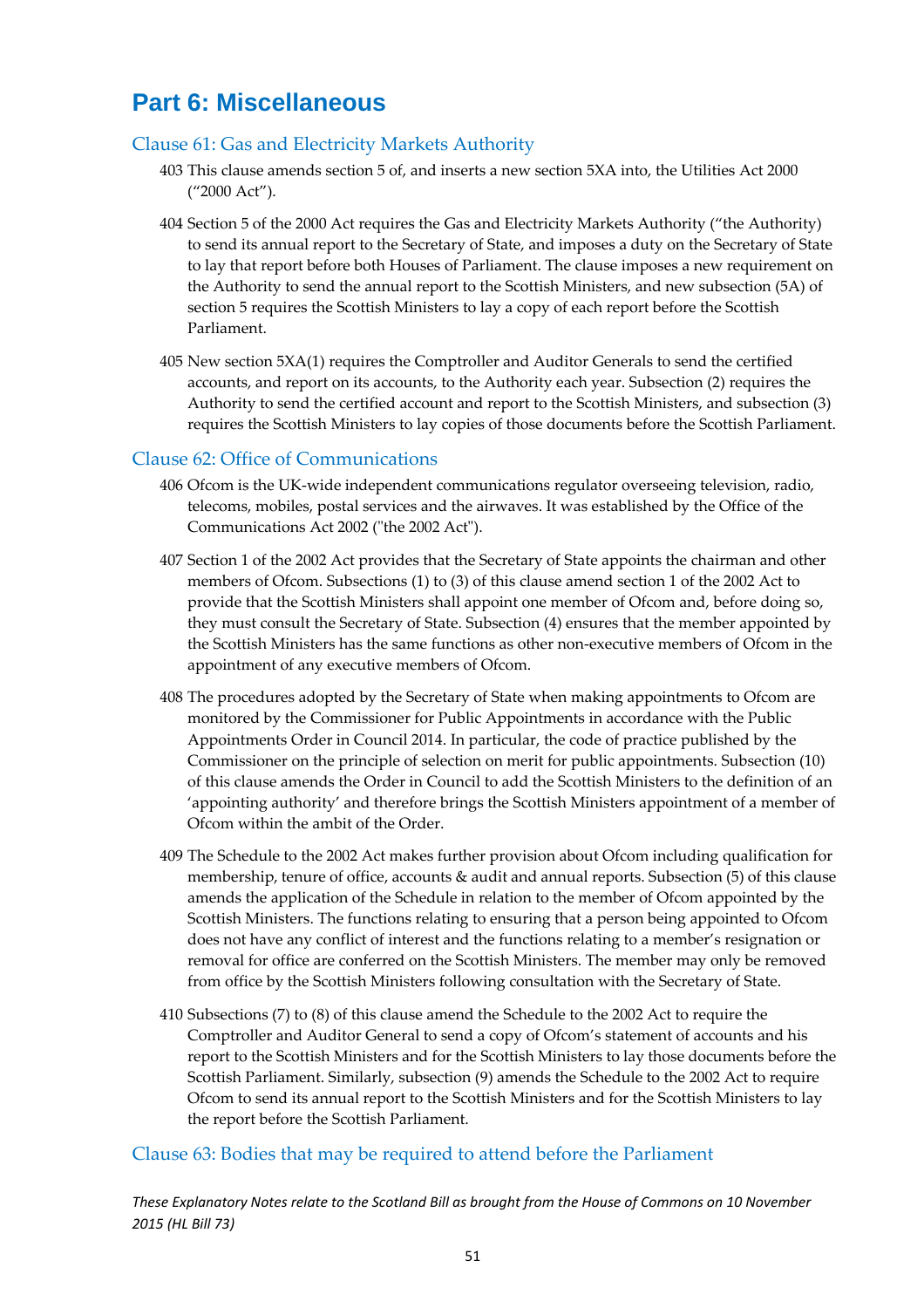- 411 This clause inserts a new section 23A into the Scotland Act 1998 ("the 1998 Act"). It applies, with modifications, section 23 of the 1998 Act which gives the Scottish Parliament the power to require persons and UK Ministers to appear before it to give evidence or produce documents in relation to any subject for which the Scottish Government has general responsibility. The clause gives the Scottish Parliament the power to compel witnesses and documents from the bodies specified in subsection (2) in relation to the functions exercised by those bodies that are discharged in relation to Scotland. These bodies are the Commissioners of Northern Lighthouses, the Office of Communications, and the Gas and Electricity Markets Authority. Because of the modifications made by the clause to section 23 of the 1998 Act, the Scottish Parliament will be able to compel persons from the specified bodies to give evidence and produce documents in relation reserved matters. UK Ministers will remain compellable only on the basis in section 23 i.e. only where they are exercising a function which the Scottish Government has general responsibility for.
- 412 Subsection (1) applies section 23 of the 1998 Act and sets out that the Scottish Parliament's power to require persons to attend before its proceedings to provide evidence and produce documents extends to the bodies specified in subsection (2) in relation to the functions of those bodies that are exercised in relation to Scotland.
- 413 Subsection (2) sets out the three bodies in relation to which the requirements outlined in subsection (1) can be imposed.

#### Clause 64: Destination of fines, forfeitures and fixed penalties

- 414 This clause adds a provision to the Scotland Act 1998 which allows the Secretary of State, with the consent of the Treasury, to make regulations to modify Acts or subordinate legislation, where sums are required or authorised to be paid into the Consolidated Fund.
- 415 The Secretary of State is empowered to modify legislation to direct the sum into the Scottish Consolidated Fund, rather than the Consolidated Fund.
- 416 Once legislation is modified by the Secretary of State through regulations; fines, forfeitures, and fixed penalties imposed by Scottish Courts will be routed to the Scottish Consolidated Fund, and retained by the Scottish Government.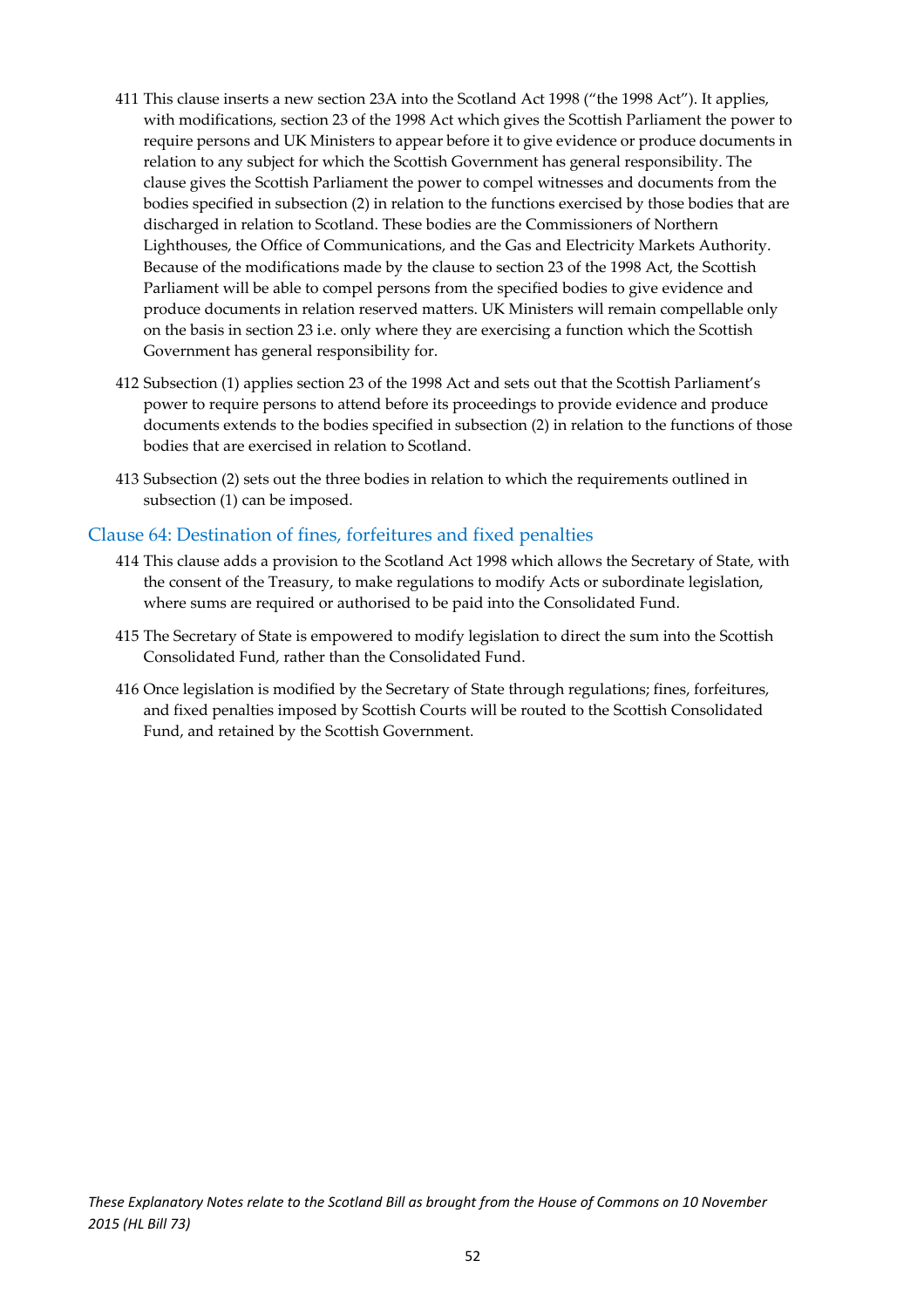## **Part 7: General**

#### Clause 65: Subordinate legislation under functions exercisable within devolved

#### competence

- 417 This clause ensures that where functions transferred to the Scottish Ministers by section 53 of the Scotland Act 1998, as glossed by clauses 9, 30 and 48 of the Bill, include powers to make delegated legislation, the procedure applicable follows that set out by the Scottish Parliament in the Interpretation and Legislative Reform (Scotland) Act 2010 (ILRA).
- 418 Section 53 of the Scotland Act 1998, as glossed by clauses 9, 30 and 48 of the Bill, transfers functions exercisable within devolved competence by virtue of clauses 3, 20, 21, 22, 23, 24, 29, 47 of the Bill from a Minister of the Crown to the Scottish Ministers. Some of the functions transferred will include the power to make delegated legislation, but that delegated legislation will be subject to procedure in the UK Parliament. Accordingly, adjustment is needed to apply Scottish Parliament procedure to those transferred functions.
- 419 In 2010, the Scottish Parliament passed ILRA which makes provision for scrutiny of devolved subordinate legislation. This clause ensures that where a transferred function is exercisable by statutory instrument, it will be exercisable by Scottish statutory instrument. If no provision is made for the transferred function to be exercisable by statutory instrument, then the function is not exercisable by Scottish statutory instrument. Further, this clause glosses references to the parliamentary scrutiny applicable to a transferred delegated power. For example, references to subordinate legislation being "subject to annulment in pursuance of a resolution" will be read as subject to the negative procedure in the Scottish Parliament."

#### Clause 66: Transfers of property etc to the Scottish Ministers

- 420 Clause 66 amends section 60(3) of the Scotland Act 1998. Section 60 confers a power to provide for (a) the transfer to the Scottish Ministers of any property belonging to a Minister of the Crown or government department, (b) the Scottish Ministers to have rights or interests in relation to such property and (c) the transfer to the Scottish Ministers of any liabilities to which a Ministers of the Crown or government department is subject. The scope of the power is limited by subsection (3) of that section to any transfer or sharing of functions of a Minister of the Crown by virtues of section 53, 63 or 89 of the Scotland Act 1998 or any other circumstances which the person making the legislation considers it appropriate to do so for the purposes of the Scotland Act 1998.
- 421 The amendment to subsection (3) will allow transfer of property, rights or interests in relation to such property and liabilities, to the Scottish Ministers in connection with the transfer or sharing of functions of a Minister of the Crown to the Scottish Ministers by virtue of the Bill. The Bill provides for the transfer or sharing of functions:
	- a. by way of general transfer of functions (see the gloss of section 53 by clauses 9, 30 and 48;
	- b. by textual amendment where legislative competence is also transferring;
	- c. by textual amendment where there is no transfer of legislative competence; and
	- d. where the consequential power in clause 62 is used to transfer a function to the Scottish Ministers.
- 422 Without an amendment to section 60, the power in that section could not be used following a transfer of functions in the last three class of cases. The first category would be within the scope of the existing power as section 53 is glossed.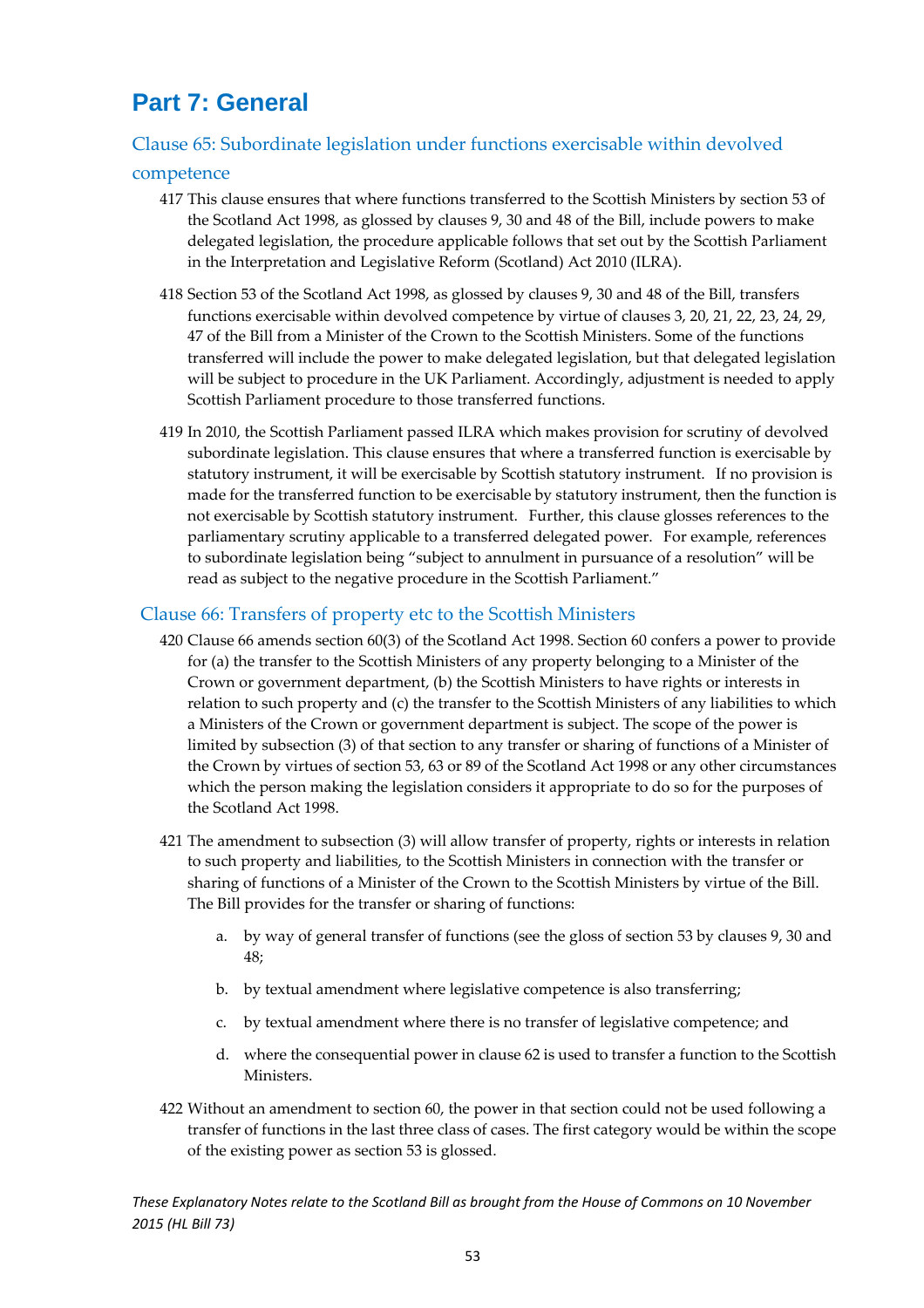#### Clause 67: Transitional provision

423 A number of the clauses in the Bill provide for the transfer of functions from a Minister of the Crown to the Scottish Ministers. At the time of the transfer of the functions to the Scottish Ministers, there may be ongoing matters in relation to the exercise of that function e.g. legal proceedings against a Minister of the Crown. This clause provides continuity at the point of transfer, so that anything in the process of being done by or in relation to a Minister of the Crown may be carried on by or in relation to the Scottish Ministers. And anything already done by or in relation to a Minister of the Crown has effect as if done by or in relation to the Scottish Ministers.

#### Clause 68: Power to make consequential, transitional and saving provisions

424 This clause provides a regulation making power to make consequential amendments and transitional and saving provisions.

#### Clause 69: Commencement

425 This clause details the commencement arrangements for the Bill (see paragraph 436).

#### Clause 70: Short title

426 This clause states that the Act may be cited as the Scotland Act 2015.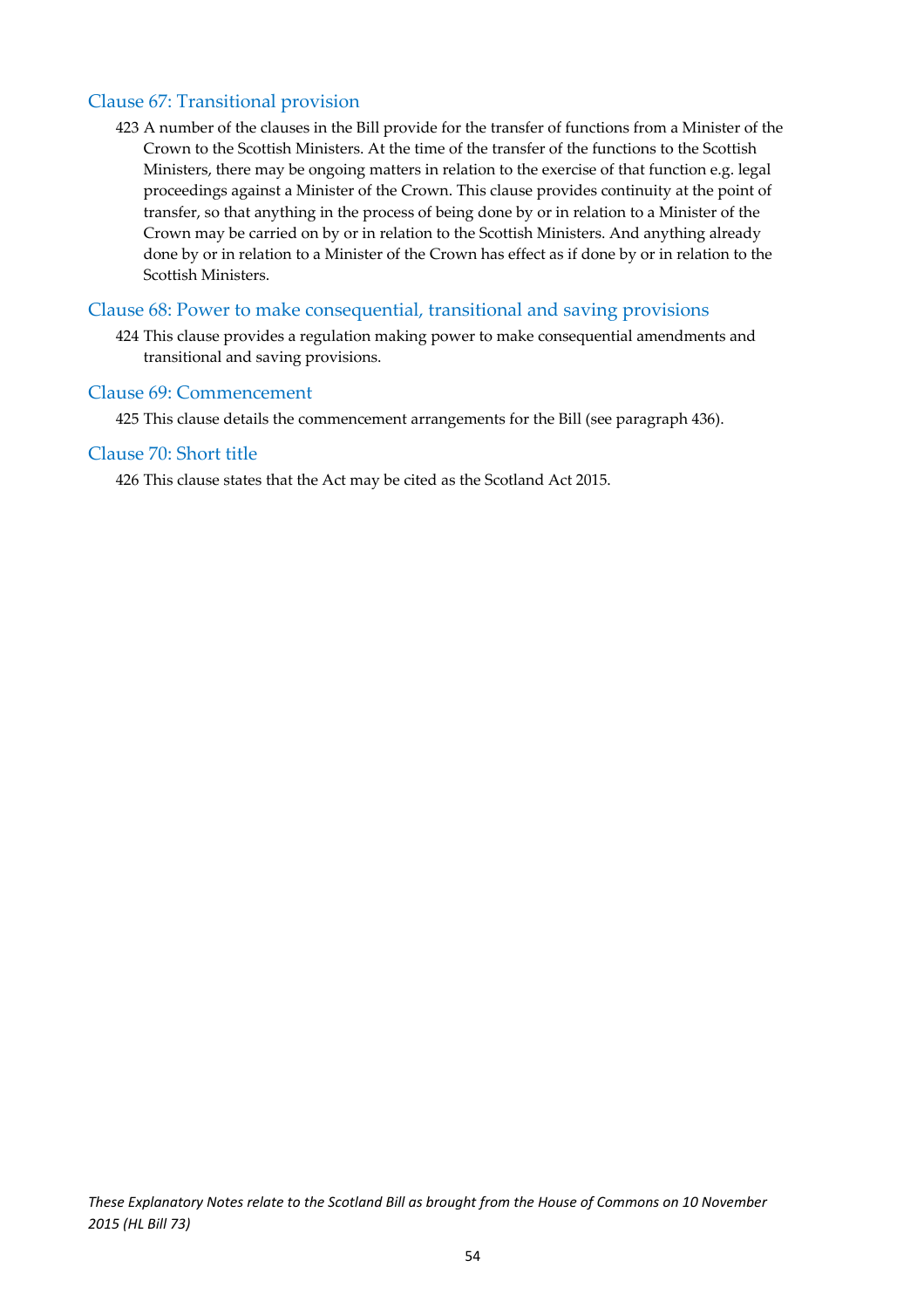### **Schedules**

#### Schedule 1: Disapplication of UK aggregates levy: further amendments

427 This schedule makes a number of consequential amendments to the Finance Acts 2001 and 2011 to reflect the disapplication of UK aggregates levy to Scotland.

#### Schedule 2: Roads: consequential and related amendments

428 This schedule makes consequential and related amendments to the RTRA 1984 and to secondary legislation made under the RTRA 1984, the Scotland Act 1998 and the Government of Wales Act 2006.

429 Paragraphs 1 to 18 amend the RTRA 1984 as follows:

- a. section 15 (duration of orders etc. under section 14), by substituting references to the "national authority" for references to the "Secretary of State";
- b. section 16 (supplementary provision as to orders etc under section 14), by substituting references to the "national authority" for references to the "Secretary of State";
- c. section 17 (traffic regulation on special roads), by omitting procedural provisions which are rendered otiose by procedural amendments made by this Schedule to section 34 (regulations);
- d. section 24 (Secretary of State to establish crossings on certain roads), by substituting references to the "national authority" for references to the "Secretary of State";
- e. section 25(6)(b) (meaning of crossing in section 25 includes a crossing established by the Secretary of State under section 24), by substituting references to the "national authority" for references to the "Secretary of State";
- f. section 28 (stopping of vehicles at school crossings), by substituting references to the "national authority" for references to the "Secretary of State";
- g. section 86 (speed limits for particular classes of vehicles), by omitting a procedural provision which is rendered otiose by a procedural amendment made by this Schedule to section 34 (regulations) and omitting the definition of "national authority" which is rendered otiose by the new definition of "national authority" inserted by clause 34 in section 142(1) (general interpretation);
- h. section 88 (temporary speed limits), by omitting the definition of "national authority" which is rendered otiose by the new definition of "national authority" inserted by clause 34 in section 142(1) (general interpretation);
- i. section 124(1) (purposes of Schedule 9 etc), by substituting references to the "national authority" for references to the "Secretary of State";
- j. section 131 (application of road traffic enactments to Crown roads), by substituting references to the Secretary of State with references to the relevant authority (as defined by the amended section) so as to transfer to the Scottish Ministers the power to apply road traffic enactments to Crown roads in Scotland in relation to functions exercisable within devolved competence;
- k. section 134 (regulations), by making general procedural provision in relation to regulations made under the RTRA 1984 and other minor consequential amendments;
- l. section 142(1), by omitting the definition of "the Ministers" which is otiose;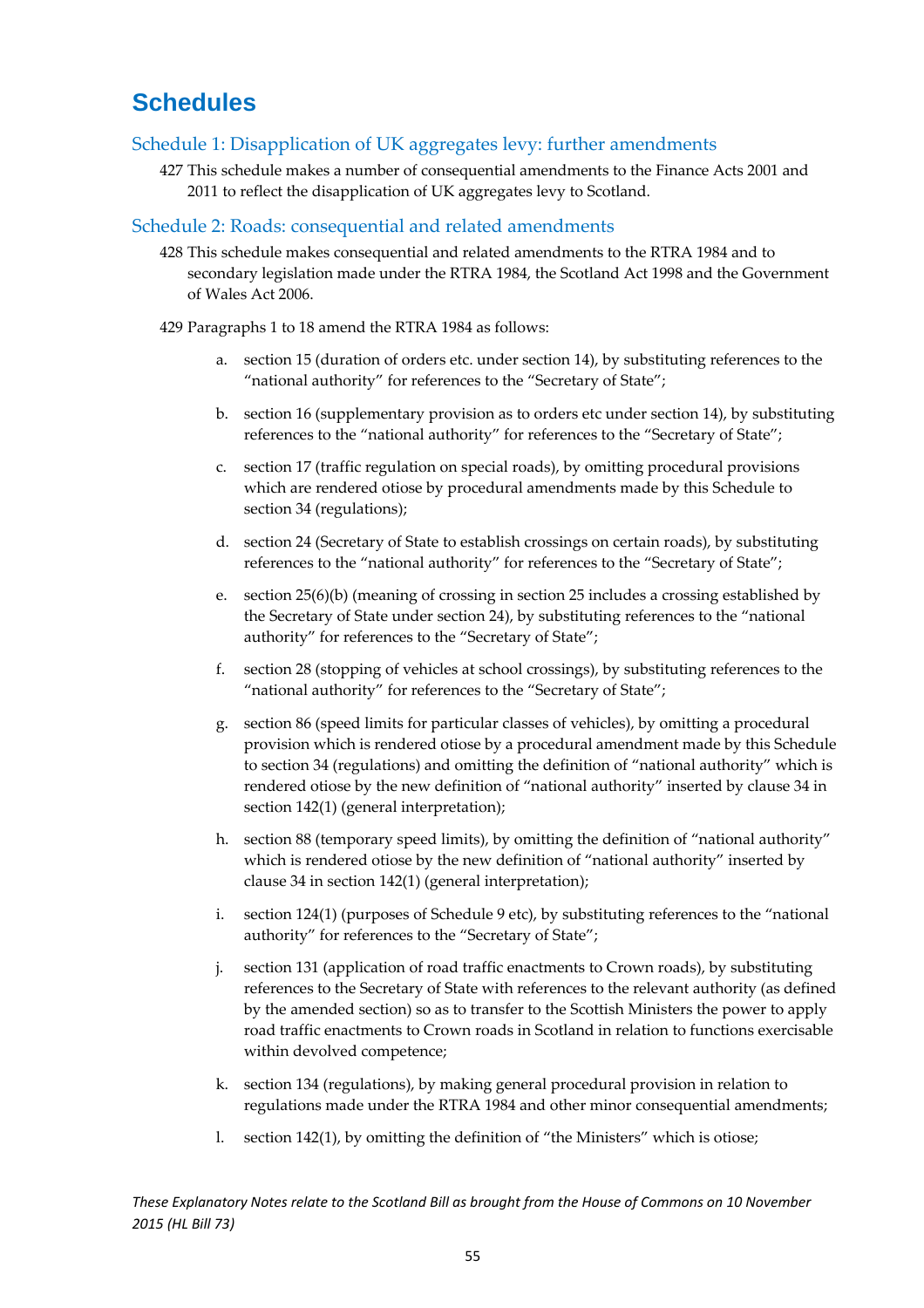- m. schedule 9 (special provisions as to certain orders), by inserting references to the "Scottish Ministers" in addition to the references to the Secretary of State or substituting references to the "national authority" for references to the "Secretary of State", as appropriate, and making other related minor consequential amendments, in the following provisions:
	- i. paragraph 1 (directions in relation to certain orders);
	- ii. paragraph 2(b) (directions prohibiting certain orders);
	- iii. paragraph 3(1) (power of Secretary of State to make order instead of authorised authority);
	- iv. paragraph 4 (arrangements for making order of the Secretary of State effective);
	- v. paragraph 6(1) (transfer of operation of parking place to local authority from Secretary of State);
	- vi. paragraph 7 (variation or revocation of order by Secretary of State);
	- vii. paragraph 8 (matters as to which Secretary of State is to be satisfied before making order);
	- viii. paragraph 9 (circumstances in which paragraph 8 does not apply);
	- ix. paragraph 12A (disapplication of Article 2 of the Scotland Act 1998 (Transfer of Functions to the Scottish Ministers etc) Order 1999);
	- x. paragraph 13(1) (cases where consent is required);
	- xi. paragraph 15 (Secretary of State's power to add to or remove from orders for which consent is required);
	- xii. paragraph 16 (consent to order with modifications);
	- xiii. paragraph 17 (general consent);
	- xiv. paragraph 18 (orders to be by statutory instrument);
	- xv. paragraph 20(1) (consultation);
	- xvi. paragraph 21 (regulations as to procedure for orders of local authorities);
	- xvii. paragraph 24 (regulations as to procedure for orders of Secretary of State etc);
	- xviii. paragraph 26 (objections to exercise of reserve power under paragraph 2);
		- xix. paragraph 28 (power to vary or revoke order not affected by related exercise of a reserve power);
		- xx. paragraph 29 (power to vary or revoke an order under paragraph 7 not affected by paragraph 8); and
	- xxi. paragraph 32 (consultation with traffic commissioners).
- 430 Paragraphs 19 to 21 amend the Road Traffic (Temporary Restrictions) Procedure Regulations 1992 (S.I. 1992/1215) by substituting references to the "national authority" for references to the "Secretary of State".
- 431 Paragraphs 22 to 24 amend the Zebra, Pelican and Puffin Pedestrian Crossings Regulations and General Directions 1997 (S.I. 1997/2400) by substituting references to the "national authority"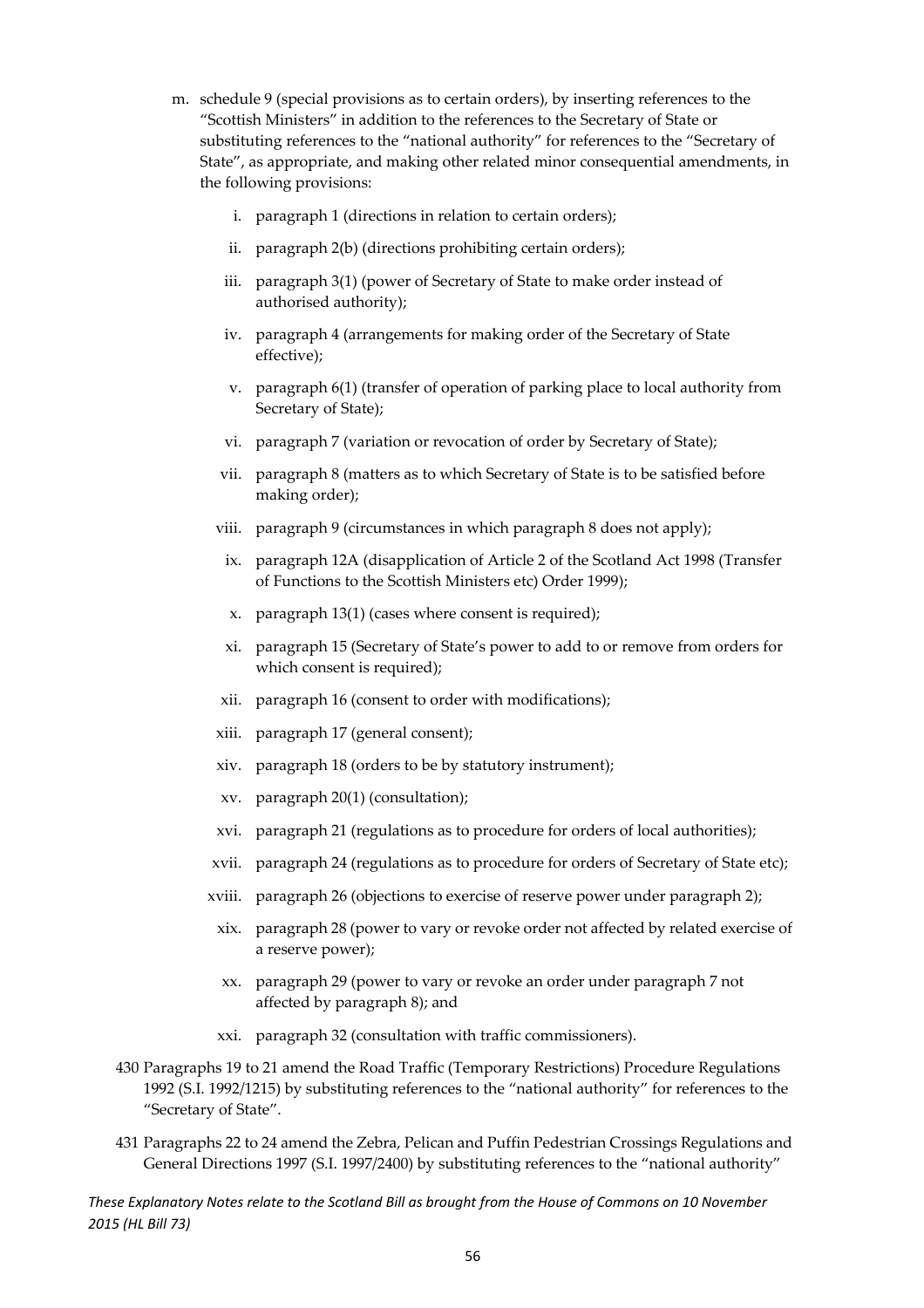for references to the "Secretary of State".

- 432 Paragraph 25 makes minor consequential amendments to the National Assembly for Wales (Transfer of Functions) Order 1999 (S.I. 1999/672).
- 433 Paragraphs 26 to 28 amend the Scotland Act 1998 (Transfer of Functions to the Scottish Ministers etc) Order 1999 (S.I. 1999/1750) by omitting the entries relating to the RTRA 1984 and secondary legislation made under that Act, together with section 36(5) of the RTA 1988. These entries will become otiose in consequence of the amendments made by sections 33 to 35 and Schedule 2.
- 434 Paragraphs 29 to 31 amend the Traffic Signs Regulations and General Directions 2002 (S.I. 2002/3113) by substituting references to the "national authority" for references to either the "Secretary of State" or the "Secretary of State or the Scottish Ministers".
- 435 Paragraph 32 amends the Scotland Act 1998 (Transfer of Functions to the Scottish Ministers etc) Order 2005 (S.I. 2005/849) by omitting references to certain functions so far as they are exercisable by virtue of section 22C of the RTRA 1984. These references will become otiose in consequence of the amendments made by sections 33 to 35 and Schedule 2.

### **Commencement**

436 Commencement of the provisions of the Bill is specified in clause 69. Clauses 1, 34(1), (5), (6) and (9) to (12) and Part 7 of the Bill come into force on the day on which the Act is passed. The other provisions of clause 34 come into force on the date specified under section 90B(20) of the 1998 Act. The remainder of the provisions come into force either 2 months from the day on which the Act is passed, or on such a day as the Secretary of State (or in the case of clause 64, the Treasury) may appoint by regulations.

## **Financial implications of the Bill**

437 The Scotland Bill is a piece of constitutional, enabling legislation which itself does not trigger immediate financial implications. It will be for the Scottish Parliament to determine how they will use the devolved powers, and assess the financial impact of their policy choices.

## **Compatibility with the European Convention on Human Rights**

438 Section 19 of the Human Rights Act 1998 requires the Minister in charge of a Bill in either House of Parliament to make a statement before Second Reading about the compatibility of the provisions of the Bill with the Convention rights (as defined by section 1 of that Act). Lord Dunlop, Parliamentary Under Secretary of State for Scotland, has made the following statement: "In my view the provisions of the Scotland Bill are compatible with the Convention rights.".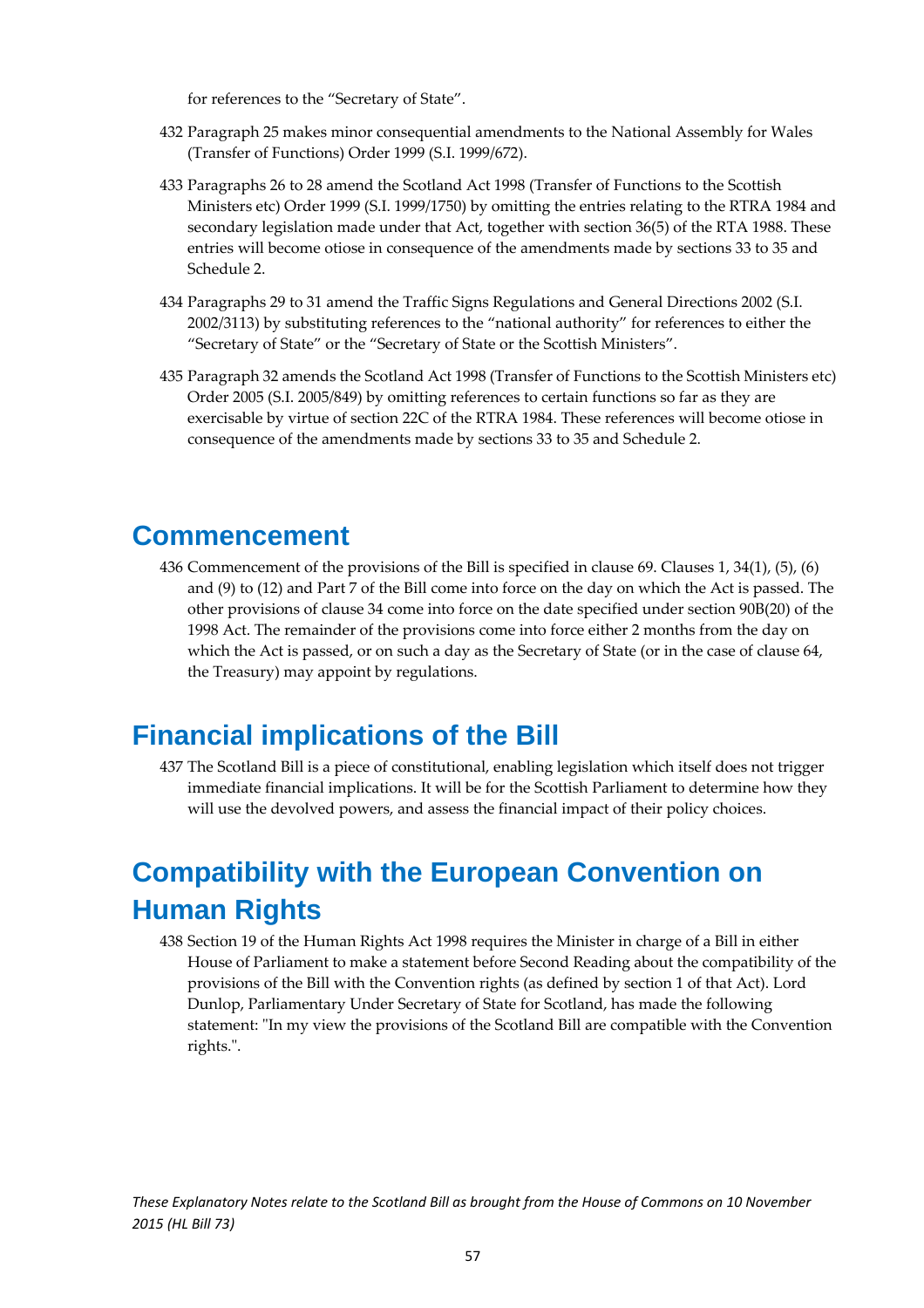## **Related documents**

439 The following documents are relevant to the Bill and can be read at the stated locations:

- Scotland Act 1998: http://www.legislation.gov.uk/ukpga/1998/46
- Scotland Act 2012: http://www.legislation.gov.uk/ukpga/2012/11
- The Smith Commission, 2014: https://www.smith‐commission.scot/smith‐commission‐report/
- Scotland in the United Kingdom: An enduring settlement, 2015: https://www.gov.uk/government/publications/scotland‐in‐the‐united‐kingdom‐a n‐enduring‐settlement

## **Annex A - Territorial extent and application**

440 To the extent the Bill amends the Scotland Act 1998, it has the same extent as that Act – UK extent. To the extent that the Bill amends other legislation, it has the same extent as that legislation.